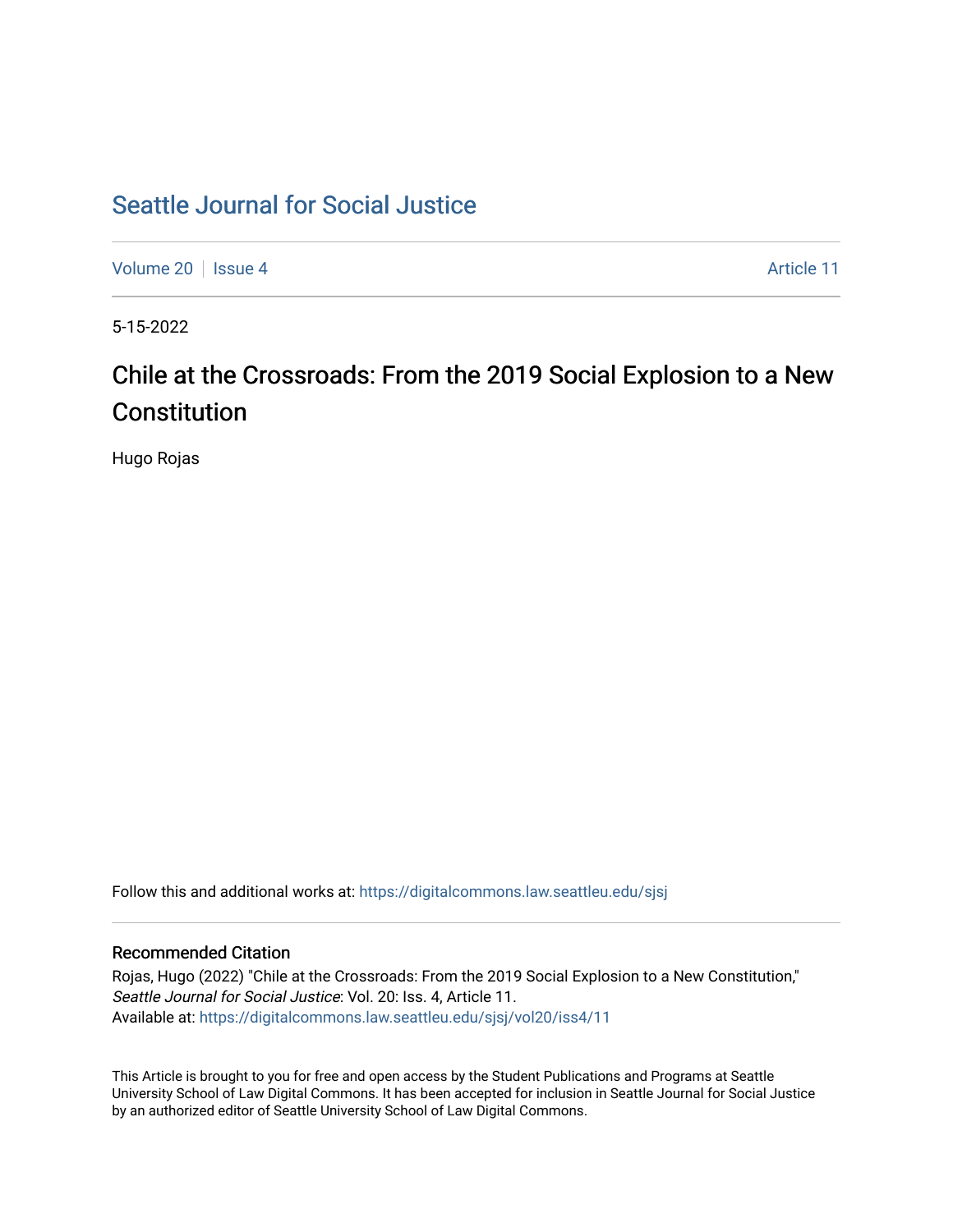# **Chile at the Crossroads: From the 2019 Social Explosion to a New Constitution<sup>1</sup>**

Hugo Rojas<sup>2</sup>

#### ABSTRACT

*The dictatorship of Augusto Pinochet imposed the 1980 Constitution and the neoliberal economic model, the two main beams that have shaped socio-political life in Chile for the last four decades. Various factors have led to a profound questioning of the current institutionalism. These factors include dissatisfaction with the political-economic model, social inequality, and a lack of opportunities and social mobility for broad sectors of the population. This document explains the social causes and political consequences of the October 2019 social explosion. A year later, a referendum was held in which most voters agreed with the idea of creating a Constitutional Convention to draft a new constitution. In May 2021, the 155 members of the Convention were elected, with gender parity and seats reserved for Indigenous peoples. The ongoing Chilean experience shows how social mobilization can undo straitjackets as tightly bound as a neoliberal economic model and a constitution imposed during a dictatorship that did not represent most citizens. Thanks to the mobilizations and pressures from the*

<sup>1</sup> Presented at "Resistance and Transformation: Mapping Critical Geographies and Alternative Possibilities in Legal Scholarship and Praxis for the Next Twenty-Five Years," *LatCrit XXI Biennial Conference*, University of Denver, October 8–9, 2021. Discussions held at Sociedad de Análisis Jurídico del Uruguay on May 21 and Nov. 25, 2021, and at the "Socio-Legal Studies Association Annual Conference 2022," University of York, April 6–8, 2022, expanded the scope of the original arguments. I particularly thank the comments made by Ashley Beeman, Wyatt Fisher, Lia Fulgaro, Niloofar Irani, Ericka Kendall, Jillian Moody, Carsen Nies, and Miki Saito.

<sup>2</sup> Professor of Sociology of Law and Human Rights (Alberto Hurtado University) and Researcher at the Millennium Institute on Violence and Democracy (VioDemos). Ph.D. in Sociology (Oxford); M.Sc. in Law, Anthropology & Society (LSE); M.Sc. in Management and Public Policy (UAI). Email: hurojas@uahurtado.cl.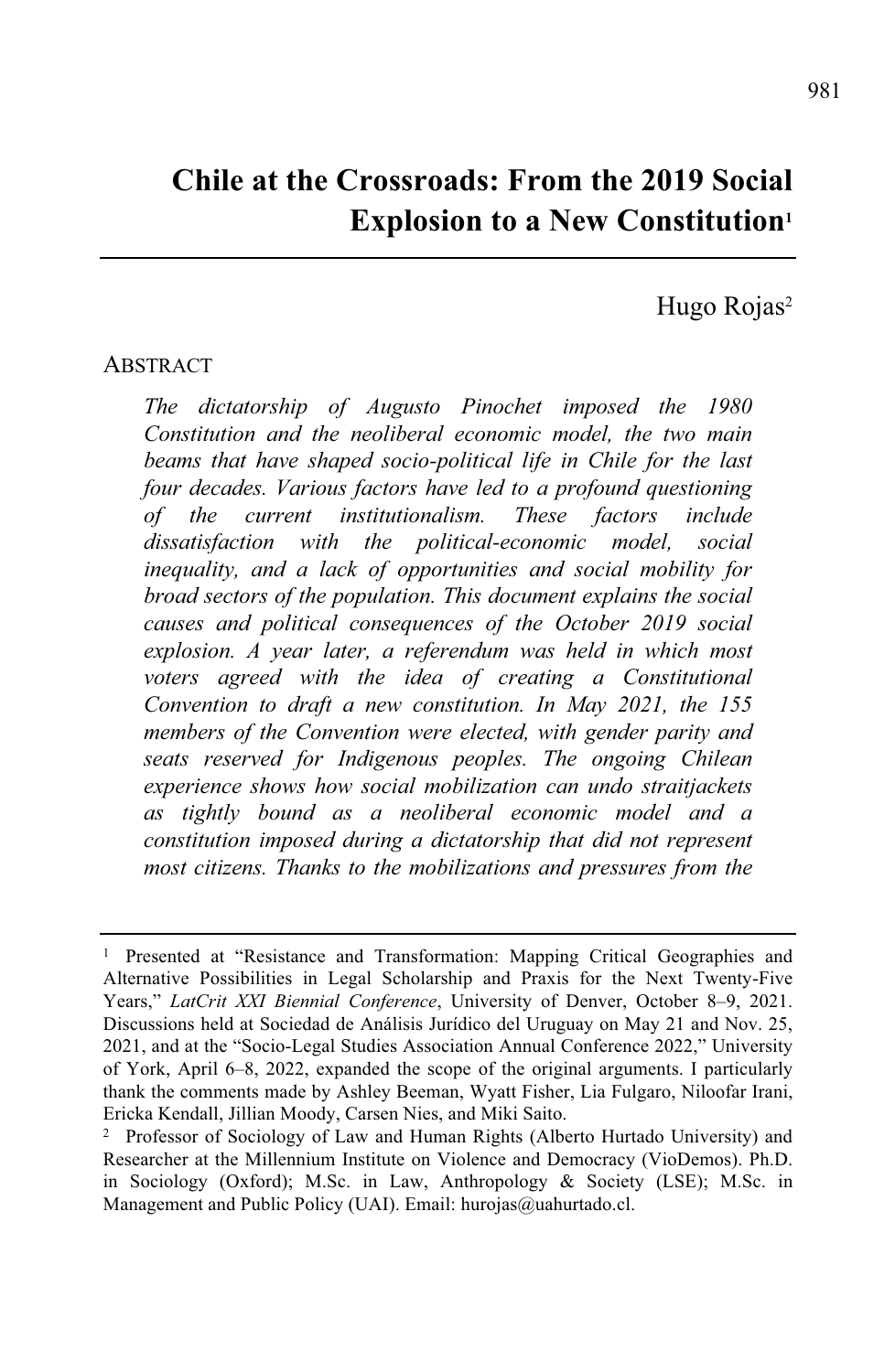*grassroots of society, there is a concrete opportunity to redesign the Republic of Chile through broad political consensus.*

*Keywords*: Authoritarian enclaves, social explosion, constituent assembly, Chile.

#### I. INTRODUCTION

This text explains how the social and political process that began in Chile after the social explosion of October 18, 2019, has been carried out. Intense, massive, and violent social mobilizations and state repression have triggered political discussions that could apparently culminate in the approval of a new Constitution in 2022. <sup>3</sup> Chileans have felt challenged in these last two years, and political conversations have proliferated both in intimate circles and public scenarios, even despite the restrictions of circulation imposed during the pandemic. The number of reflections and self-criticisms offered by public intellectuals and journalists about the social explosion is impressive. <sup>4</sup> Social networks have also played a fundamental

<sup>3</sup> María Cristina Escudero & Alejandro Olivares, *From the Dance of Those Left Out to a New Constitution: Channeling the Chilean Social Unrest*, *in* THE SOCIAL OUTBURST AND POLITICAL REPRESENTATION IN CHILE 173-92 (Bernardo Navarrete & Víctor Tricot, eds., 2021).

<sup>4</sup> *See, e.g.,* SALTAR EL TORNIQUETE: REFLEXIONES DESDE LAS JUVENTUDES DE OCTUBRE (Sol Alé, Klaudio Duarte & Daniel Miranda, eds., 2021); PATRICIO FERNÁNDEZ, SOBRE LA MARCHA: NOTAS SOBRE EL ESTALLIDO SOCIAL EN CHILE (2020); CLAUDIO FUENTES, LA TRANSICIÓN INACABADA. EL PROCESO POLÍTICO CHILENO 1990- 2020 (2021); MARIO GARCÉS, ESTALLIDO SOCIAL Y UNA NUEVA CONSTITUCIÓN PARA CHILE (2020); POLÍTICA Y MOVIMIENTOS SOCIALES EN CHILE: ANTECEDENTES Y PROYECCIONES DEL ESTALLIDO SOCIAL DE OCTUBRE DE 2019 (Manuel Antonio Garretón, coord., 2021); LAURA LANDAETA & VÍCTOR HERRERO, LA REVUELTA (2021); CARLOS PEÑA, PENSAR EL MALESTAR. LA CRISIS DE OCTUBRE Y LA CUESTIÓN CONSTITUCIONAL (2020); CARLOS RUIZ, OCTUBRE CHILENO. LA IRRUPCIÓN DE UN NUEVO PUEBLO (2020); EUGENIO TIRONI, EL DESBORDE. VISLUMBRES Y APRENDIZAJES DEL 18-O (2020); LA REVUELTA DE OCTUBRE EN CHILE: ORÍGENES Y CONSECUENCIAS (Carlos Peña & Patricio Silva, eds., 2021).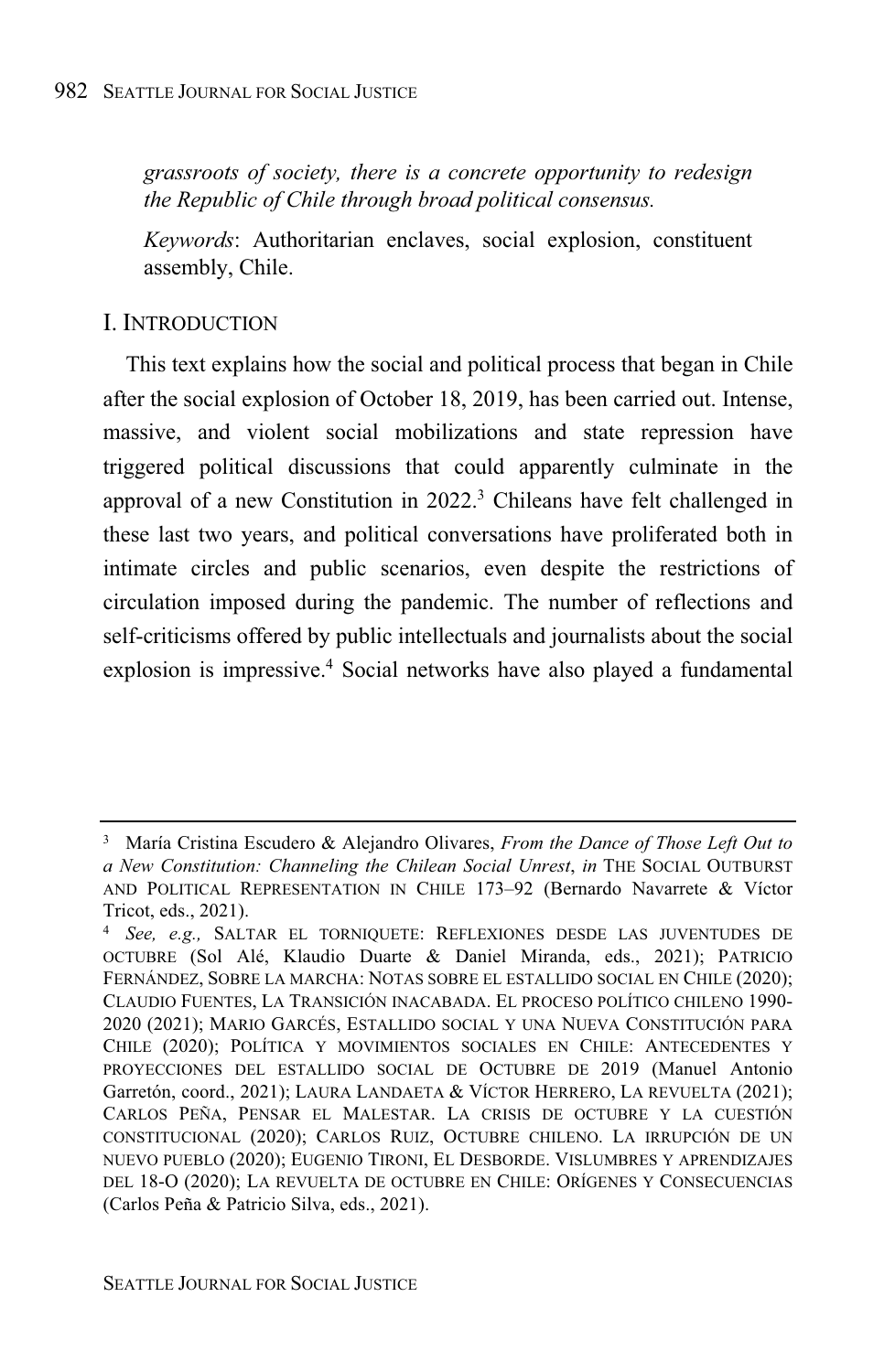role in facilitating and promoting the exchange of ideas, perceptions, and discussions on the proposals discussed publicly. 5

Chilean society is at a complex crossroads from both political and constitutional points of view. First, Chileans have had to face a question that perhaps for too many years they tried to avoid: How to peacefully confront those authoritarian enclaves and legacy of the dictatorial past (1973–1990) that have remained during more than thirty years of transition? Second, Chileans are also discussing the most appropriate mechanisms and ways to successfully come out of this crossroads: How to establish democratically and within the rule of law—the institutional, political, and constitutional bases of a new Republic of Chile? This would also need to be done in such a way that it contributes to more equitable and harmonious relations between the different social sectors. It would also need to stand the test of time.

It is true that during the transition (1990 onwards) numerous constitutional reforms were carried out, 6 as well as adjustments to the

<sup>5</sup> *See* Daniela Grassau et al., *Estudio de Opinión Pública: Uso y Evaluación de los Medios de Comunicación y las Redes Sociales Durante el Estallido Social en Chile*, FACULTAD DE COMUNICACIONES (Dec. 4, 2019). http://comunicaciones.uc.cl/investigadores-de-nuestra-facultad-realizan-encuesta-sobreel-uso-y-evaluacion-de-los-medios-de-comunicacion-durante-el-estallido-social-en-chile/ [https://perma.cc/KUF7-7S9A]; Javiera Rossel, *Motivaciones en el Uso de las Redes Sociales en Momentos de Crisis Política, Chile, Octubre de 2019* (Master's thesis, Universidad de de Chile, 2020), http://repositorio.conicyt.cl/bitstream/handle/10533/246604/Tesis%20Javiera%20Rossel %20entrega%20final.pdf?sequence=1 [https://perma.cc/2E6S-4EQM]; Víctor Jiménez Barrado, *Cartografía Digital Disidente: El Caso de Santiago de Chile durante el Estallido Social de 2019,* 21(2) VEGUETA. ANUARIO DE LA FACULTAD DE GEOGRAFÍA E  $HISTORIA$  (2021), https://accedacris.ulpgc.es/bitstream/10553/111312/1/Cartografia\_digital\_disidente.pdf [https://perma.cc/VP9B-3HG3].

<sup>6</sup> CLAUDIO FUENTES, EL PACTO: PODER, CONSTITUCIÓN Y PRÁCTICAS POLÍTICAS EN CHILE, 1990–2010 (2012); Claudia Heiss & Patricio Navia, *You Win Some, You Lose Some: Constitutional Reforms in Chile's Transition to Democracy*, 49 LATIN AM. POL. & SOC'Y 163-90 (2007).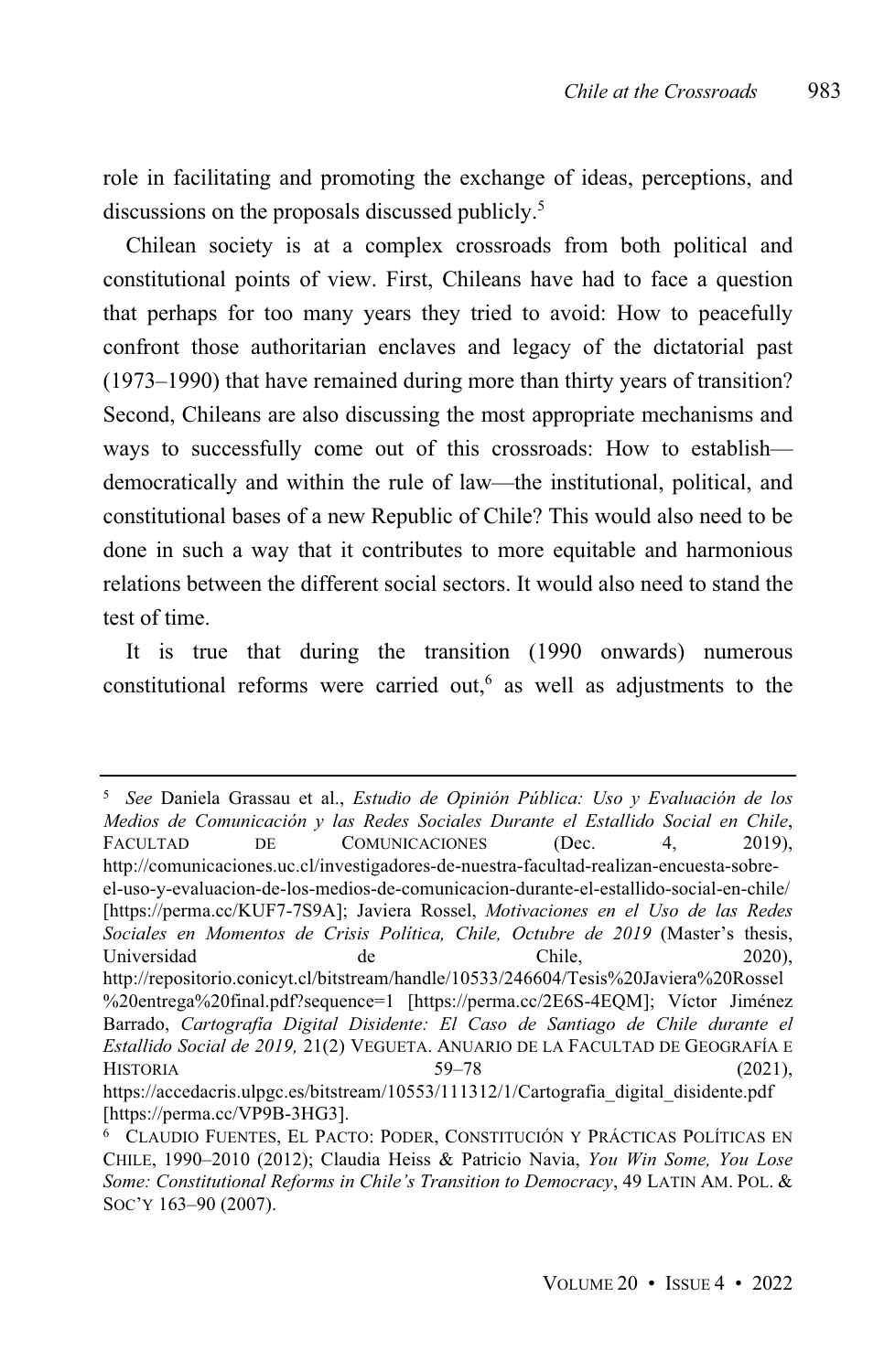neoliberal model to make economic growth more equitable.<sup>7</sup> In the seven governments of the transition, the only President who mentioned in her program that she was committed to drafting a new constitution, based on citizen participation, was Michelle Bachelet during her second government (2014–2018). <sup>8</sup> However, that was unfortunately not the first time the rightwing stymied collective progress.<sup>9</sup> When President Sebastián Piñera took office in March 2018, one of his first measures was to annul the constituent process initiated by Bachelet. 10

It is important to clarify that bottom-up social pressures have initiated this new process of discussing the future. The social explosion has been the materialization of a deep social malaise with the economic system and the 1980 Constitution, both imposed by Augusto Pinochet's dictatorship, despite all the corrections and reforms approved during the transition years. <sup>11</sup> The political-economic elites purposefully ignored the cries of most of the population who wanted to trust in the goodness of a politicaleconomic model that would supposedly provide them with the

<sup>7</sup> *See* EDGARDO BOENINGER, POLÍTICAS PÚBLICAS EN DEMOCRACIA. INSTITUCIONALIDAD Y EXPERIENCIA CHILENA 1990-2006 (2007); PAULO HIDALGO, EL CICLO POLÍTICO DE LA CONCERTACIÓN 1990-2010 (2011).

<sup>8</sup> *See* HACIA UNA NUEVA CONSTITUCIÓN: BALANCE DE LA ETAPA PARTICIPATIVA DEL PROCESO CONSTITUYENTE ABIERTO A LA CIUDADANÍA (Carolina Meza & Hugo Rojas coords., 2017).

<sup>9</sup> CLAUDIO FUENTES, LA TRANSICIÓN INACABADA: EL PROCESO POLÍTICO CHILENO 1990–2020, 24–33 (2021). According to Lisa Hilbink, "In addition to being a symbol of the dictatorship, the existing (1980) Constitution has served as a tool for entrenching the radical free-market model imposed by the military regime, effectively limiting the scope of majority decision making and preventing reforms that would strengthen the public sector and more equitably distribute wealth and power." Lisa Hilbink, *Constitutional Rewrite in Chile: Moving toward a Social and Democratic Rule of Law?*, 13 HAGUE J. ON RULE LAW 225 (2021).

<sup>10</sup> Noam Titelman, *La Derecha Chilena en su Laberinto*, NUEVA SOCIEDAD, Sept.–Oct. 2020, at 4.

<sup>11</sup> PATRICIO ZAPATA, LA CASA DE TODOS Y TODAS. LA NUEVA CONSTITUCIÓN QUE CHILE MERECE Y NECESITA (2020); ¿MALESTAR EN CHILE? INFORME ENCUESTA CEP 2016 (Ricardo González, coord., 2017).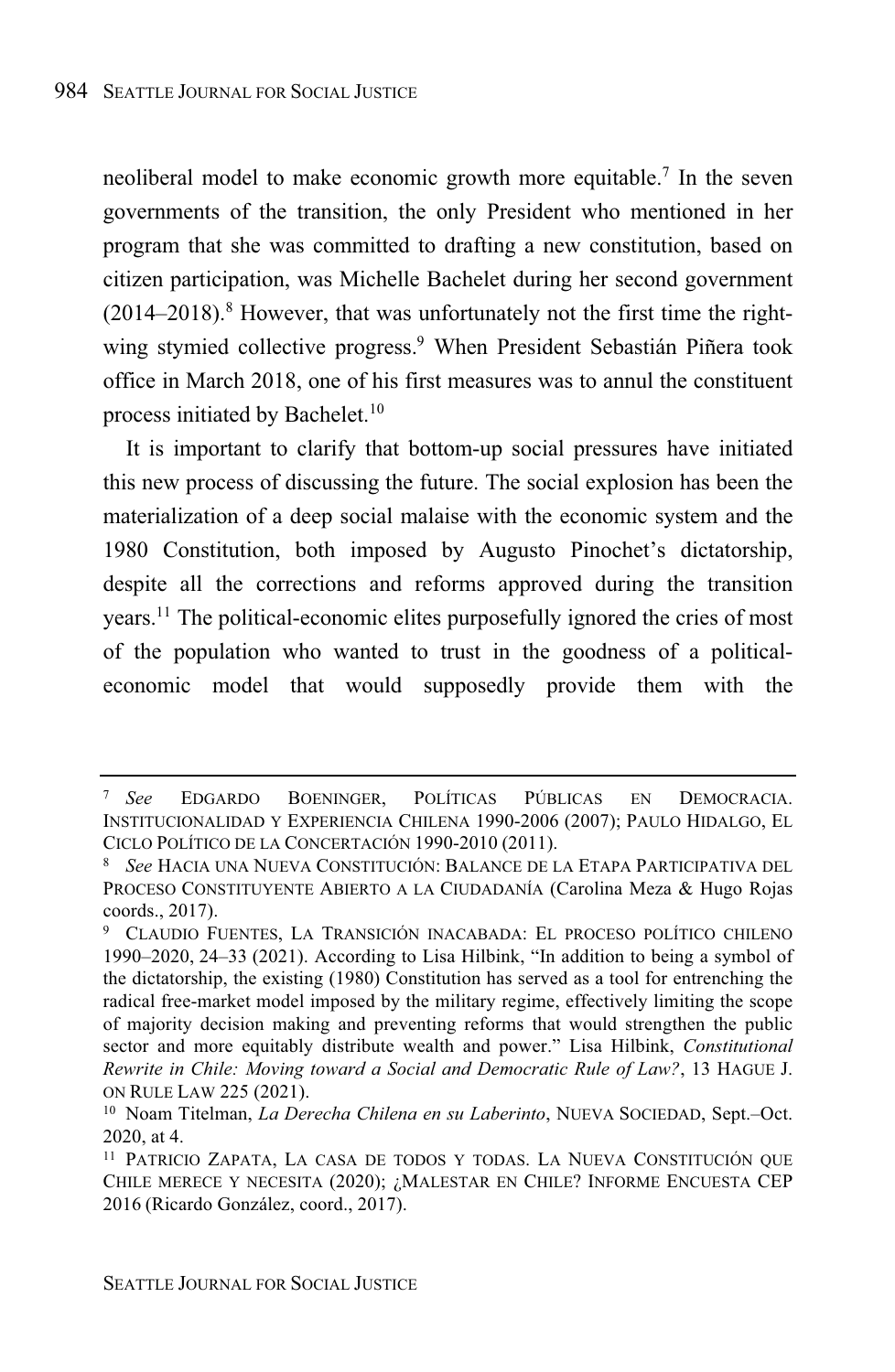opportunities, guarantees, and social protections they longed for.<sup>12</sup> However, this did not happen, and the pressure cooker began to boil slowly, with millions of Chileans demonstrating in the streets during the spring of 2019 against the political-economic model.<sup>13</sup>

#### II. CAUSES OF THE OCTOBER 2019 SOCIAL EXPLOSION

In the last three decades, Chile has been considered an outstanding country in the international community: (1) It has maintained a sustained economic growth rate since  $1985$ ;<sup>14</sup> (2) the percentage of people living in poverty has decreased considerably, from 50% in the aftermath of the dictatorship to less than  $10\%$  today;<sup>15</sup> (3) it has promoted free-market and

<sup>12</sup> Claudia Garrido, *Élite y Revuelta Popular en Chile: Interpretaciones de la Desigualdad*, 12 ENCRUCIJADA AMERICANA 20‒38 (2020); Matías Bargsted & Luis Maldonado, *Party Identification in an Encapsulated Party System: the Case of Postauthoritarian Chile*, 10 J. POL. LATIN AM. 29-68 (2018).

<sup>13</sup> Nicolás Somma et al., *No Water in the Oasis: the Chilean Spring of 2019-2020*, 20 SOC. MOVEMENT STUD. 495 (2020).

<sup>14</sup> Andrés Solimano, *Three Decades of Neoliberal Economics in Chile: Achievements, Failures, and Dilemmas*, *in* ACHIEVING DEVELOPMENT SUCCESS: STRATEGIES AND LESSONS FROM THE DEVELOPING WORLD 321–59 (Augustine K. Fosu, ed., 2013).

<sup>&</sup>lt;sup>15</sup> The accuracy and methodologies that have been used by the Ministry of Social Development and Family to measure poverty indicators has been criticized and improved, especially the "National Socioeconomic Characterization Survey" (CASEN) that has been applied periodically since 1990. *See Encuesta Casen* [*CASEN Survey*], Ministerio de Desarrollo Social y Familia de Chile, observatorio.ministeriodesarrollosocial.gob.cl/encuesta-casen [https://perma.cc/F8M8- 2539]. This Ministry presented in January 2015 a "New Methodology for Measuring Income Poverty" (NMMPI) and a "Methodology for Measuring Multidimensional Poverty" (MMPM). *See* MINISTERIO DE DESARROLLO SOCIAL, INFORME DE DESARROLLO SOCIAL 2015 (2016). https://www.desarrollosocialyfamilia.gob.cl/pdf/upload/IDS\_INAL\_FCM\_3.pdf [https://perma.cc/DDZ7-SLGE]. If the measurements were more demanding, then the percentage of the population below the poverty line would be much higher than the figures that have been reported to the public all these years. Despite the above, there is no

doubt that in the last 35 years the Chilean economy has grown steadily, paying attention to macroeconomic indicators, which has benefited households of different social classes, although in dissimilar ways.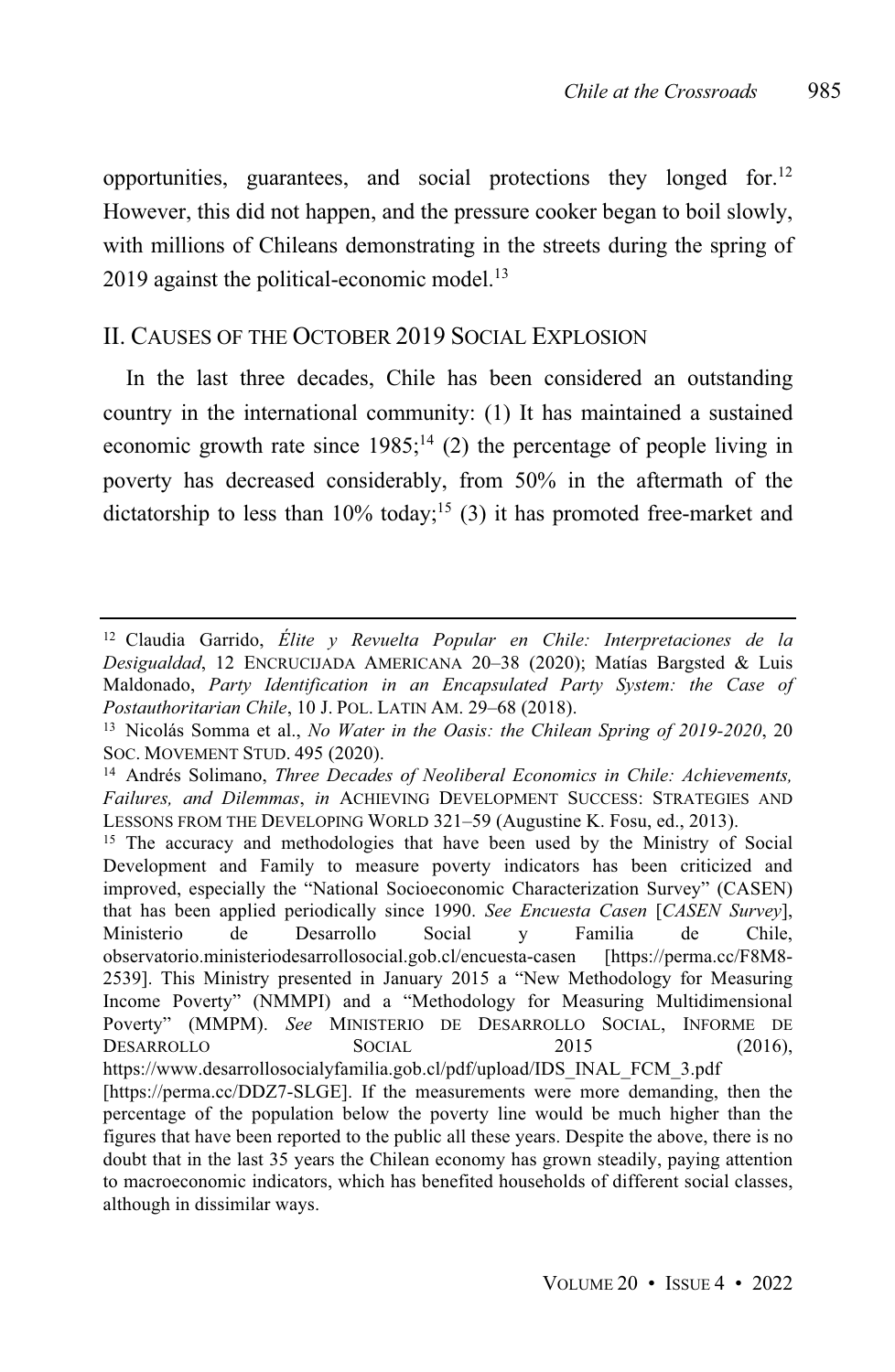commercial exchange;<sup>16</sup> and (4) it has made a supposedly successful transition to democracy, enjoying institutional stability, modernizing the state apparatus, and holding periodic and democratic elections that have even allowed the alternation of power between two coalitions, one centerleft and the other right-wing.<sup>17</sup> However, this image—so frequently emphasized by the political-economic elites and projected abroad—eluded or avoided addressing a set of deep problems in the political, cultural, economic, and legal spheres.

The social contract that governs Chile is made up of two main beams that guide daily social interactions and the articulations between the different subsystems: the neoliberal economic model and the 1980 Constitution.<sup>18</sup> Both were imposed without the possibility of democratic deliberation on the content of the core of the political-economic system. <sup>19</sup> To ensure the permanence in time of a diktat of this magnitude, the dictatorship took care of establishing "authoritarian enclaves" and, as Fernando Atria points out, a set of locks or traps that make it difficult to be replaced or modified.<sup>20</sup> For example, constitutional reforms and the main laws that regulate both the economy and political activity require high quorums to be approved in Congress.<sup>21</sup> This explains why right-wing parliamentarians have been able to block attempts at substantive reforms to the model, as during the

<sup>16</sup> For a critical view *see* Marcus Taylor, *Success for Whom? An Historical-Materialist Critique of Neoliberalism in Chile*, 10 HIST. MATERIALISM 45-75 (2002).

<sup>17</sup> HUGO ROJAS, PAST HUMAN RIGHTS VIOLATIONS AND THE QUESTION OF INDIFFERENCE: THE CASE OF CHILE 8-17 (2022).

<sup>18</sup> *See* Margot Olavarría*, Protected Neoliberalism: Perverse Institutionalization and the Crisis of Representation in Postdictatorhsip Chile*, 30(6) LATIN AM. PERSP. 10‒38 (2003); Benjamín Alemparte, *Towards a Theory of Neoliberal Constitutionalism: Addressing Chile's First Constitution-Making Laboratory*, GLOB. CONST. 1‒27 (2021).

<sup>19</sup> FERNANDO ATRIA ET AL., EL OTRO MODELO: DEL ORDEN NEOLIBERAL AL RÉGIMEN DE LO PÚBLICO 19-24 (2013).

<sup>20</sup> *See* FERNANDO ATRIA, LA CONSTITUCIÓN TRAMPOSA (2013).

<sup>21</sup> For further background on the creation and imposition of the 1980 Constitution *see* ROBERT BARROS, CONSTITUTIONALISM AND DICTATORSHIP: PINOCHET, THE JUNTA, AND THE 1980 CONSTITUTION (2004).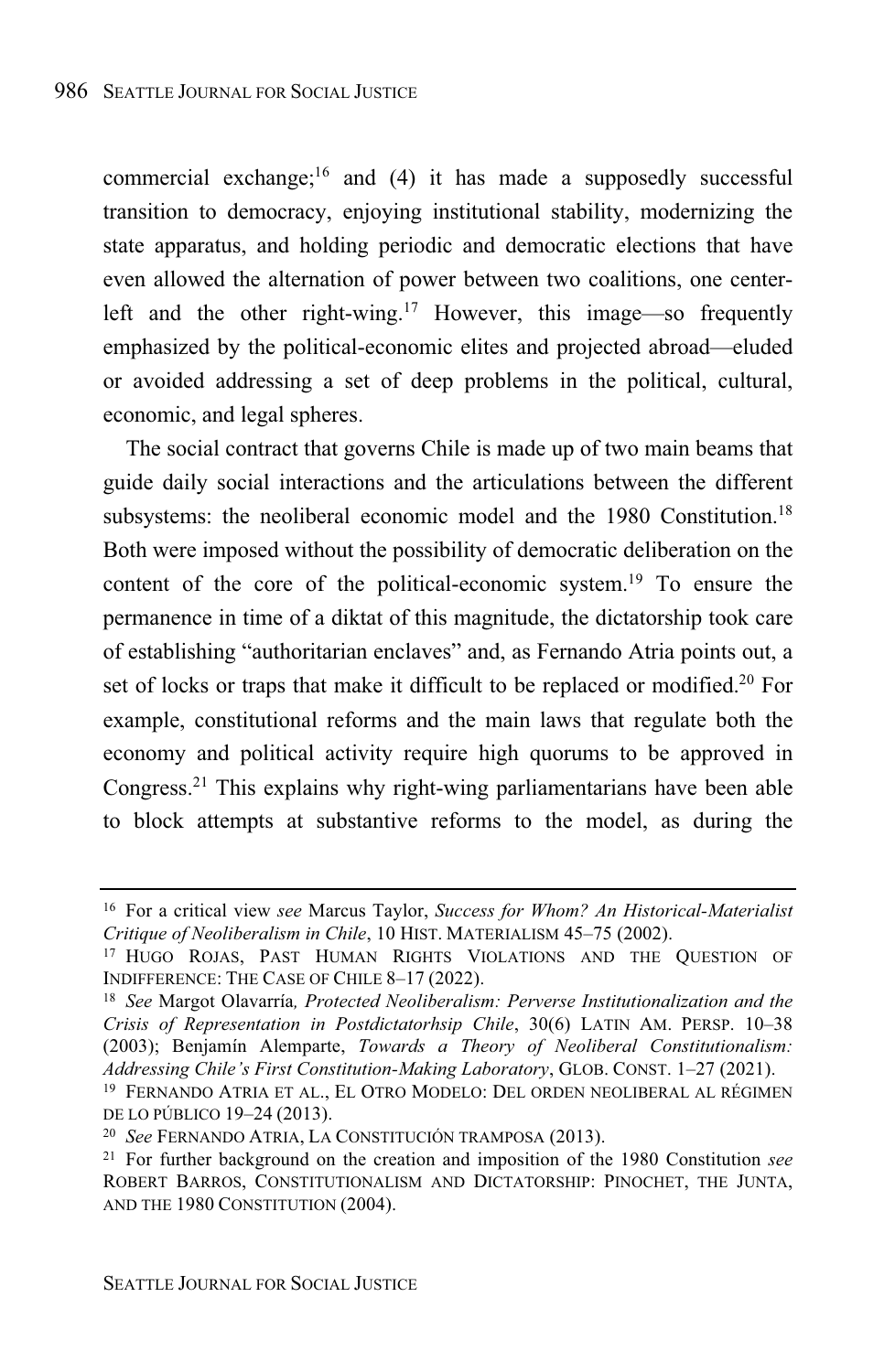transition to democracy they have always had more than one-third of the parliamentarians. Despite being an electoral minority, since 1990, the rightwing parties have secured enough seats in Parliament to block all those reforms with which they do not agree. 22

The neoliberal model and the Constitution have not yet enjoyed social legitimacy.<sup>23</sup> This is despite the efforts of right-wing parties, think tanks, universities, and related media to show the goodness of the politicaleconomic system, by virtue of which Chile would soon be able to be a modern and developed country. Basically, the model and the current Constitution were straitjackets that were not unbuttoned during the transition to democracy because the keys to the locks were in the pockets of the right-wing parties' leadership, and only when they were willing to refresh the most important norms was it possible to introduce modifications and innovations. It is undeniable that the neoliberal model has allowed a sustained growth of the country's economy, but the pace and intensity of this growth has been very unequal among the different social classes.<sup>24</sup> While the most privileged sectors have become richer and globalized, the most vulnerable sectors find it increasingly difficult to cover their most basic needs, and the middle classes find themselves with high levels of indebtedness.<sup>25</sup>

The social protection system that currently exists is insufficient. In Chile there is no welfare or social state. $26$  On the contrary, the neoliberal model

<sup>22</sup> Tomás Moulian, *El sistema de partidos en Chile. 1990-2009*, 20 VEREDAS. REVISTA DEL PENSAMIENTO SOCIOLÓGICO 151-75 (2010).

<sup>23</sup> Claudia Heiss, *Legitimacy Crisis and the Constitutional Problem in Chile: a Legacy of Authoritarianism*, 24 CONSTELLATIONS 470‒79 (2017); *see also* Richard H. Fallon, Jr., *Legitimacy and the Constitution*, 118(6) HARV. L. REV. 1787‒1853 (2005).

<sup>24</sup> *See generally* Ashley Davis-Hamel, *Successful Neoliberalism? State Policy, Poverty, and Income Inequality in Chile*, 87 INT'L SOC. SCI. REV. 79 (2012).

<sup>25</sup> Carolyn Lenderts, *Chile, Menos la Solidaridad: El Presente y Futuro de Desigualdad Económica en Chile*, INDEPENDENT STUDY PROJECT (ISP) COLLECTION (2017).

<sup>26</sup> Claudio Nash, *Estado Social y Democrático de Derechos en Chile. Tan Lejos y Tan Cerca*, 18 DERECHO <sup>Y</sup> HUMANIDADES 73‒84 (2011).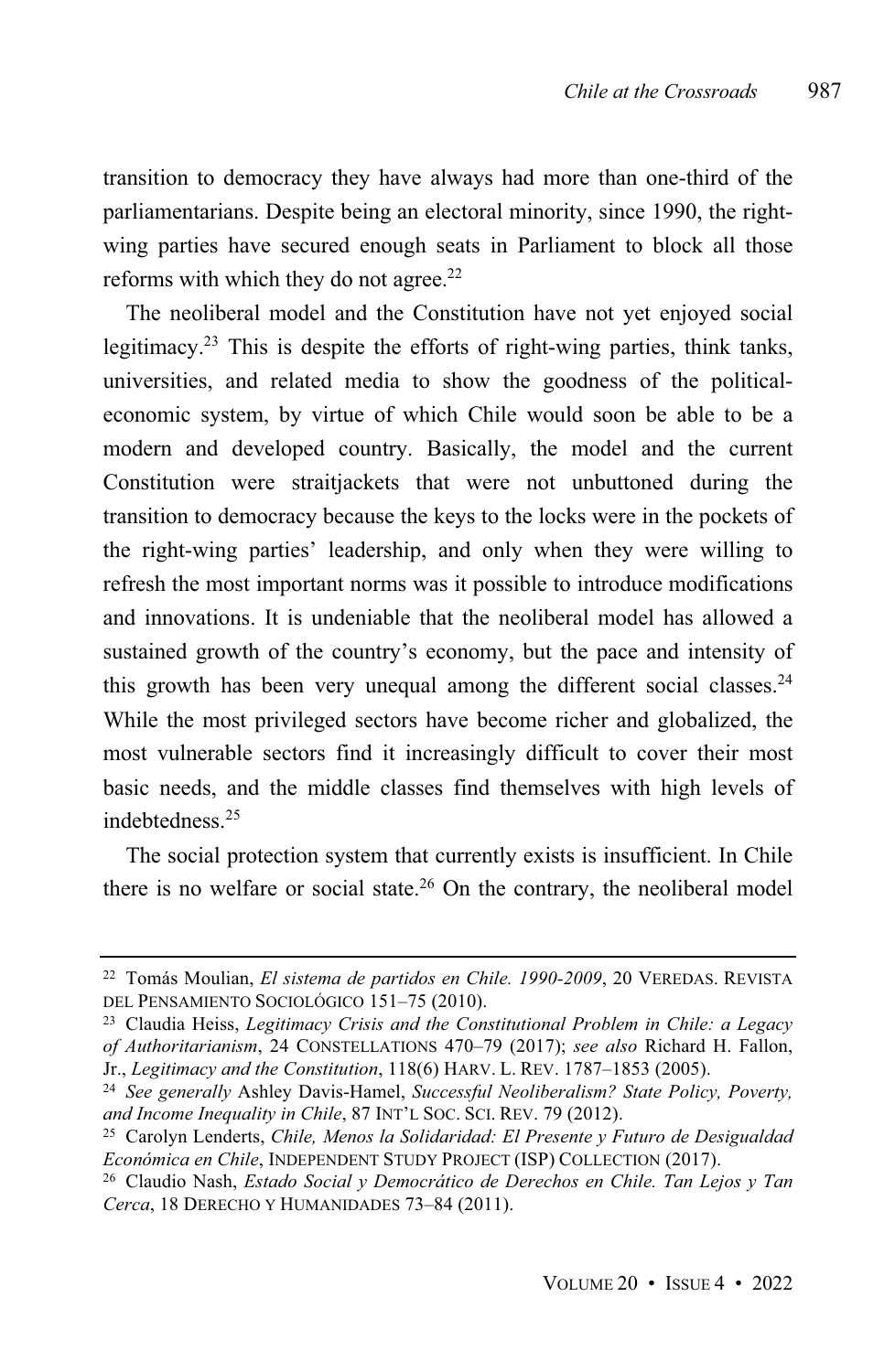has given the state a "subsidiary" role.<sup>27</sup> The Chilean neoliberal state model requires special laws passed with a high quorum of parliamentarians to intervene in the economic sphere. <sup>28</sup> What has happened in more than forty years is that, according to the 1980 Constitution, the state can enter the markets only when the private sector is unable to meet the demand for services in such important areas as health, education, housing, and social security. Significantly, state participation must be approved in the National Congress by a specific law that requires a higher quorum than an ordinary law.

Unfortunately, the parties of the center-left coalition (*Concertación*) were reformist and, with pragmatism, settled for gradual adjustments. If one reviews the "Government Program" of the *Concertación*, presented to the country during the 1989 presidential and parliamentarian elections, it announces the pillars of the commitments that such parties assumed with the citizenry in the first years of the transition.<sup>29</sup> This document does not state the intention of replacing the 1980 Constitution. It simply lists the constitutional reforms to be promoted. Nor did the *Concertación* leaders tell the country that they would seek a new social pact. What the program does state is a commitment, through constitutional reforms, to guarantee the right to the satisfaction of basic needs.<sup>30</sup> The *Concertación's* strategy can be synthesized in the following formula: negotiate with the right, as far as possible. 31

<sup>27</sup> Christian Viera, *El Problema Constitucional Chileno: ¿Superar el Estado* Subsidiario?, 58 POLÍTICA. REVISTA DE CIENCIA POLÍTICA 49-63 (2020).

<sup>28</sup> CLAUDIO FUENTES, LA TRANSICIÓN INACABADA: EL PROCESO POLÍTICO CHILENO 1990-2020, 24 (2021).

<sup>29</sup> CONCERTACIÓN DE PARTIDOS POR LA DEMOCRACIA, PROGRAMA DE GOBIERNO 12 (1989).

<sup>30</sup> *Id*.

<sup>31</sup> Claudio Fuentes, *Shifting the Status Quo: Constitutional Reforms in Chile*, 57 LATIN AMERICAN POLITICS AND SOCIETY 99-122 (2015).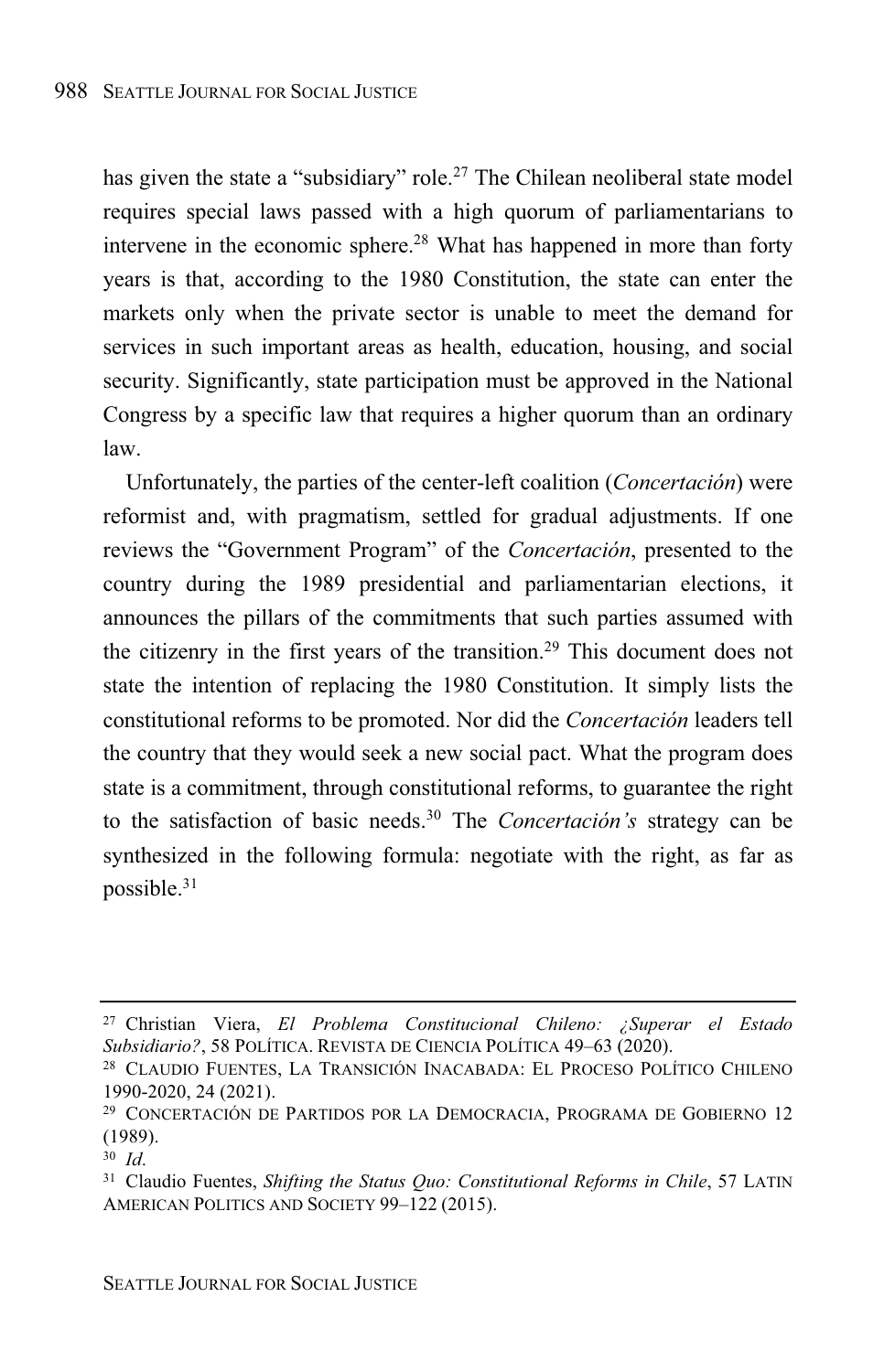Despite the mobilizations against Pinochet in the 1980s, the *Concertación* leaders chose to demobilize society during the transition. 32 Young people have been the ones who have raised their voices and protested massively in the streets against the political-economic model. Indeed, high school students mobilized in 2006, in the so-called March of the Penguins, to introduce improvements to the educational system.<sup>33</sup> Subsequently, the massive and creative mobilization of college students in 2011 aimed at modifying the undergraduate education financing system and moving towards free education.<sup>34</sup> The following sections develop five arguments that explain the main causes of the 2019 social outburst.

#### *A. Social exclusion and fragmentation*

In the last decade, there has been a growing sense of social unrest with the political-economic system, particularly in the less favored sectors of Chilean society. That feeling of malaise has been formidably well captured by the rap singer Portavoz (Andi Ferrer Millanao), in the song "El Otro Chile" [The Other Chile] from his album "Escribo Rap con R de Revolución" [I write Rap with R for Revolution 2012].<sup>35</sup> The song is a stark criticism of the political-economic model, showing the great contrasts

<sup>32</sup> Patricio Silva, *Doing Politics in a Depoliticised Society: Social Change and Political Deactivation in Chile*, 23 BULL. LATIN AM. RSCH. 63 (2004).

<sup>33</sup> Ivette Hernández Santibáñez, *Which Education for Which Democracy?: The Case of the Penguins' Revolution in Chile*, *in* EDUCATION AND SOCIAL CHANGE IN LATIN AMERICA 185‒202 (Sara C. Motta & Mike Cole, eds., 2013).

<sup>34</sup> Nelly P. Stromquist & Anita Sanyal, *Student Resistance to Neoliberalism in Chile*, 23 INT'L STUD.SOCIOLOGY EDUC. 152 (2013); Indira Palacios-Valladares, *Chile's 2019 October Protests and the Student Movement: Eventful Mobilization?*, 40 REVISTA DE CIENCIA POLÍTICA 215 (2020); Sofía Donoso, *El Movimiento Estudiantil Chileno y su (Re)Articulación con la Política Institucional*, in POLÍTICA Y MOVIMIENTOS SOCIALES EN CHILE 77‒102 (Manuel Antonio Garretón, coord., 2021).

<sup>35</sup> Portavoz, *El Otro Chile,* YOUTUBE (2012), https://www.youtube.com/watch?v=Qgq3Qr41wRk [https://perma.cc/PWP6-7W95]. The video has more than 26 million YouTube views, which is impressive considering that the population of Chile is only 18.5 million inhabitants.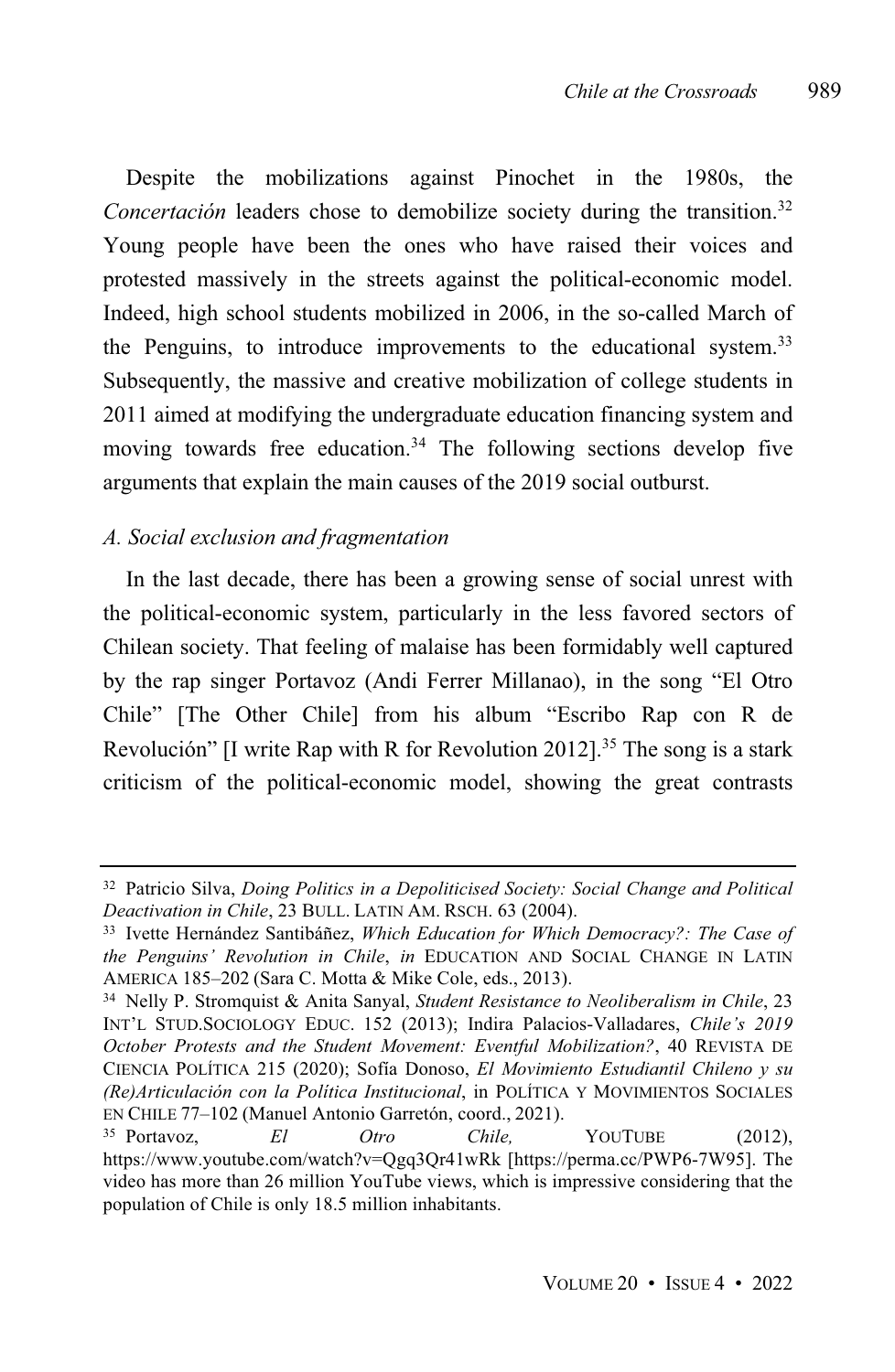between the different social classes, and, in particular, the difficulties of the middle class and the anonymous Chile:

I come from the Chile of the majority / . . . / The one that is in the vein of my poetry / The Chile of my sequels, of my sorrows and my joys  $/ \ldots$  / We live in a segregated society  $/$  And it is no coincidence: the wealthy class always wanted it that way / . . . / I'm talking about the Chile I come from / I'm sorry, but if one day I shout 'Viva Chile' / It will be the day when Chile really belongs to the people, free. 36

Several studies report on the lack of equal opportunities and their consequences in the lives of Chileans. A particularly revealing text corresponds to *La Desigualdad*, published by José Bengoa, Francisca Márquez and Susana Aravena in 1999. <sup>37</sup> In this text, the authors recount the voices of thirty-eight ordinary interviewees, from diverse localities and activities, who share their aspirations, frustrations, and pains in transitional Chile. In addition to the contrasts between the different social classes, the levels of nepotism and lack of meritocracy at all levels and institutions have also been empirically demonstrated. In 2006, Eduardo Engel and Patricio Navia published *Que gane "el más mejor"* [May the best win], where they showed the enormous gaps in opportunities and information asymmetries.<sup>38</sup> Since 2005, the Foundation for the Overcoming of Poverty has periodically published *Umbrales Sociales para Chile* [Social Thresholds for Chile].<sup>39</sup> These reports explain the implications of the lack of minimum social guarantees for the entire population*.* In 2017, the United Nations

<sup>36</sup> *Id*. (Hugo Rojas trans.).

<sup>37</sup> JOSÉ BENGOA, FRANCISCA MÁRQUEZ & SUSANA ARAVENA, LA DESIGUALDAD. TESTIMONIOS DE LA SOCIEDAD CHILENA EN LA ÚLTIMA DÉCADA DEL SIGLO XX (1999).

<sup>38</sup> *See generally* EDUARDO ENGEL & PATRICIO NAVIA, QUE GANE "EL MÁS MEJOR." MÉRITO Y COMPETENCIA EN EL CHILE DE HOY (2006).

<sup>39</sup> *See* Umbrales Sociales Para Chile, FUNDACIÓN SUPERACIÓN DE LA POBREZA, http://www.superacionpobreza.cl/cp/umbrales-sociales/ [https://perma.cc/CLK6-QTUX].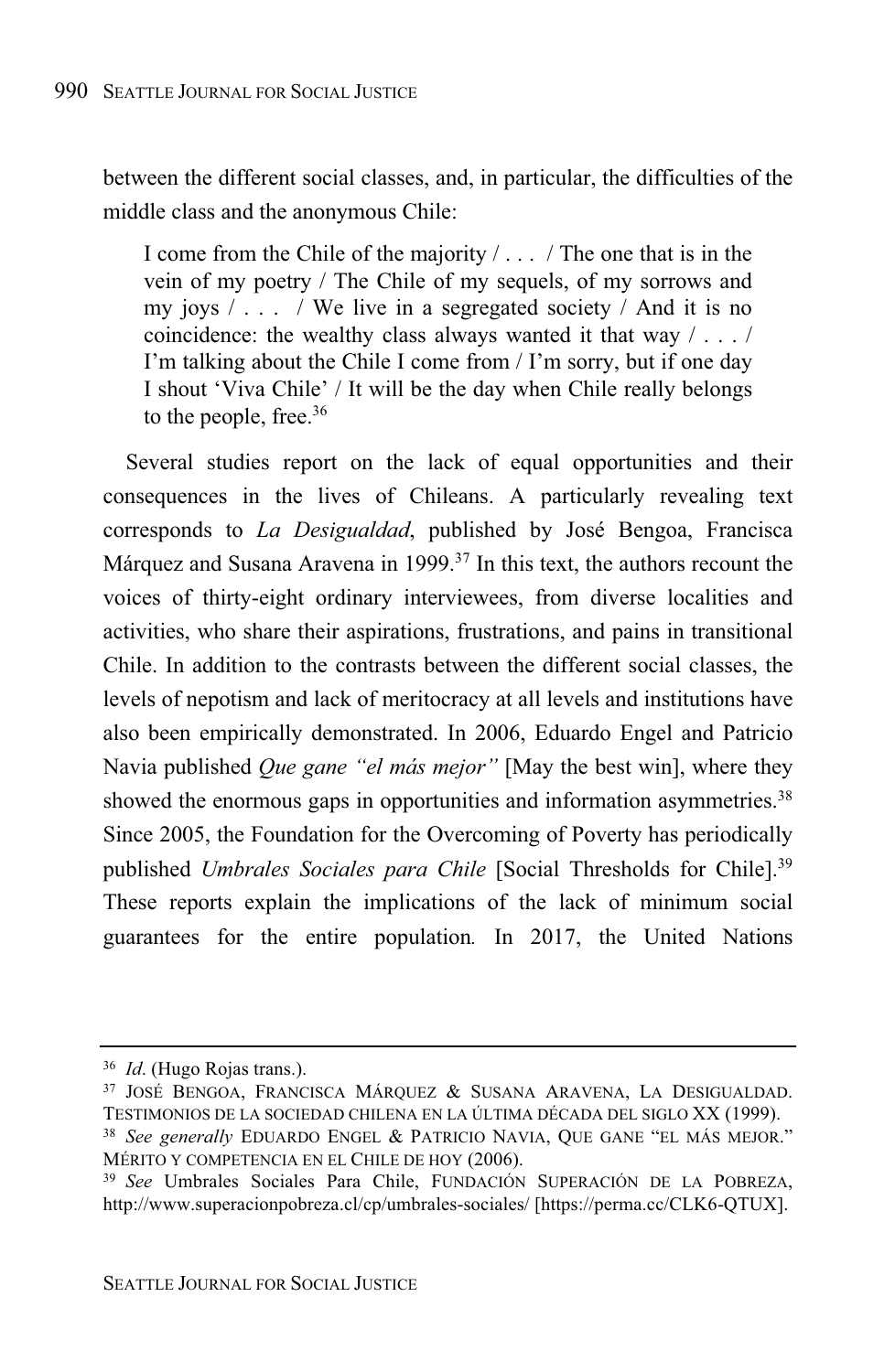Development Programme (UNDP) published *Desiguales* [Unequal].<sup>40</sup> Despite the economic progress made since the dictatorship, this book empirically demonstrates that the opportunities for this progress are concentrated in the wealthiest 1%, and "this type of concentration generates problems of social coexistence and questions about the legitimacy of the development model."<sup>41</sup>

These and other bodies of research explain the difficulties of the middle class and more vulnerable sectors, the barriers to social mobility, and the lack of meritocracy.<sup>42</sup> The most painful aspect of social exclusion is not feeling recognized or valued, as exclusion undermines people's dignity. For example, "mistreatment for reasons of social class or gender crystallize the problem of inequality in everyday life, especially in the popular sectors, and for many people [is] the yardstick for measuring structural inequalities that are sometimes more difficult to perceive or measure." 43

#### *B. Inequality and indolence of the economic elite*

The richest 1% of the country should make a severe self-assessment because they have bet on the economic growth of the country all these years while neglecting the importance of improving income distribution. Having accumulated enough wealth to ensure their lives and that of their descendants, why not make it a priority for all workers to increase their purchasing power? According to Marco Kremerman and Gonzalo Durán,

<sup>40</sup> PNUD, DESIGUALES. ORÍGENES, CAMBIOS Y DESAFÍOS DE LA BRECHA SOCIAL EN CHILE (2017), https://www.cl.undp.org/content/chile/es/home/library/poverty/desiguales- -origenes--cambios-y-desafios-de-la-brecha-social-en-.html [https://perma.cc/RAB9- A9KV].

<sup>41</sup> *Id*. at 354.

<sup>42</sup> *See* MICHAEL FÖRSTER & CÉLINE THÉVENOT, DESIGUALDAD DE INGRESOS, MOVILIDAD SOCIAL Y TENDENCIAS DE LA CLASE MEDIA EN CHILE Y EN LA OECD (2018), http://www.desarrollosocialyfamilia.gob.cl/storage/docs/1- Inequality middle class and mobility in Chile and OECD countries FINAL.pdf

<sup>[</sup>https://perma.cc/VVV2-RYCT].

<sup>43</sup> PNUD, *supra* note 40, at 199.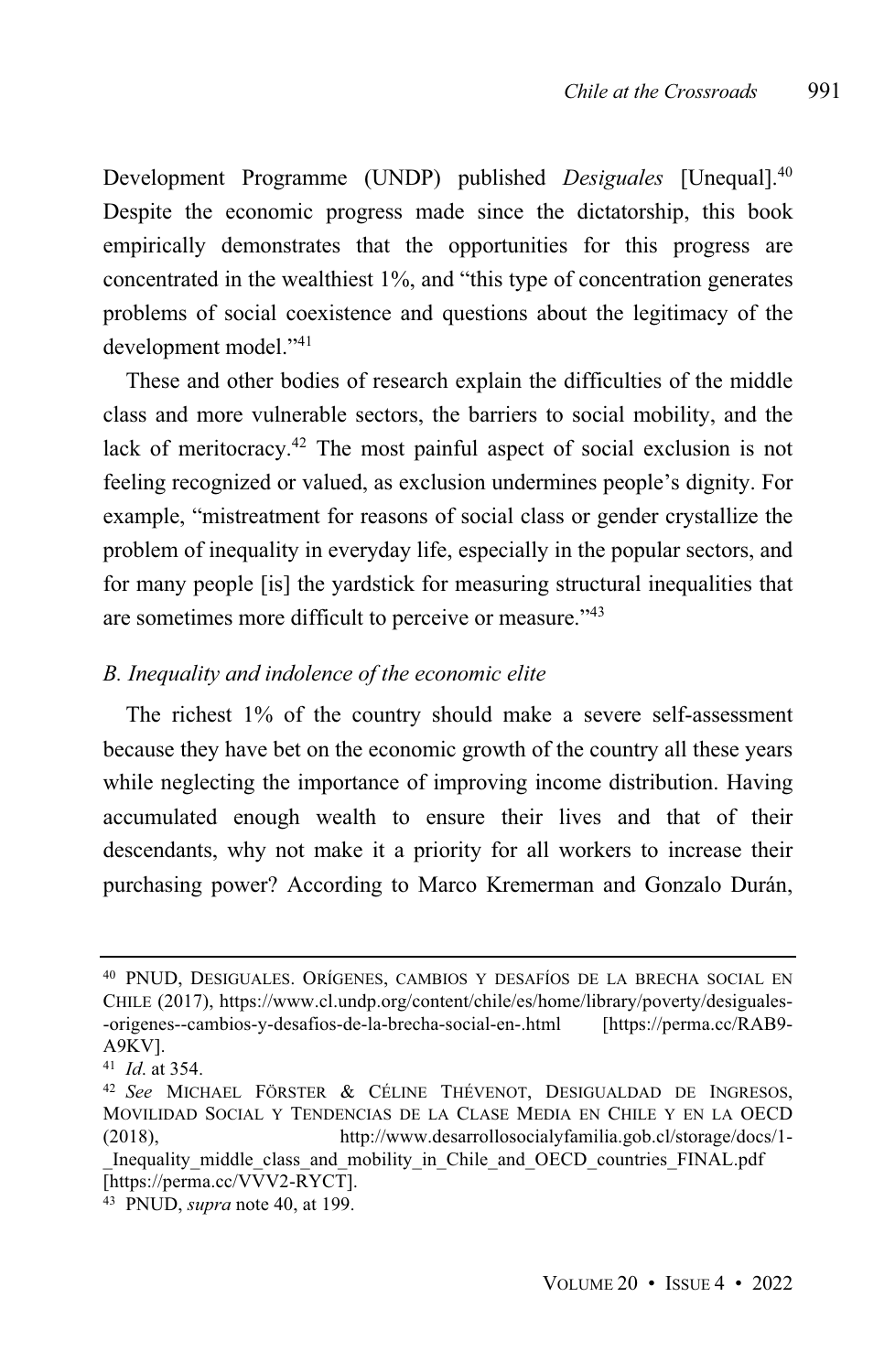68.9% of workers earn less than 550,000 pesos per month (equivalent to \$687 USD).<sup>44</sup> It is true that some business groups finance quality educational programs for those who do not have the possibility of receiving a good education, but this could be a generalized practice. <sup>45</sup> If one reviews the donations received by universities, it is evident that the business community is ideologically supporting some institutions and not others, in circumstances where universities are at the service of the generation and transmission of knowledge.<sup>46</sup> Unfortunately, the mission of the foundations that some businessmen finance is to maintain the status quo and ensure that public policies do not modify the political-economic model.

#### *C. Increasingly bourgeois political class*

Various surveys show that citizens have the perception that the traditional political class has distanced itself from the daily problems of the people.<sup>47</sup> The promises made in the electoral campaigns have repeatedly not

<sup>44</sup> MARCO KREMERMAN & GONZALO DURÁN, LOS VERDADEROS SUELDOS DE CHILE. PANORAMA ACTUAL DEL VALOR DE LA FUERZA DEL TRABAJO USANDO LA ESI 2018 (2019), https://ciperchile.cl/wp-content/uploads/Los-Verdaderos-Salarios-ESI-2018.pdf [https://perma.cc/EGF9-WNGT].

<sup>45</sup> Magdalena Aninat has done empirical research on this topic and has a more optimistic view on the increase of philanthropy. However, it would be good to disclose the names of donors and grantees, and thus corroborate whether donations are contributing to greater social equity or to the preservation of social structures and hierarchies, particularly when it comes to donations received by elite universities. MAGDALENA ANITAT & ISIDORA FUENZALIDA, INSTITUTIONAL PHILANTHROPY IN CHILE. PHILANTHROPY AND SOCIAL INVESTMENTS MAPPING (2017), https://cefis.uai.cl/assets/uploads/2020/07/institutionalphilanthropy-in-chile-cefis-uai-final-2017.pdf Magdalena Aninat, *Visión y práctica de los aportes sociales de los empresarios en Chile*, 142 ESTUDIOS PÚBLICOS 81 (2016), https://www.cepchile.cl/cep/site/docs/20160621/20160621162825/03\_\_aninat\_142.pdf [https://perma.cc/KXY7-KGXT].

<sup>46</sup> Ernesto Vargas & Claudia Martínez, *Evaluación del Sistema de Franquicias Tributarias Para Donaciones a Universidades en Chile*, 12 TRABAJOS DE INVESTIGACIÓN EN POLÍTICAS PÚBLICAS, DEPARTAMENTO DE ECONOMÍA, UNIVERSIDAD DE CHILE (2012).

<sup>47</sup> Rodrigo Márquez, *La distancia entre la ciudadanía y las élites. Una mirada desde el informe "Desarrollo humano en Chile*,*"* 140 ESTUDIOS PÚBLICOS 83 (2015).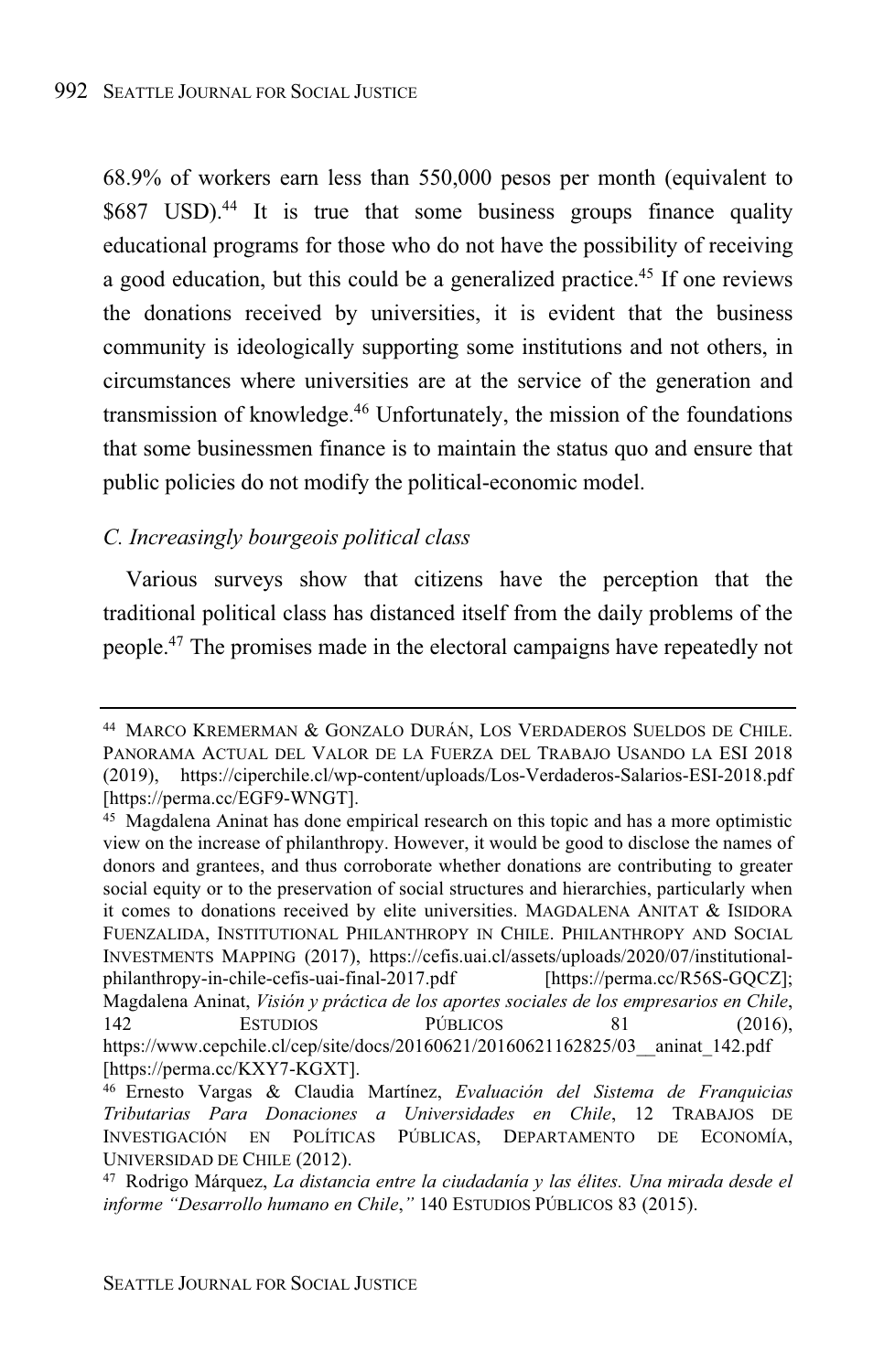been fulfilled, increasing the distrust and unease of the electorate. For example, in the last presidential election, Piñera promised the country growth and welfare, but even those who voted for him have ceased to support him (only  $16\%$  of the population support him).<sup>48</sup>

One of the problems not properly resolved in Chile is the financing of political campaigns, which has allowed the capture of the political class by the business elite. <sup>49</sup> In *Poderoso caballero* [Mighty Gentleman] (2013) and *Los reyes desnudos* [The Naked Kings] (2018), Daniel Matamala has reported on the opaque braid between politics and money,<sup>50</sup> and despite all the advances in the different agendas of probity and transparency that have been implemented in the thirty years of transition to democracy, progress in this area is still insufficient. Argumentative fallacies abound in public discussion, and at times it seems that the political class is incapable of discussing ideas without attacking those who think differently. Given the inefficiency of the formal channels within the democratic system for expressing citizen discomfort and demands, the spaces for political participation and public deliberation have been reduced to marches and protests in the streets or self-convened dialogues by civil society (*cabildos*).

#### *D. Lack of public deliberation and citizen participation*

In general terms, the political class of the traditional parties has not encouraged citizen participation in public decision-making.<sup>51</sup> On the contrary, professional politicians of the ruling parties during the transition

<sup>48</sup> Centro de Estudios Públicos, *Encuesta Nacional de Opinión Pública N° 85*, (Sept. 2021) https://www.cepchile.cl/cep/encuestas-cep/encuestas-2010-2021/estudio-nacionalde-opinion-publica-n-85-septiembre-2021 [https://perma.cc/3YXY-D9EU].

<sup>49</sup> *See* RENATO GARÍN, EL LOBBY FEROZ Y LA SOCIEDAD DE LAS INFLUENCIAS (2016), RENATO GARÍN, LA FRONDA. CÓMO LA ELITE SECUESTRÓ LA DEMOCRACIA (2017).

<sup>50</sup> *See* DANIEL MATAMALA, PODEROSO CABALLERO. EL PESO DEL DINERO EN LA POLÍTICA CHILENA (2013); DANIEL MATAMALA, LOS REYES DESNUDOS (2018).

<sup>51</sup> Juan Pablo Luna & Rodrigo Mardones, *Chile: Are the Parties Over?*, 21 J. DEMOCRACY 107‒21 (2010); Herwig Cleuren, *Local Democracy and Participation in Post-Authoritarian Chile*, 83 EUR. REV. LATIN AM. AND CARIBBEAN STUD. 3‒18 (2007).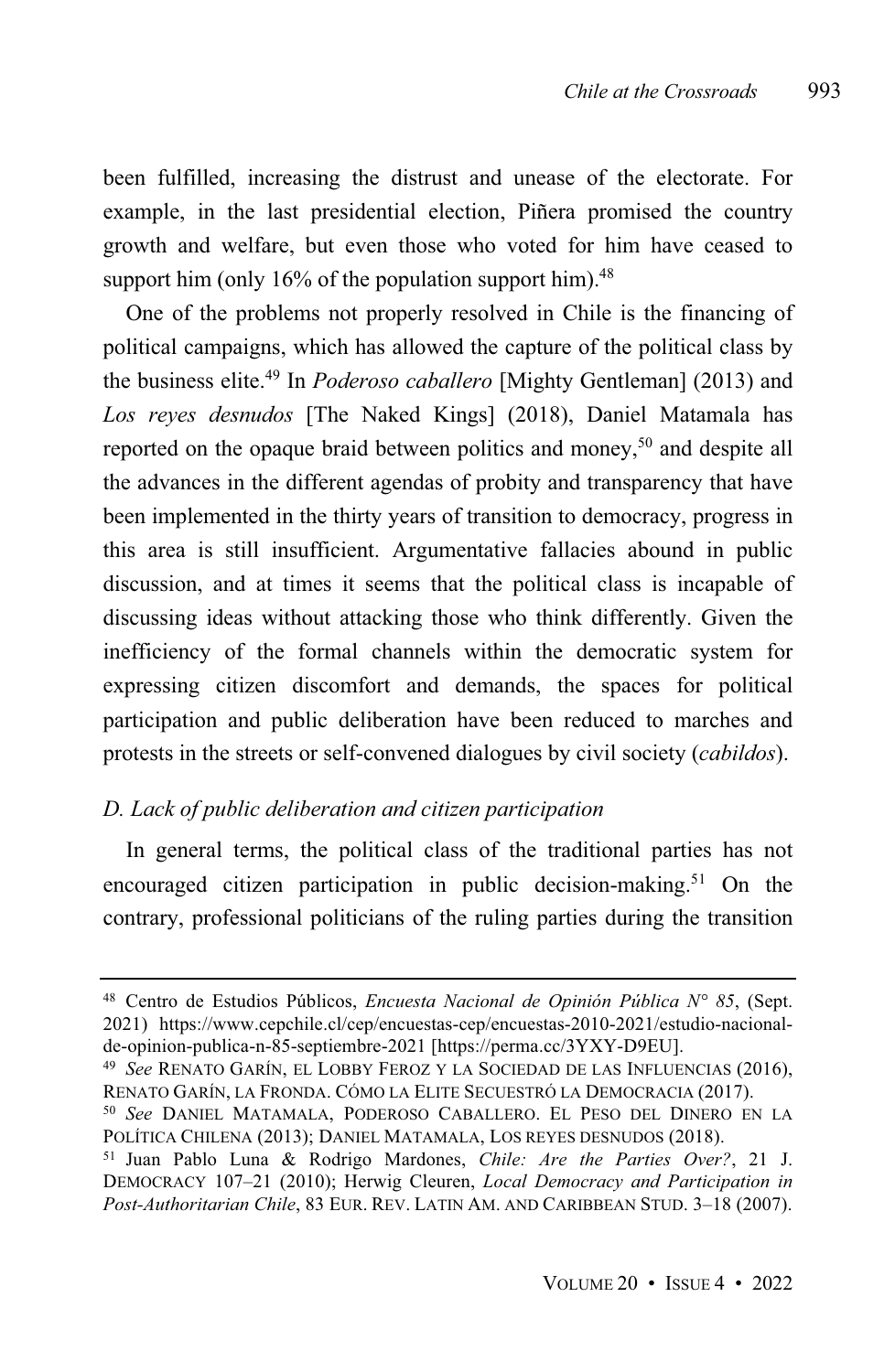favored social demobilization. The main recommendation formulated in 2004 by the United Nations Development Program (UNDP), in *La democracia en América Latina* [Democracy in Latin America],<sup>52</sup> was to move from an electoral democracy to a more participatory and robust democratic culture. Unfortunately, this recommendation was not implemented in Chile.

The media also have a share of responsibility in this crisis because, rather than contributing to public debate, they have trivialized society. The media, and especially television, influence the priorities of citizens and their daily conversation topics. Instead of promoting investigative journalism and quality discussions on issues of public relevance, channels are content to compete for ratings and easy tuning with reality shows and entertainment. Channels should perform serious self-examination and ask themselves about their programming and contents: Who do they give a platform to talk nonsense every day and lull the silent majority to sleep? It is enough to see how the channels approached those critical days of spring 2019: broadcasters and opinion makers with low levels of academic training, incapable of understanding the causes of social problems, limiting themselves to commenting on specific cases, without abstract thinking or control of their emotions. By demanding self-financing, the public television channel behaves as one more private channel, renouncing the principles by virtue of which it was created in the '60s.<sup>53</sup>

<sup>52</sup> *See* PROGRAMA DE LAS NACIONES UNIDAS PARA EL DESARROLLO, LA DEMOCRACIA EN AMÉRICA LATINA: HACIA UNA DEMOCRACIA DE CIUDADANAS Y CIUDADANOS (2004).

<sup>53</sup> Valerio Fuenzalida, *Televisión Pública y Cambio Digital. Tecnología TV – Audiencias – Formatos*, 20 PUNTO CERO 31‒46 (2015); Valerio Fuenzalida, 11 *La Reforma de TVN en Chile: Logros y Problemas*, REVISTA DE ECONOMÍA POLÍTICA DE LAS TECNOLOGÍAS DE LA INFORMACIÓN Y COMUNICACIÓN (2009).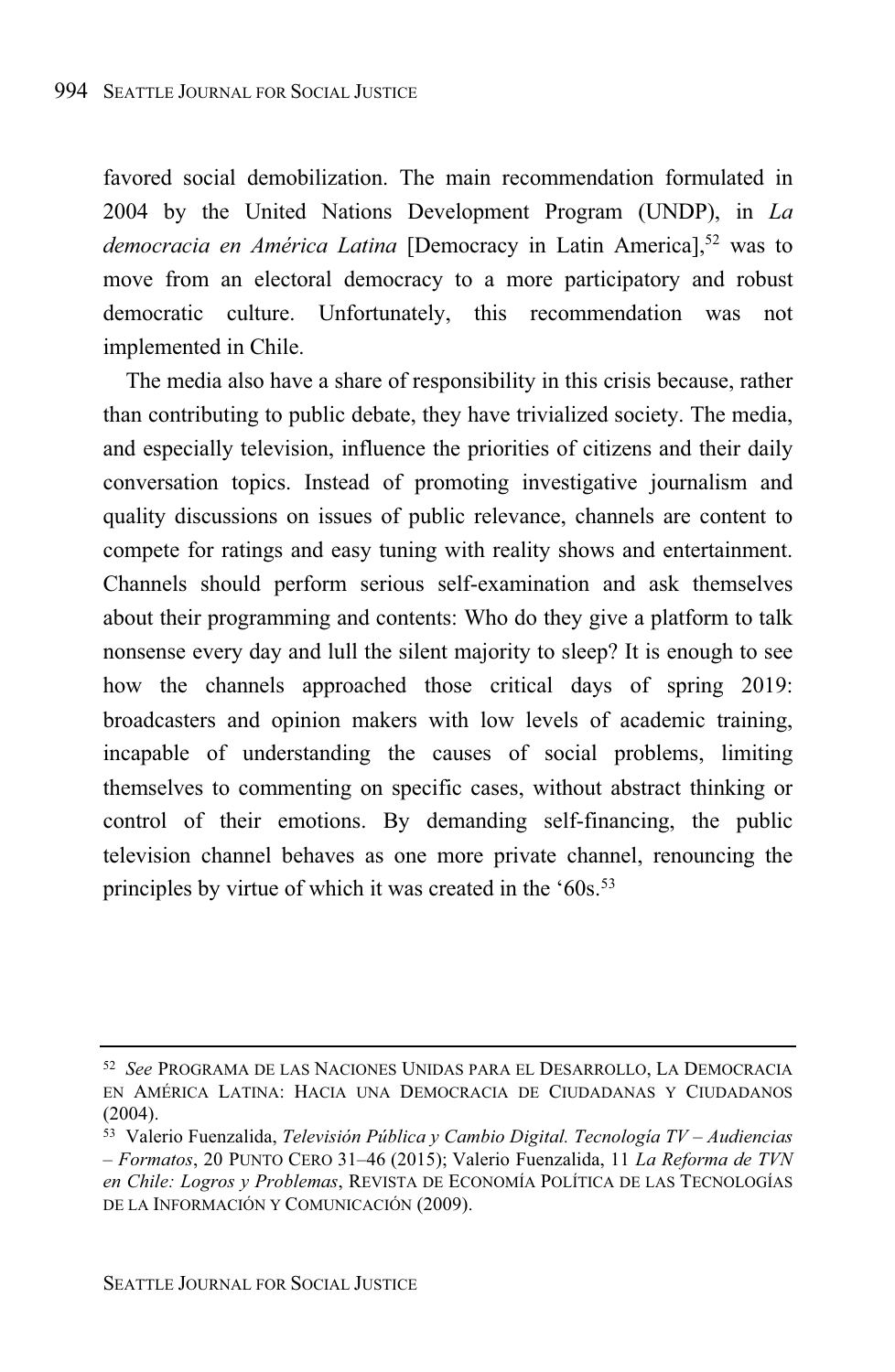#### *E. Individualism and consumerism*

The diagnosis formulated more than twenty years ago by Tomás Moulian in *Chile Actual: Anatomía de un Mito* [Chile Today: Anatomy of a Myth] (1997) and *El consumo me consume* [Consumption consumes me] (1998) is not only still valid, but it has become even more extreme: Chileans are driven by greed and the unbridled consumption of dispensable goods.<sup>54</sup> Since the dictatorship, the market has become the main articulator of public decisions.<sup>55</sup> Ostentation is not frowned upon; on the contrary, it is exhibited and applauded. The social pressure to consume makes Chileans work more hours than is reasonable and to appear wealthier than they are. One way to address rising social pressure to consume is to bolster access to education. Increasing the cultural density of the citizenry requires strengthening the levels of access to culture and promoting reading from an early age. Improving the financing and quality of public education is at this point a moral duty to future generations. For example, 84% of Chileans do not understand what they read.<sup>56</sup>

### III. SOCIAL VIOLENCE, STATE REPRESSION AND HUMAN RIGHTS **VIOLATIONS**

The 2019 protests began on October 7, with several high school students jumping the turnstiles of Santiago's Metro, evading payment of the fare. This was a reaction to the decision by the expert committee to increase the price by 30 pesos (equivalent to five cents USD).<sup>57</sup> The government, and especially the police, responded in the worst way by arresting the students,

<sup>54</sup> *See* TOMÁS MOULIAN, CHILE ACTUAL: ANATOMÍA DE UN MITO (1997); TOMÁS MOULIAN, EL CONSUMO ME CONSUME (1998).

<sup>55</sup> *See* Guillermo Guajardo Soto, *Neoliberalism as a Capitalist Revolution in Chile: Antecedents and Irreversibility*, 72 PAOLO SYLOS LABINI Q. REV. 135 (2019).

<sup>56</sup> CONSEJO DE LA CULTURA & CENTRO DE DATOS MICRODATOS - UNIVERSIDAD DE CHILE, ESTUDIO DE COMPORTAMIENTO LECTOR, (2019) https://www.caractergames.com/la-comprension-lectora-en-chile [https://perma.cc/4X89- LS9W].

<sup>57</sup> LAURA LANDAETA & VÍCTOR HERRERO, LA REVUELTA 33 (2021).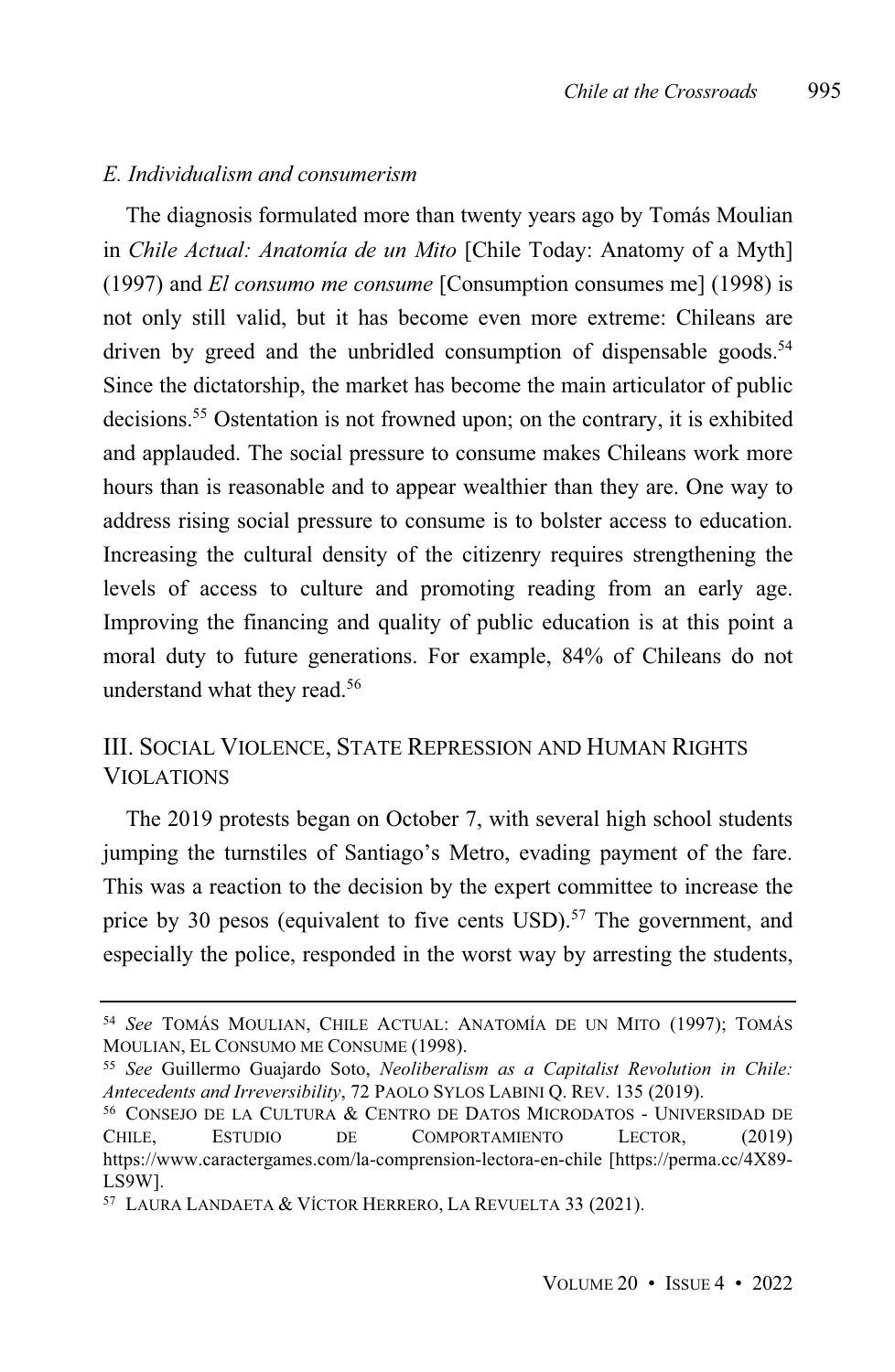which caused even more trouble. A week later, the organization of the students' campaign became massive, coordinated through social networks.<sup>58</sup> But this time, the students' annoyance was in tune with the frustration of multiple sectors tired of corporate abuses and the levels of inequality; hopeless with the economic-political model and public institutions; indebted in a commodified country; and annoyed with a political class that is increasingly corrupt and distant from ordinary citizens.<sup>59</sup>

Certainly, the increase in Metro fares was only the trigger for the Chilean Spring. From October 18, 2019, on, protests happened daily in different cities of the country, with high levels of violence.<sup>60</sup> Even though Piñera declared a state of emergency, the largest march in the history of Chile took place, with more than one million people in Plaza Italia (now known as Plaza de la Dignidad), in Santiago. Police repression during the days of protest was extremely harsh and human rights were severely violated in the streets.<sup>61</sup> If the social mobilizations continued, Piñera eventually would have had to resign.

<sup>58</sup> *Id.*

<sup>59</sup> President Sebastián Piñera stated on October 8, 2019, that Chile "is a true oasis within a Latin America convulsed in political matters." That same day the Minister of Economy, Juan Andrés Fontaine, mockingly suggested Santiago residents to get up earlier and thus take advantage of the cheaper Metro fare. Faced with criticism for the increase in inflation, the Minister of Finance, Felipe Larraín, suggested citizens to take advantage of buying flowers because they had not gone up in price. Although both ministers apologized, they were subsequently removed from their positions. In February 2019, Matías Pérez Cruz, businessman and manager of one of the two main gas distribution companies, arrogantly confronted and expelled three women who had sat on the shore of the lake where he enjoyed with his visitors at his vacation residence, all of which was recorded with a cell phone and disseminated on social networks. These are just a few examples of statements that caused social irritation, as they showed the arrogant and dismissive attitude of the political-economic elite towards the needs of most of the population, which was already showing signs of tiredness in the face of the daily abuses of the dominant sectors.

<sup>60</sup> *See* LAURA LANDAETA & VÍCTOR HERRERO, LA REVUELTA (2021).

<sup>61</sup> *Chile: Police Reforms Needed in the Wake of Protests*, HUM. RTS. WATCH (Nov. 26, 2019), https://www.hrw.org/news/2019/11/26/chile-police-reforms-needed-wake-protests [https://perma.cc/HLZ3-F8QU].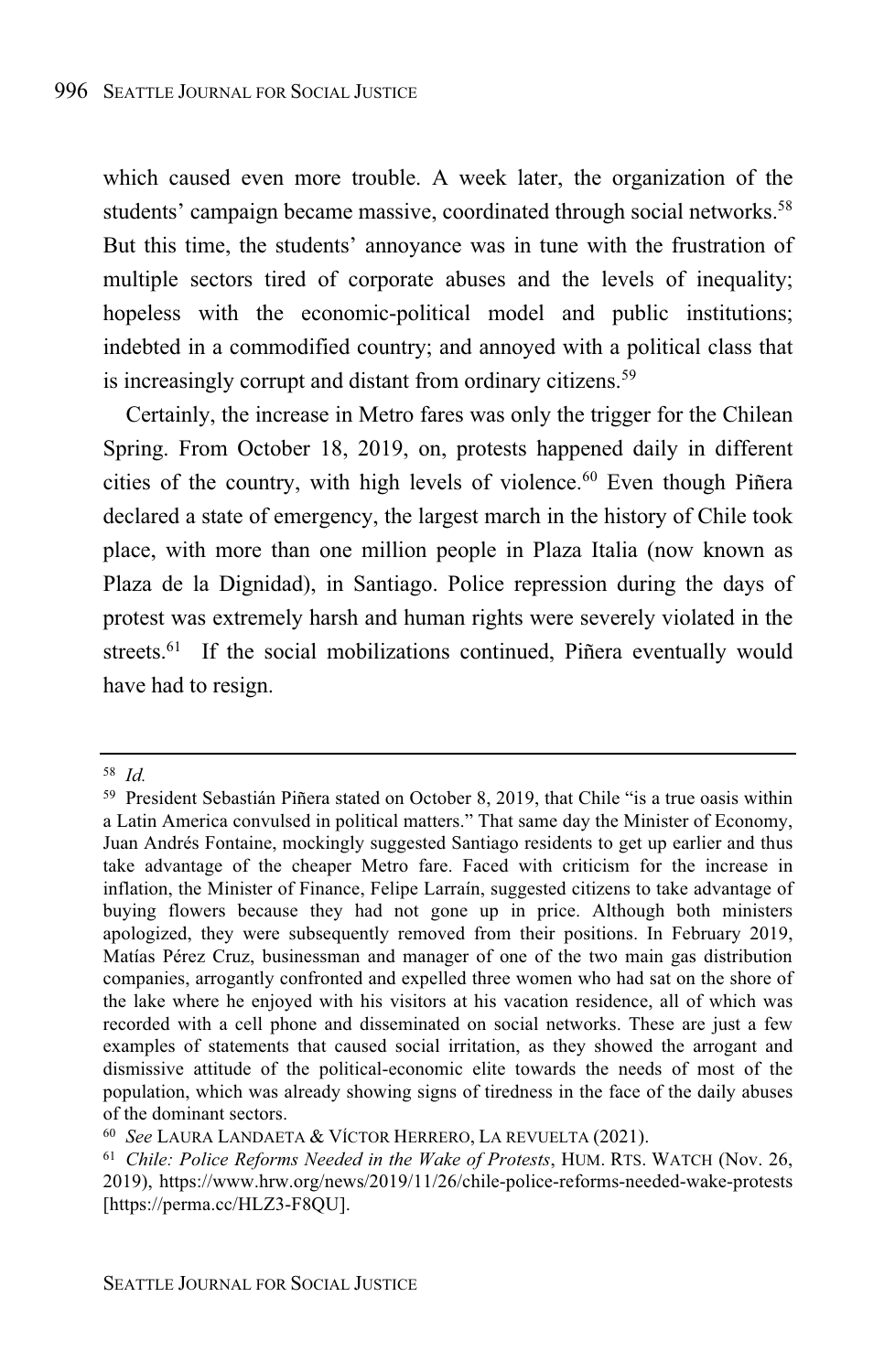More than a simple outburst, October 2019 was a "social explosion": Chilean men and women came out to protest against kleptocracy. The criticism was extremely harsh on the functioning of democracy. The citizens' perceptions were as follows: a considerable number of politicians, and especially parliamentarians, were controlled by a group of businessmen who have illicitly financed the political campaigns of the parties that governed the country for thirty years. <sup>62</sup> Businessmen and politicians have managed to evade justice or have received very minor sanctions, for example, attending private lessons on ethics at an elite university.<sup>63</sup> There is a perception that part of the political power has been captured by the economic power of some unscrupulous businessmen who have flouted the rules of the democratic game and, incidentally, committed tax crimes.<sup>64</sup> Criticism has also shown that meritocracy is a myth, since the purchasing power and contact networks of parents are factors that influence the reproduction of social positions and hierarchies, affecting the possibilities of social mobility based on merit and effort. For example, the purchasing power of parents has a serious impact on the quality of their children's education and on the opportunities they will have in their higher education and work careers.<sup>65</sup> These barriers to meritocracy generate frustration, disappointment, and anger, and this malaise merits further investigation. Chile continues to be a modest country at the end of the American continent.

At first, the movement of October 2019 was underestimated by the political-economic establishment, as if those who protested were hooded rebels, criminals, unemployed and/or anarchists, financed by drug

<sup>62</sup> CARLOS TROMBEN & IGNACIO SCHIAPPACASSE, TODO LEGAL: LOS GRANDES ZARPAZOS DE LA ELITE FINANCIERA CHILENA (1973-2021) (2022).

<sup>63</sup> JOYITAS. LOS PROTAGONISTAS DE LOS MAYORES ESCÁNDALOS DE CORRUPCIÓN EN CHILE (Juan Cristóbal Peña, ed., 2021).

<sup>64</sup> *Id.*

<sup>65</sup> ALBERTO MAYOL, NO AL LUCRO. DE LA CRISIS DEL MODELO A LA NUEVA ERA POLÍTICA 202–11 (2012).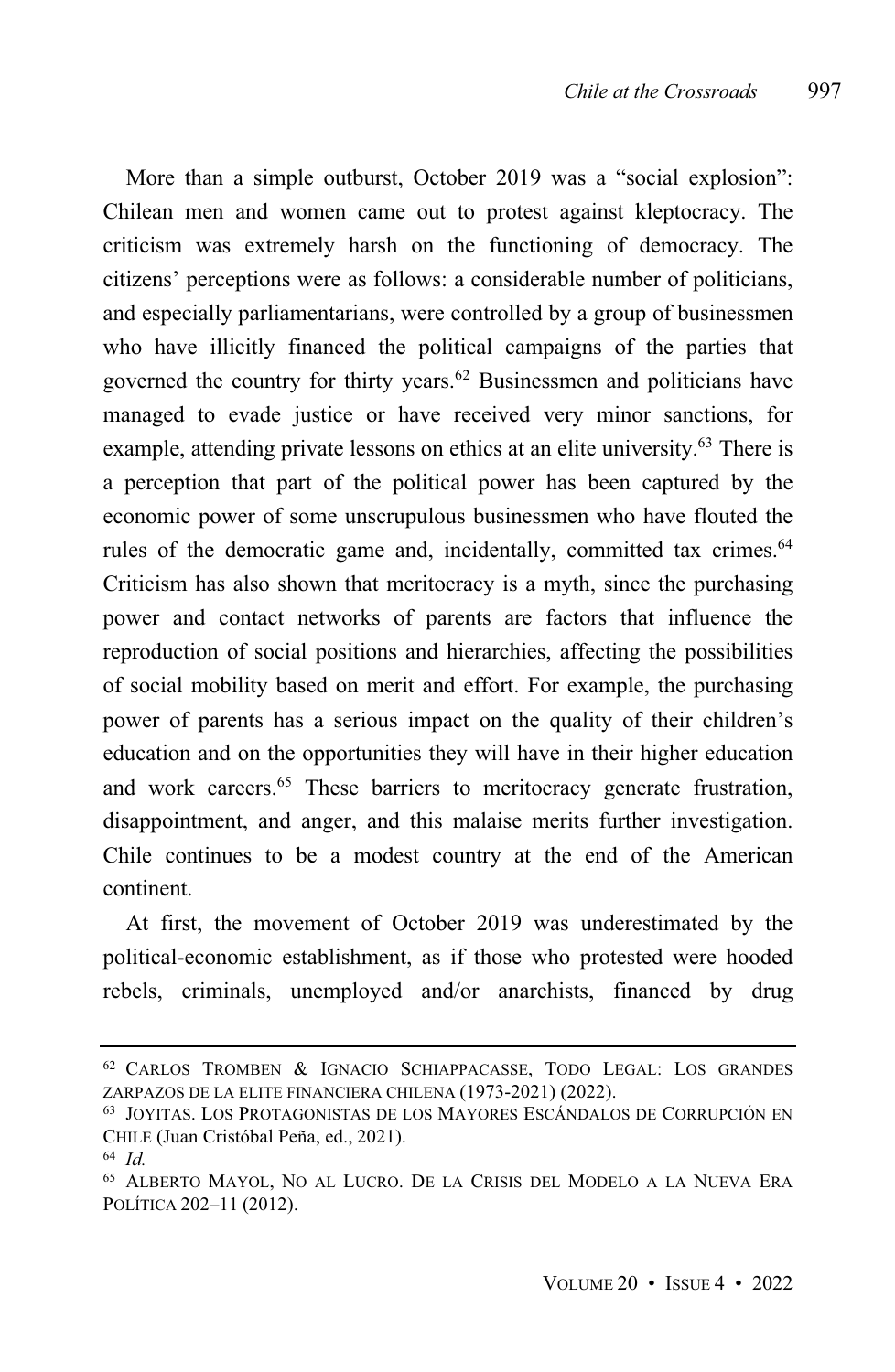trafficking, or the *barras bravas* of soccer teams. It is true that in the days of protests there was extreme violence and radicalized groups destroyed public and private property. But, behind these protests there was a social mobilization that, despite the pandemic, had been articulating itself politically and today has become a political group of significant importance in the constitutional discussion.

In the following weeks and months, Chileans were faced with a level of state violence that had not been seen since the 1973–1990 military dictatorship. Civil society activists and human rights experts reacted swiftly during the crisis to prevent human rights violations from continuing and to demand accountability. Protesters were able to register and report state violence much more rapidly than in the past, and many of the abuses committed during the recent unrest are currently being investigated by the National Institute of Human Rights (INDH), <sup>66</sup> prosecutors, and courts. The INDH, an independent state-funded institution, has become a powerful human rights observer, promoter, and defender. The figures on repression are not entirely clear yet, and the necessary work to systematize state violence against citizens is still pending, in addition to a critical review of the capacity of the justice system to process volumes of cases such as those that occurred during the social unrest. <sup>67</sup> The background information available at this time is as follows:

> • Between October 18 and December 7, 2019, more than 12,700 people required emergency care at a public

<sup>66</sup> Johanna Guala Maldonado, *Estallido Social y Violaciones a los Derechos Humanos en Chile*, 1 REV. ESP. REG. 95-108 (2021).

<sup>67</sup> CENTRO DE ESTUDIOS DE JUSTICIA DE LAS AMÉRICAS, EVALUACIÓN DEL SISTEMA DE JUSTICIA DE CHILE ANTE LAS VIOLACIONES DE DERECHOS HUMANOS OCURRIDAS EN EL CONTEXTO DE LA PROTESTA SOCIAL, (2020) https://biblioteca.cejamericas.org/bitstream/handle/2015/5664/Evaluaci%c3%b3n%20del %20sistema%20de%20justicia%20-%20CL.pdf?sequence=11&isAllowed=y [https://perma.cc/HT3X-5W7C].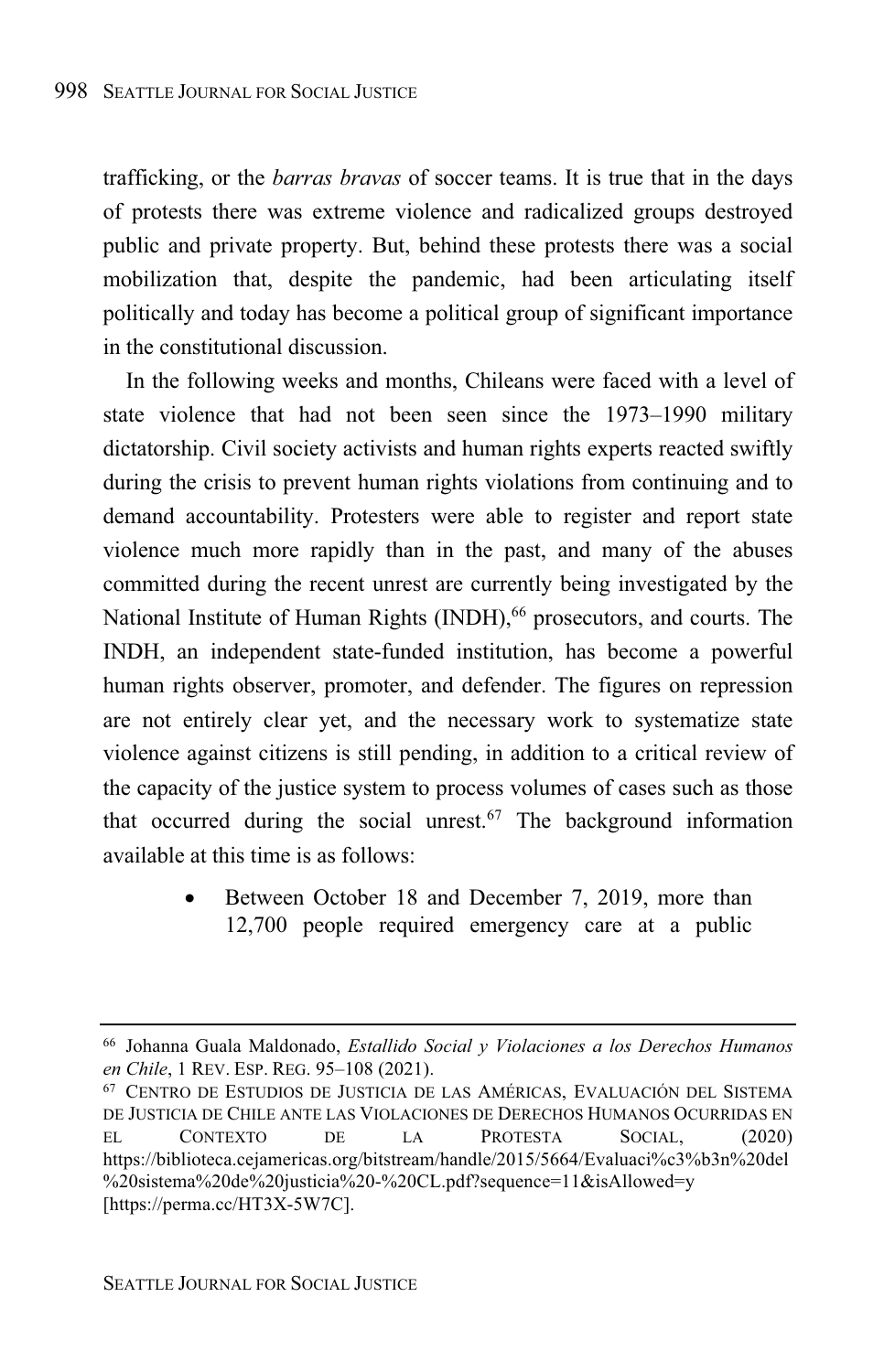hospital for incidents that occurred as part of the protests, as reported by the Ministry of Health.<sup>68</sup>

• Between October 2019 and March 2020, 8,827 citizens filed charges for human rights violations, $69$  including 388 cases of sexual violence, and 460 cases of eye loss or damage (mostly from the impact of pellets, buckshot, and tear gas cartridges).<sup>70</sup> The Medical Association and the Ophthalmological Society warned the country that the number of eye injuries exceeded that observed in any other country in the world in contexts of social crisis. 71

<sup>68</sup> OFICINA DEL ALTO COMISIONADO DE NACIONES UNIDAS PARA LOS DERECHOS HUMANOS, INFORME SOBRE LA MISIÓN A CHILE, 30 DE OCTUBRE - 22 DE NOVIEMBRE DE  $2019,$   $(2019)$ ,

https://www.ohchr.org/Documents/Countries/CL/Report\_Chile\_2019\_SP.pdf

<sup>[</sup>https://perma.cc/GQ3V-FD4S]; AMNISTÍA INTERNACIONAL, OJOS SOBRE CHILE: VIOLENCIA POLICIAL Y RESPONSABILIDAD DE MANDO DURANTE EL ESTALLIDO SOCIAL, (2020) https://amnistia.org.mx/contenido/wp-content/uploads/2020/10/Chilereport\_AMR-22\_3133\_2020\_FINAL.pdf [https://perma.cc/3CEN-WM9R]; Human<br>Rights Watch, *Chile: Events of 2019* (2020), https://www.hrw.org/world-Rights Watch, *Chile: Events of 2019* (2020), https://www.hrw.org/worldreport/2020/country-chapters/chile# [https://perma.cc/VNF9-SRZ5].

<sup>69</sup> Javiera Matus, *Fiscalía Cifra en 8.827 las Víctimas de Violencia Institucional en la Crisis*, LA TERCERA, (July 18, 2020), https://www.latercera.com/nacional/noticia/fiscalia-cifra-en-8827-las-victimas-de-

violencia-institucional-en-la-crisis/TTDPQXATBRD4DAQNGA2VIEKAHU/

<sup>[</sup>https://perma.cc/V4HF-HPVY]; MINISTERIO PÚBLICO DE CHILE, ESTADO DE SITUACIÓN DE LAS PRINCIPALES INVESTIGACIONES DE VIOLENCIA INSTITUCIONAL ASOCIADAS A LA CRISIS SOCIAL (2021), https://www.ciperchile.cl/wpcontent/uploads/documento-01-1.pdf [https://perma.cc/HZE3-UQ8R].

<sup>70</sup> INSTITUTO NACIONAL DE DERECHOS HUMANOS, REPORTE GENERAL DE DATOS SOBRE VIOLACIONES A LOS DERECHOS HUMANOS (2020), https://www.indh.cl/bb/wpcontent/uploads/2020/03/Reporte-general-18-03-2020-de-datos-sobre-violaciones-a-los-

derechos-humanos-v04.pdf [https://perma.cc/33T9-JQ7U]; INSTITUTO NACIONAL DE DERECHOS HUMANOS, INFORME ANUAL: SITUACIÓN DE LOS DERECHOS HUMANOS EN CHILE 2019. SOBRE LA SITUACIÓN DE LOS DERECHOS HUMANOS EN CHILE EN EL CONTEXTO DE LA CRISIS SOCIAL (2019), https://bibliotecadigital.indh.cl/bitstream/handle/123456789/1701/Informe%20Final-2019.pdf?sequence=1&isAllowed=y [https://perma.cc/L8TW-S4Y7].

<sup>71</sup> COMITÉ PARA LA PREVENCIÓN DE LA TORTURA, PREVENCIÓN DE LA TORTURA Y SITUACIÓN DE LAS PERSONAS PRIVADAS DE LIBERTAD EN CHILE. PRIMER INFORME ANUAL 2020 51 (2021), https://mnpt.cl/wp-content/uploads/2021/09/74830-INFORME-ANUAL-CPT-INTE-web-INDH.pdf [https://perma.cc/RBR4-D96M].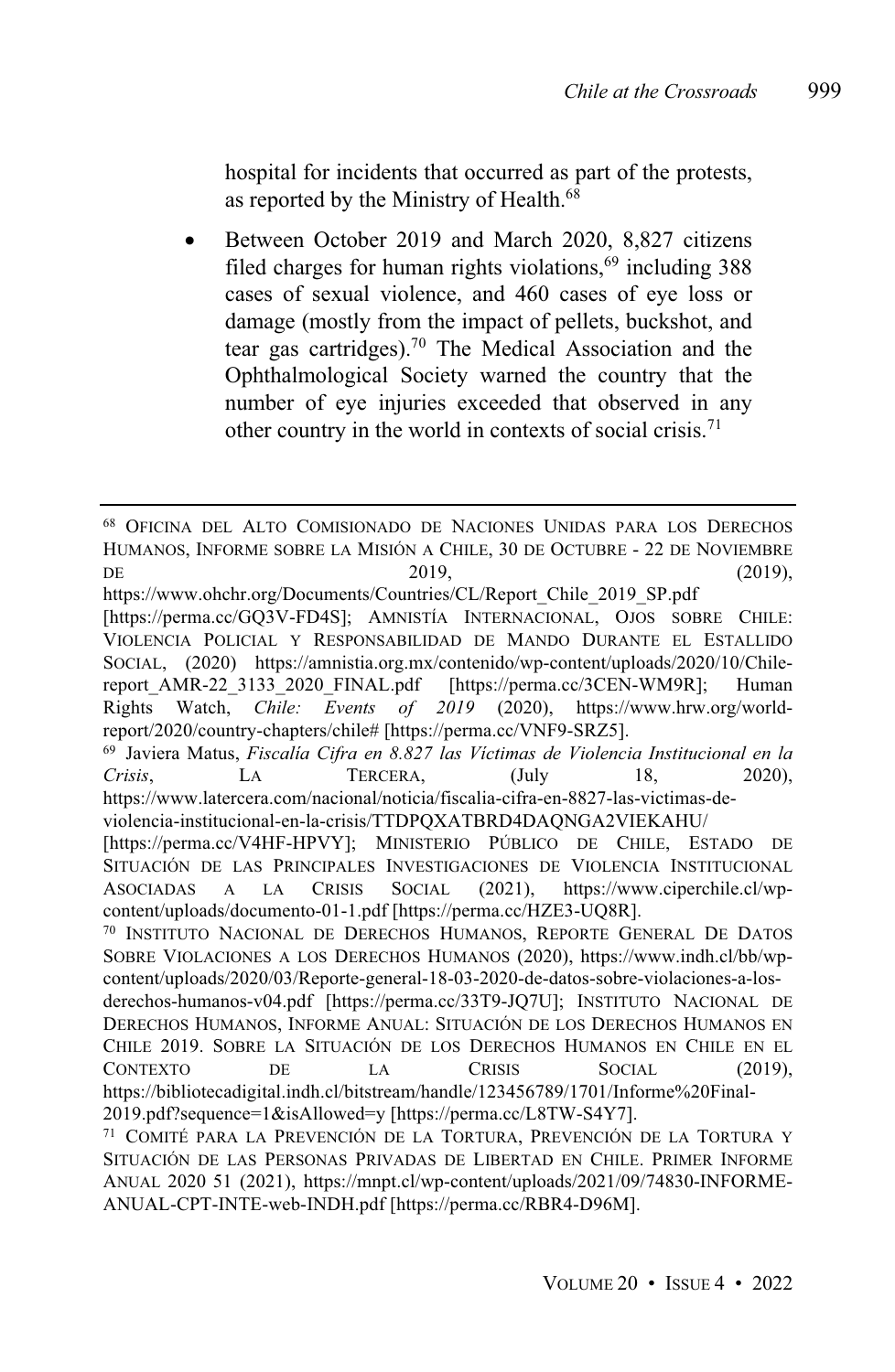- In the first few months of protests, prosecutors investigated 466 state agents, of whom 93.2% are police.<sup>72</sup>
- Between October 18, 2019, and June 30, 2020, the Office of the Ombudsman for Children's Rights reported 818 cases of minors and adolescents who were victims of state repression.<sup>73</sup>
- As of July 2020, the INDH had filed 2,988 criminal complaints on behalf of 3,436 individuals in the context of the social crisis.<sup>74</sup> The vast majority of the complaints (2,870) correspond to acts of torture and inhuman or degrading treatment.
- Between October 18, 2019, and January 31, 2020, 23,274 people were detained, and judges ordered preventive detention in  $1,615$  cases.<sup>75</sup> As of March 16, 2020, the number of people remanded in custody for offenses associated with the social outburst increased to 2,180. <sup>76</sup> It should be noted that more than 2,000 arrests were later declared illegal. 77

<sup>72</sup> INSTITUTO NACIONAL DE DERECHOS HUMANOS, INFORME ANUAL 2020 (2021), https://ia2020.indh.cl/ [https://perma.cc/J58F-V9LV]; Mauricio Weibel, *Balance Penal del Estallido: Fiscalía Investiga a 466 Agentes del Estado y Gobierno Acusa a 3.274 Personas de Cometer Actos Violentos*, CIPER CHILE (July 15, 2020) https://www.ciperchile.cl/2021/04/19/estallido-social-fiscalia-ya-cerro-sin-responsables-541-causas-por-violaciones-de-dd-hh-contra-menores-de-edad/ [https://perma.cc/4HKZ-ZZED].

<sup>&</sup>lt;sup>73</sup> DEFENSORÍA DE LOS DERECHOS DE LA NIÑEZ, INFORME ANUAL 2020. DERECHOS HUMANOS DE NIÑOS. NIÑAS Y ADOLESCENTES (2021). HUMANOS DE NIÑOS, NIÑAS Y ADOLESCENTES (2021), https://www.defensorianinez.cl/informe-anual/ [https://perma.cc/5R5F-FKXD].

<sup>74</sup> INSTITUTO NACIONAL DE DERECHOS HUMANOS, INFORME ANUAL 2020 (2021), https://ia2020.indh.cl/ [https://perma.cc/89ER-5KFA].

<sup>75</sup> PODER JUDICIAL, ESTUDIO DE LAS CAUSAS DEL ESTALLIDO SOCIAL (2020), https://www.t13.cl/noticia/nacional/Cifras-del-Poder-Judicial-revelan-aumento-de-777 en-detenciones-ilegales-desde-el-estallido-social [https://perma.cc/RSR5-75LX]. <sup>76</sup> *Id*.

<sup>77</sup> DIRECCIÓN DE ESTUDIOS DE LA CORTE SUPREMA, EL ROL DEL PODER JUDICIAL EN EL CONOCIMIENTO DE LAS ACCIONES JUDICIALES RELACIONADAS AL ESTALLIDO SOCIAL (2020), https://www.diarioconstitucional.cl/wp-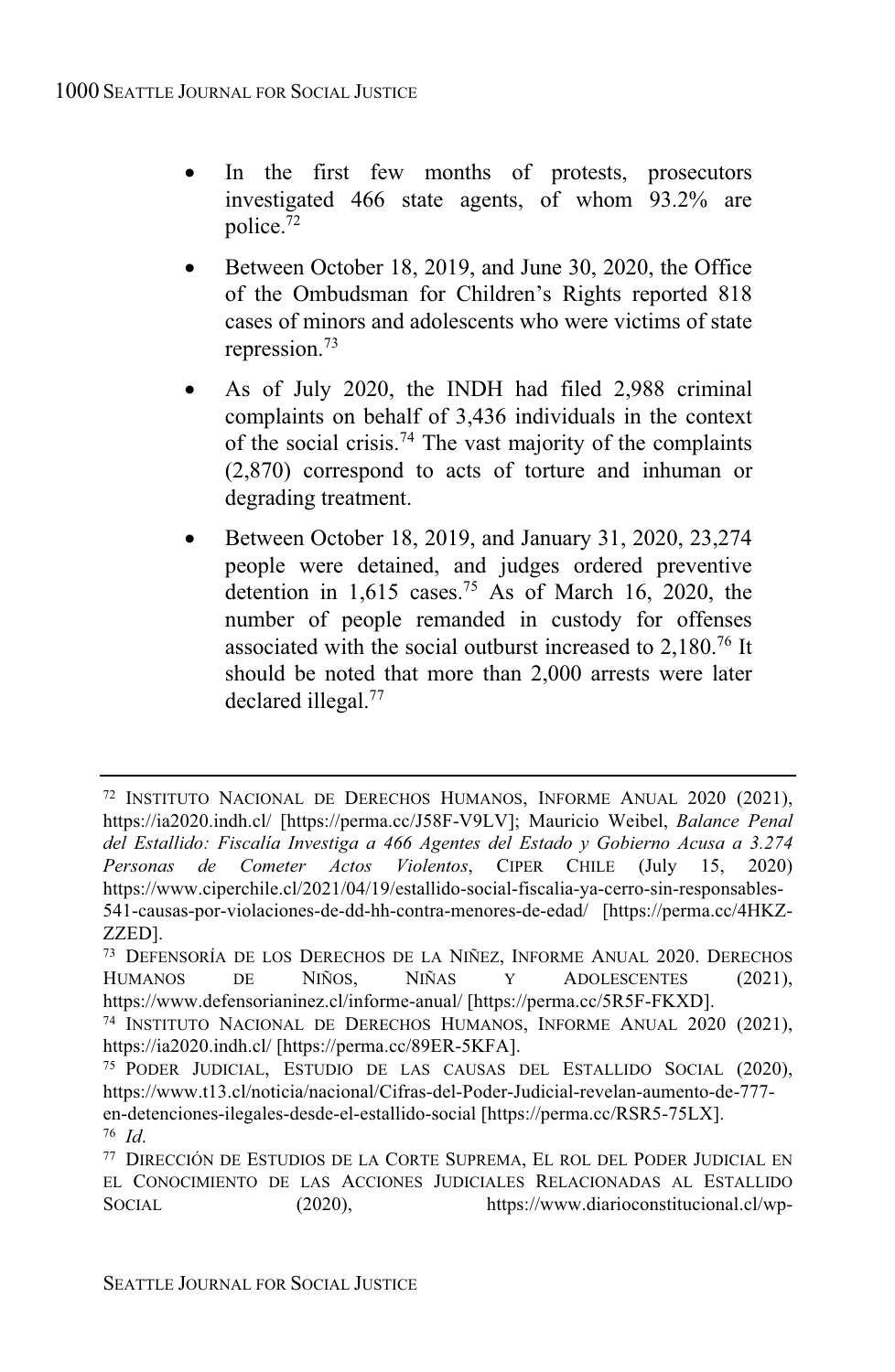- Meanwhile, the government has filed legal actions against 3,274 civilians in relation to the protests, for crimes such as public disorder  $(18.6\%)$ , fires  $(4.9\%)$ , and attacks on members of the police and armed forces (3.6%). <sup>78</sup> The government has faced criticism for its lack of transparency regarding the alleged abuses and its slow investigation of claims of human rights violations.<sup>79</sup>
- In all these months, the judiciary has issued only four convictions.

# IV. THE AGREEMENT FOR SOCIAL PEACE AND A NEW CONSTITUTION

On November 15, 2019, most of the political parties with parliamentary representation signed the Agreement for Social Peace and a New Constitution.<sup>80</sup> The document begins by stating that "in the face of the serious social and political crisis . . . we have agreed on an institutional solution whose objective is to seek peace and social justice through an

content/uploads/2020/11/Articulo-Estallido-Social.pdf [https://perma.cc/3WXF-ACLY]; DIRECCIÓN DE ESTUDIOS DE LA CORTE SUPREMA, ACTUALIZACIÓN DE ESTADISTAS RELATIVAS A CAUSAS DE VIOLACIONES DE DERECHOS HUMANOS EN EL PERÍODO DEL ESTALLIDO SOCIAL (2020), https://www.diarioconstitucional.cl/wpcontent/uploads/2020/11/Publicacio%CC%81n-Estadi%CC%81sticas-estallido-social.pdf [https://perma.cc/K9LT-HCBL].

<sup>78</sup> CARABINEROS DE CHILE, CARABINEROS EN CIFRAS. CUENTA PÚBLICA 2019 (2020), https://es.scribd.com/document/458968487/Cuenta-Publica-de-Carabineros-2019 [https://perma.cc/BY3X-HVAG].

<sup>79</sup> Ministerio Público, *Estallido Social: 62 Imputados Han Sido Formalizados por Violencia Institucional* (Aug. 28, 2020), http://www.fiscaliadechile.cl/Fiscalia/sala\_prensa/noticias\_det.do?noticiaId=18474 [https://perma.cc/WE5Y-ES9G].

<sup>80</sup> The Agreement was signed by: Fuad Chahin (Christan Democrat Party), Mario Desbordes (National Renovation Party), Álvaro Elizalde (Socialist Party), Hernán Larraín (Evópoli), Carlos Maldonado (Radical Party), Heraldo Muñoz (Party for Democracy), Catalina Pérez (Democratic Revolution Party), Luis Felipe Ramos (Liberal Party), Javiera Toro (Partido Comunes), Jacqueline van Rysselberghe (UDI), and Gabriel Boric.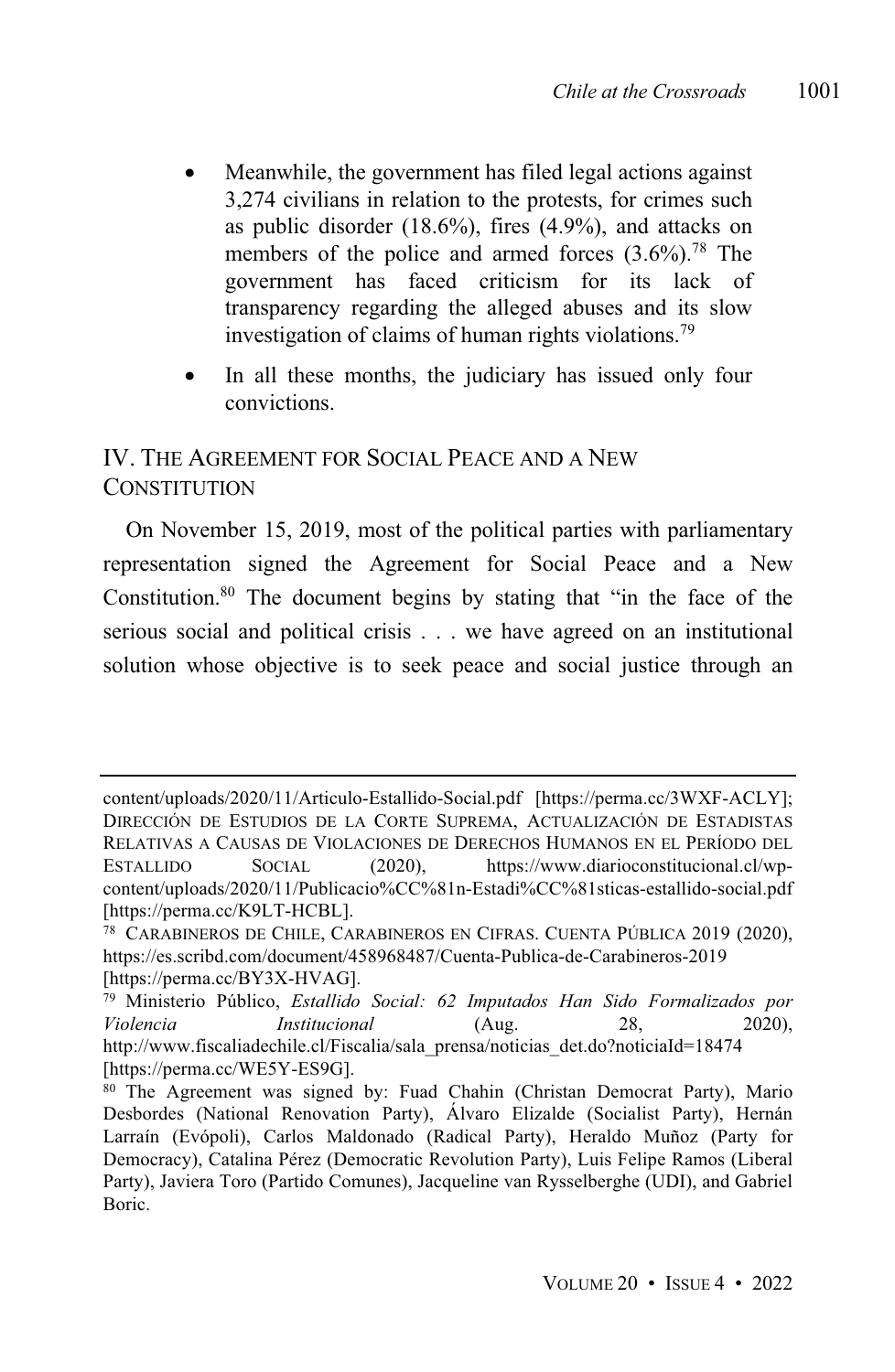unquestionably democratic process."<sup>81</sup> Therefore, the parties committed to calling a plebiscite to decide whether to initiate a constituent process. It was agreed to consult the citizens on the following questions: (a) "Do you want a new Constitution?" (I approve or I reject), (b) "What kind of body should draft the new Constitution?" (Mixed Constitutional Convention <sup>82</sup> or Constitutional Convention <sup>83</sup>). The Agreement also established the most important rules of the constituent process: the sole purpose of the constituent body is to draft the new Constitution; the constituent body must approve the rules and voting regulations by a quorum of two-thirds of its members; and the term for drafting the new Constitution is nine months, extendable for another three months. Finally, it was agreed to hold a mandatory ratifying plebiscite in which the population will be asked whether it approves the constitutional text drafted by the constitutional body. If most voters approve the new Constitution, it will come into force immediately once published, repealing the 1980 Constitution.<sup>84</sup>

The signing of the agreement calmed tempers, and the moderate social sectors supported the political solution found by the parties to confront the crisis.<sup>85</sup> After the Agreement, mobilization continued, but political discussion began to take place through institutional channels, with parties playing a greater role in searching for peaceful solutions. The Agreement established that the parties had to appoint a Technical Committee, with an equal number of members from the opposition and the government. Thus,

<sup>81</sup> ACUERDO POR LA PAZ SOCIAL Y LA NUEVA CONSTITUCIÓN (Nov. 15, 2019), https://www.senado.cl/senado/site/docs/20191114/20191114134609/pdf acuerdo por la paz\_social\_y\_la\_nueva\_constitucion.pdf [https://perma.cc/8A7S-JH63].

<sup>82</sup> *Id*. at § 3: "The Mixed Constitutional Convention shall be composed in equal parts of members elected for that purpose and sitting members of parliament."

<sup>83</sup> *Id*. at § 4: "In the case of the Constitutional Convention, its members shall be elected entirety for this purpose," in accordance with the rules for the election of deputies. <sup>84</sup> *Id*.

<sup>85</sup> Emmanuel Farías Carrión, *Pronunciamiento Institucional del Neoliberalismo Chileno: Análisis del Acuerdo Nacional por la Paz y la Nueva Constitución*, 27 REVISTA TEMAS SOCIOLÓGICOS 193-217 (2020).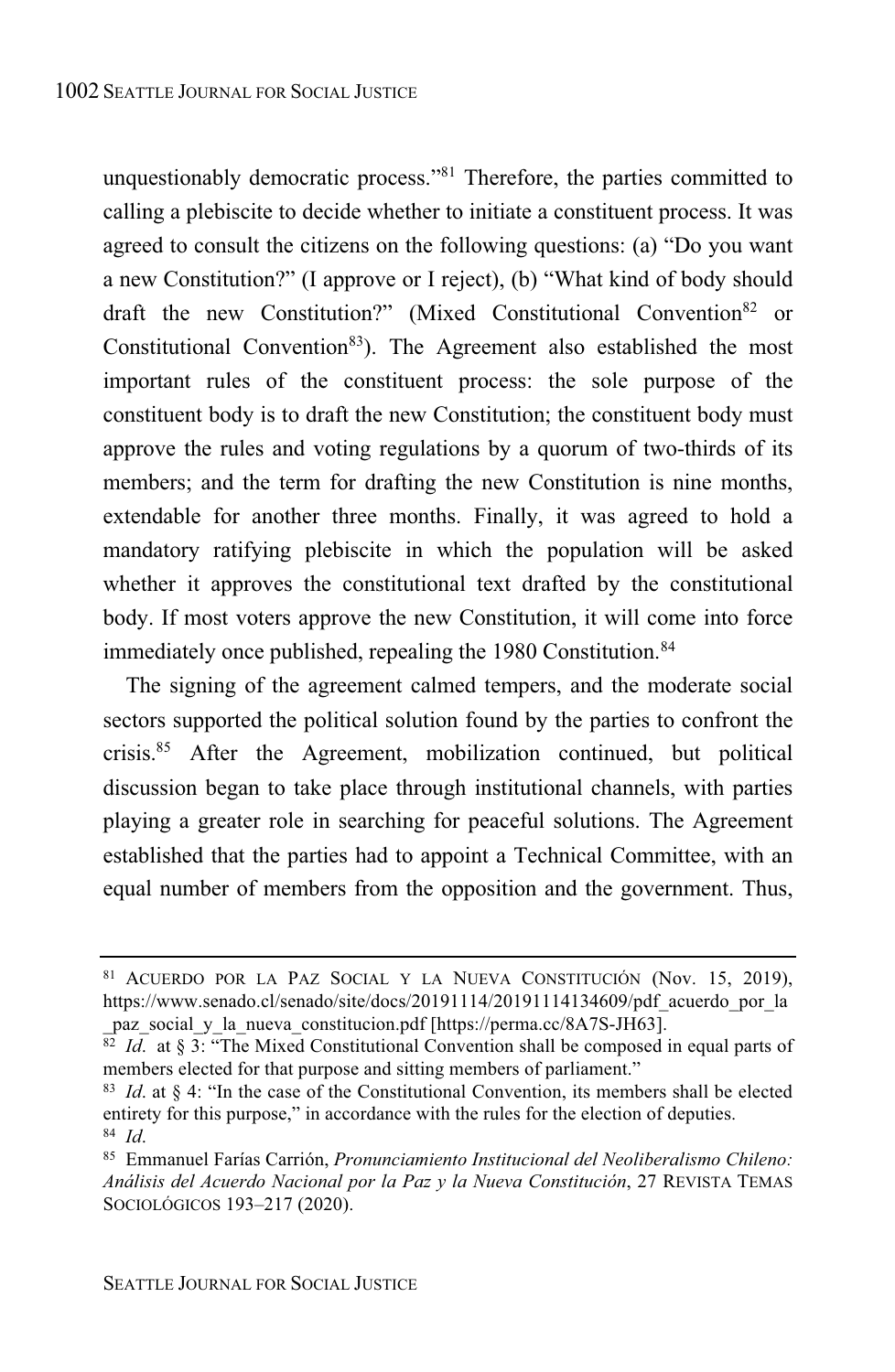the Technical Committee was composed of fourteen experts in constitutional law and/or political science, five of whom were women.<sup>86</sup> and held intense working sessions between November 25 and December 6, 2019.<sup>87</sup>

On December 24, 2019, Law No. 21,200 was published, which amends Chapter XV of the 1980 Constitution and establishes the procedure for drafting a new Constitution, in consideration of the Political Agreement of November 15 and the document signed by the Technical Committee on December 6. The fourteen new articles incorporated in the Constitution refer to: the plebiscite;<sup>88</sup> the Convention;<sup>89</sup> the candidates' requirements and incompatibilities; the functioning and composition of the Convention; the procedure for complaints before the Supreme Court for infringement of the rules of procedure applicable to the Convention; $90$  and the ratifying plebiscite in which it will be asked, "Do you approve the text of the New Constitution proposed by the Constitutional Convention?"<sup>91</sup>

An important rule corresponds to the final paragraph of the new Article 135, which establishes that "the text of the New Constitution submitted to plebiscite shall respect the character of the Republic of the State of Chile, its democratic regime, the final and enforceable judicial sentences, and the international treaties ratified by Chile, and which are in force." <sup>92</sup> This last part of Article 135 has generated debate, as it limits the scope of action of

<sup>86</sup> The seven representatives of the government and the right-wing parties were Isabel Aninat, Arturo Fermandois, José Francisco García, David Huina, Ernesto Silva, and Sebastián Soto. The seven representatives of the opposition were Sebastián Aylwin, Cristina Escudero, Pamela Figueroa, Claudia Heiss, Emilio Oñate, and Alejandra Zúñiga.<br><sup>87</sup> *See* Audiovisual Records of the Technical Committee meetings. Audiovisual Records of the Technical Committee meetings, https://www.bcn.cl/procesoconstituyente/detalle\_cronograma?id=f\_cronograma-2 [https://perma.cc/7QX9-ZZNA].

<sup>88</sup> *See* Article 130 of the Constitution.

<sup>89</sup> *See* Article 131 of the Constitution.

<sup>90</sup> *See* Article 136 of the Constitution.

<sup>&</sup>lt;sup>91</sup> *See* Article 135 of the Constitution.

<sup>92</sup> *Id.*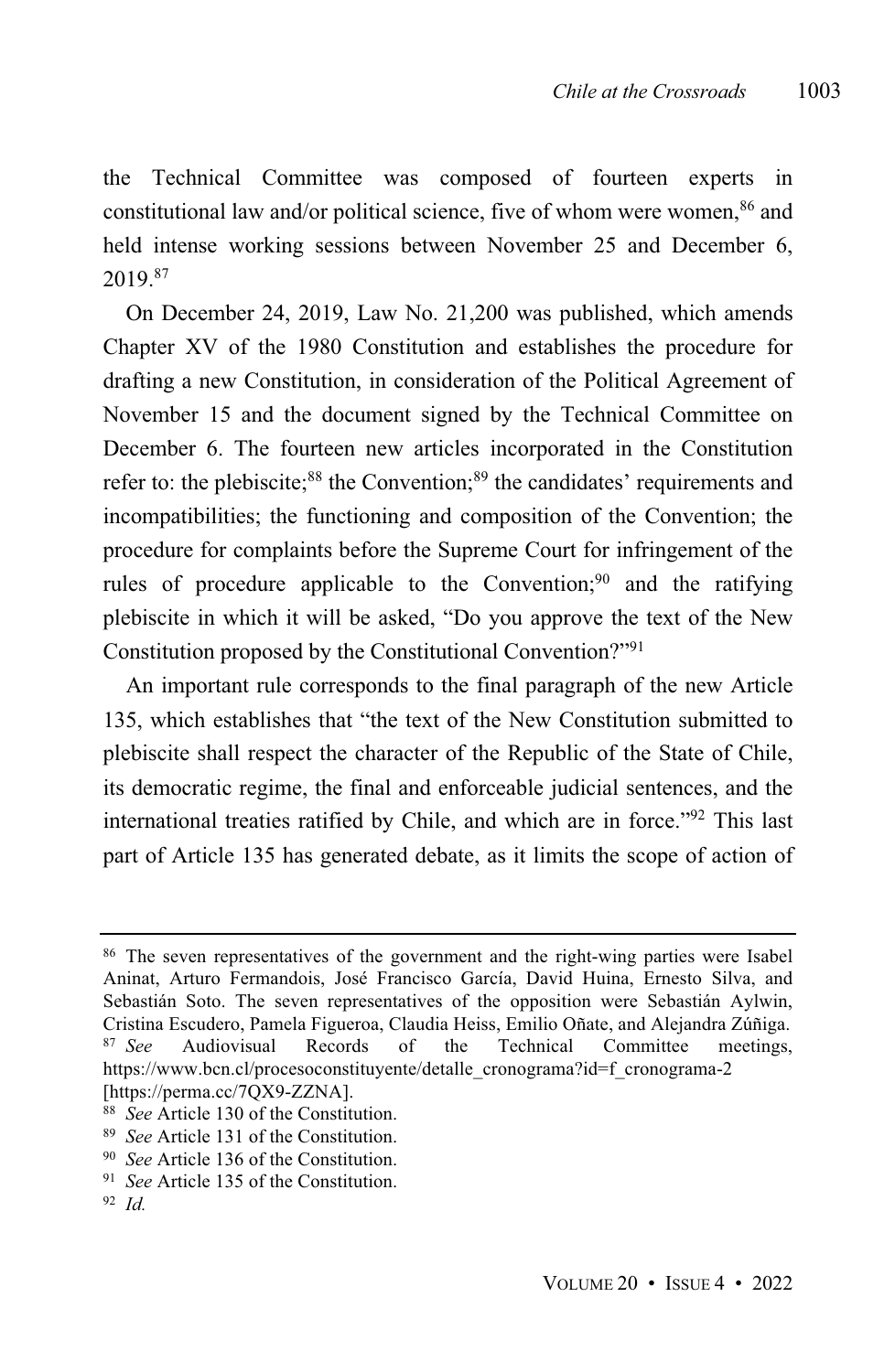the Convention: the new Constitution could not transgress any international treaty, including free trade treaties.

Further measures to promote democracy and social justice were also taken. On March 20, 2020, Law No. 21,216 was approved, establishing a mechanism to ensure gender parity in the Convention. A political agreement was also reached to ensure seventeen seats for representatives of Indigenous peoples or communities.<sup>93</sup>

The plebiscite was originally scheduled for April 26, 2020, but was suspended because of the pandemic. The consultation was finally held on October 25, 2020. 50.86% of adults voted, close to 7.5 million people, and 78.27% voted in favor of the idea of initiating a constituent process, while the remaining  $21.73\%$  voted for the rejection option.<sup>94</sup> Regarding the type of constituent body, 78.99% voted for the Constitutional Convention and 21.01% for the alternative Constitutional Mixed Convention.<sup>95</sup>

From that moment on, rapid conversations began within the political parties and civil society organizations, some of which were formed specially to compete electorally. The elections of the 155 representatives who form part of the Constitutional Convention were held on May 15–16, 2021: 41.51% of the citizens (close to 6.2 million people) voted in this election. In all, 1,374 candidates from all political sectors ran for office, including numerous independent candidates.

Right-wing candidates obtained 37 seats (23.9%); Concertación (Lista del Apruebo) obtained 25 seats (16.1%); Apruebo Dignidad, which includes the Communist Party and the Frente Amplio, obtained 28 seats (18.1%); Independents received 24 seats (15.5%); and 17 seats were reserved for representatives of Indigenous peoples (11%). The Convention represents

<sup>93</sup> *See* Law No. 21,298 (Dec. 23, 2019).

<sup>94</sup> Details of the results of the Oct. 25, 2020, plebiscite can be found at the following: PLEBISCITO NACIONAL 2020, https://plebiscitonacional2020.cl/ [https://perma.cc/6PM7- KPQL].

<sup>95</sup> *Id*.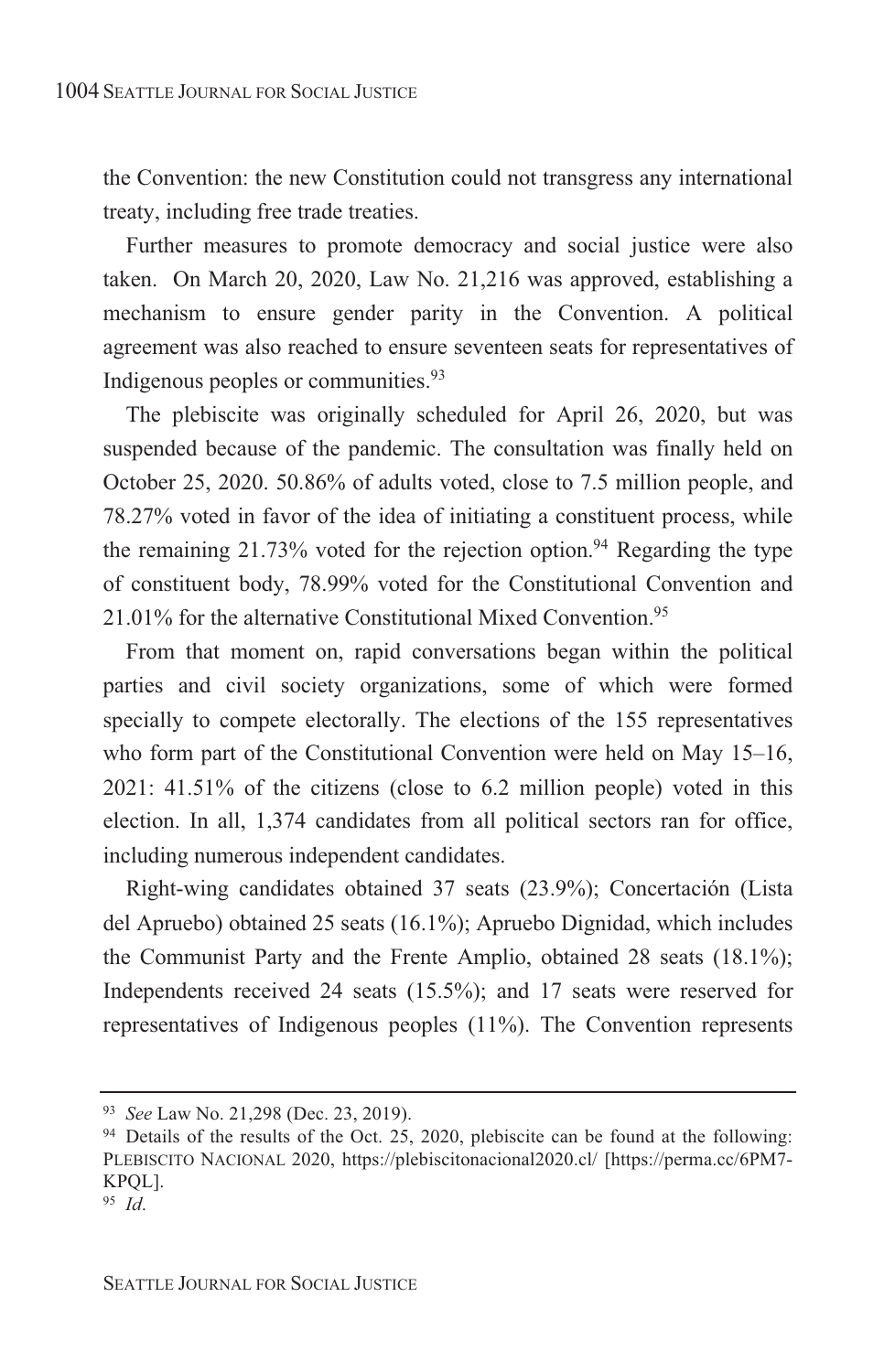the real Chile much better than the current composition of the Congress, because many of the Convention members are ordinary citizens with no previous trajectory of political leadership or political party membership.

To approve the new constitutional norms, two-thirds of the representatives must vote in favor. As can be seen, no single sector has sufficient power to veto an agreement reached by all the others. This opens a scenario of complex and multiple bilateral and multilateral negotiations in the Convention. It should be noted that the strategy of the right-wing parties was to support the rejection vote in the 2020 plebiscite and ensure that at least one-third of their candidates were elected in the Convention. Neither one nor the other happened, so the right-wing, for the first time in more than three decades of successive democratic governments in the prolonged political transition to democracy, will not be able to veto the agreements reached by the other political sectors. In any case, the dispersion of political opinions in the opposition is so great that it is impossible to ensure that these representatives will agree on all substantive issues with votes exceeding two-thirds of the members of the Convention.

It is instructive to examine the strategies and devices employed during a pandemic-era electoral campaign. This is the election in which campaign spending had the smallest effect on the outcome. Social networking marketing strategies have been critical. Health restrictions have precluded cities' streets and squares from hosting large events and rallies. Street advertising expenditures were also lower than in previous elections. Political marketing campaigns emphasized media appearances (e.g., forums and interviews on local radio or television stations) and social media. This enabled smaller candidacies to make their proposals and campaign messages heard despite their limited resources.

#### V. THE CONSTITUTIONAL CONVENTION

In the October 2020 plebiscite and in the May 2021 elections, the citizenry has been clear: The vast majority wants a new social pact, a more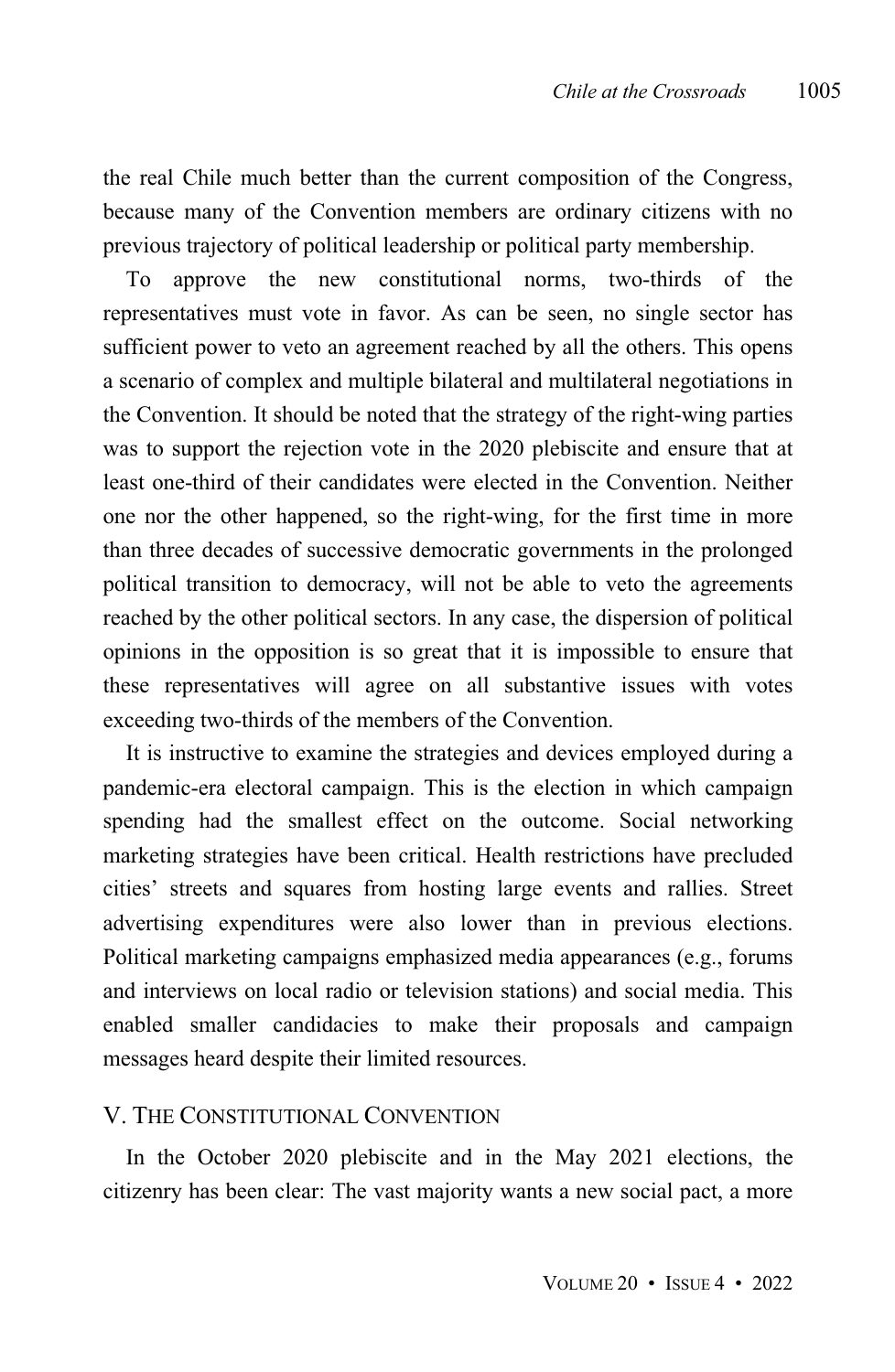inclusive social contract. For example, a significant number of recently elected candidates have said that among their priorities is the recognition in the new Constitution that Chile is a "plurinational" country.<sup>96</sup> Most of them also intend to revise the rules regarding natural resources, particularly water rights and mining. Above all, citizens have supported candidates who are in favor of a social protection system. The pressure and stress felt by ordinary citizens are too strong, having to face practically alone all the adversities, risks, uncertainties, and living costs.

It should not be forgotten that the right-wing parties sat down to negotiate in November 2019 because, faced with the social mobilization that had the country practically paralyzed, the government was on the ropes. The skills of some leaders of the right-wing parties allowed them to demand when signing the Agreement that two-thirds approve the norms of the new Constitution of the members of the Convention. Obviously, what the rightwing intended to do was to make sure once again that with enough seats, they could control the discussion and even block the process so that the new Constitution would say what they were willing to concede. Then, most of the right-wing campaigned so that in the October 2020 plebiscite citizens would vote for the rejection option. With a certain lack of enthusiasm, the government chose not to get directly involved in the plebiscite with a particular position, avoiding inviting its electorate to vote for or against the idea of initiating a constituent process. Due to the fact that the right-wing did not achieve the one-third goal, it has recently adopted a more affable demeanor, claiming to be more receptive to dialogue and emphasizing the importance of the Constitution representing all sectors of society; however, at this point, this shift in attitude will hardly convince the rest of the Convention.

<sup>96</sup> *See* SALVADOR MILLALEO, POR UNA VÍA "CHILENA" A LA PLURINACIONALIDAD: INTERVENCIONES DE UNA DÉCADA, 2010–2020 (2021).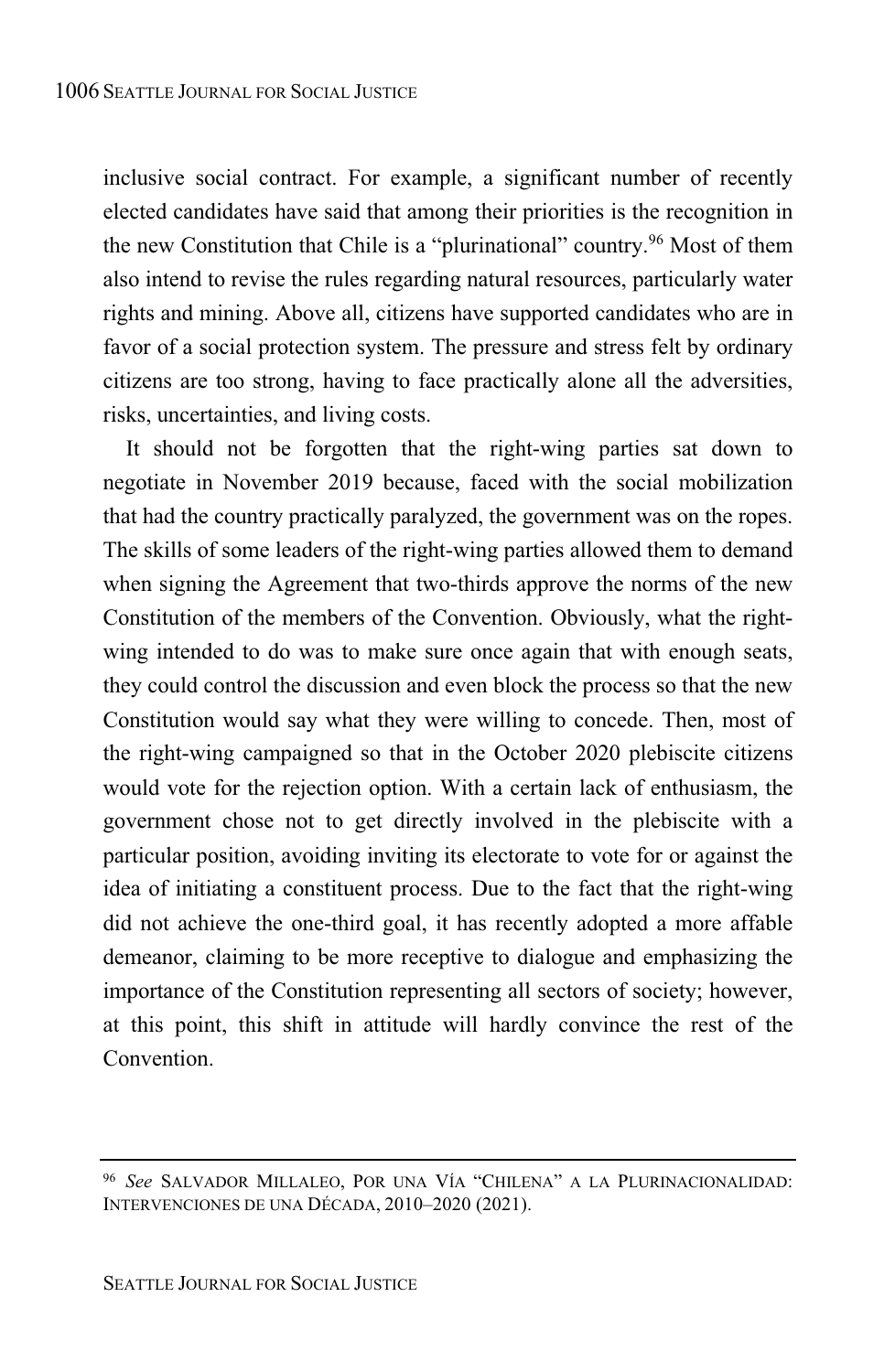The first session of the Convention took place on July 4, 2021, in the gardens of the former Congress. Dr. Elisa Loncón, university professor and Mapuche representative, was elected president of the Convention, and Dr. Jaime Bassa, university professor and representative of Valparaíso, was elected vice-president.<sup>97</sup> From that date, the public discussion regarding what will be the basis for the new Republic that citizens yearn for has begun. Eight provisional committees were created: Regulations; Human Rights; Budget; Ethics; Communications, Information, and Transparency; Citizen Participation; Equity and Territorial Justice; Decentralization; Indigenous Participation and Consultation, as well as an External Allocations Committee. The board was also expanded to include seven assistant vice presidents. The first few months were spent drafting internal operating rules that were then approved in early October 2021.

Having completed this preliminary work and coinciding with the commemoration of two years since the massive social mobilizations of the social outbreak, on October 18, 2021, the substantive discussions began in the seven thematic committees created for drafting the norms of the new constitution: Constitutional Principles; Fundamental Rights; Political System; Decentralization; Environment; Justice Systems; Knowledge Systems, cultures, science, technology, arts, and heritages.<sup>98</sup>

## VI. MAIN CONSTITUTIONAL DEBATES AND INSTITUTIONAL **CHALLENGES**

The lack of welfare or social state has been more evident than ever during the COVID-19 pandemic. Desperate to have enough money to pay for basic services, food, and housing, and without sufficient support from

<sup>&</sup>lt;sup>97</sup> As previously agreed in the Convention, six months later there would be a change in the board, so at the beginning of January 2022 there were internal elections. The new President of the Convention is Dr. Maria Elisa Quinteros and the new Vice President of the convention is Dr. Gaspar Domínguez.

<sup>98</sup> EL MERCURIO, Oct. 4, 2021, at C4.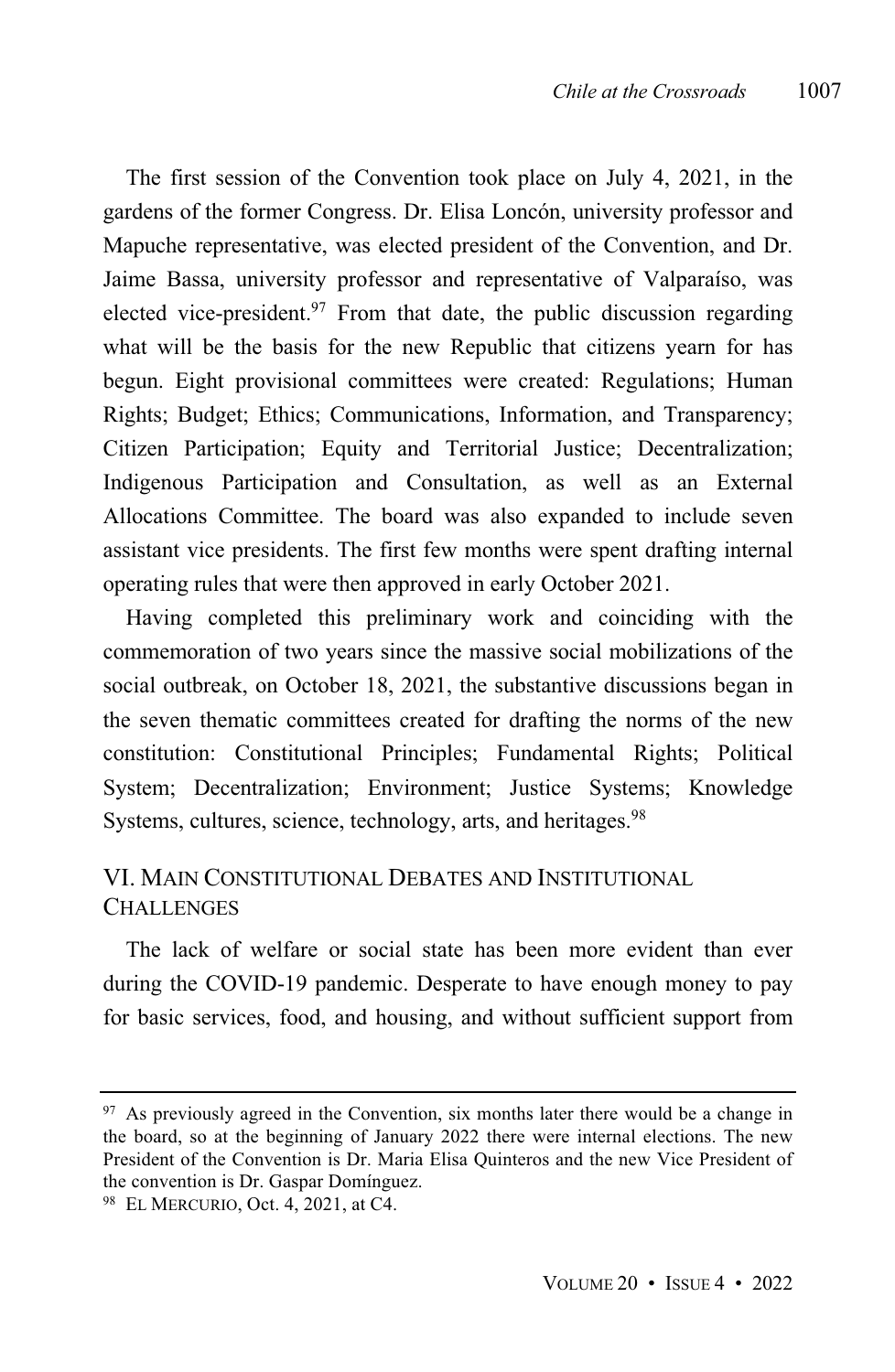the state, individuals have resorted to withdrawing money from their retirement accounts. Frustratingly, Parliament has passed laws to withdraw from retirement accounts instead of providing social aid. If you examine the proposals of the Convention members, you will see that many of them want to change the social welfare system, the private insurance system to cover health expenses, the financing of higher education, and recognize Indigenous peoples' rights.<sup>99</sup> Citizens are tired of the Euro-heteropatriarchy, <sup>100</sup> classism, racism, discrimination, and abuses of the most privileged sectors.

This Section identifies and systematizes sixteen issues of the utmost importance that have been raised by citizens organized in local and selfconvened meetings, in demands expressed through mobilizations and street protests during 2019, and in the process of participatory discussion of a new Constitution carried out in the second government of Bachelet (2014– 2018). These sixteen issues are grouped into three categories covering institutional principles, fundamental rights, and state organization. Surely these areas of discussion will require the members of the Convention to pronounce themselves in the committees and plenary. These 16 issues are likely to form the core of the public debate. As there is no consensus among all political sectors on each of these issues, the exercise of identifying and specifying them may make a concrete contribution to the ongoing debate.

#### *A. Institutional Principles*

1. Welfare or Social State: The 1980 Constitution maintains the liberal tradition of defining the State. It is argued that the State has been granted a

<sup>99</sup> *See* Plataforma Contexto, *Recurrencia de Temas Seleccionados en Programas Constituyentes*, https://laconstituciondelaconfianza.cl/articulo/las-tem%C3%A1ticasm%C3%A1s-mencionadas-en-los-programas-de-los-155-constituyentes-electos [https://perma.cc/4UZZ-GTK5].

<sup>100</sup> *See* Frank Valdés, *Unpacking Hetero-Patriarchy: tracing the Conflation of Sex, Gender & Sexual Orientation to Its Origins*, 8 YALE J. L. & HUMANITIES 161‒211 (1996).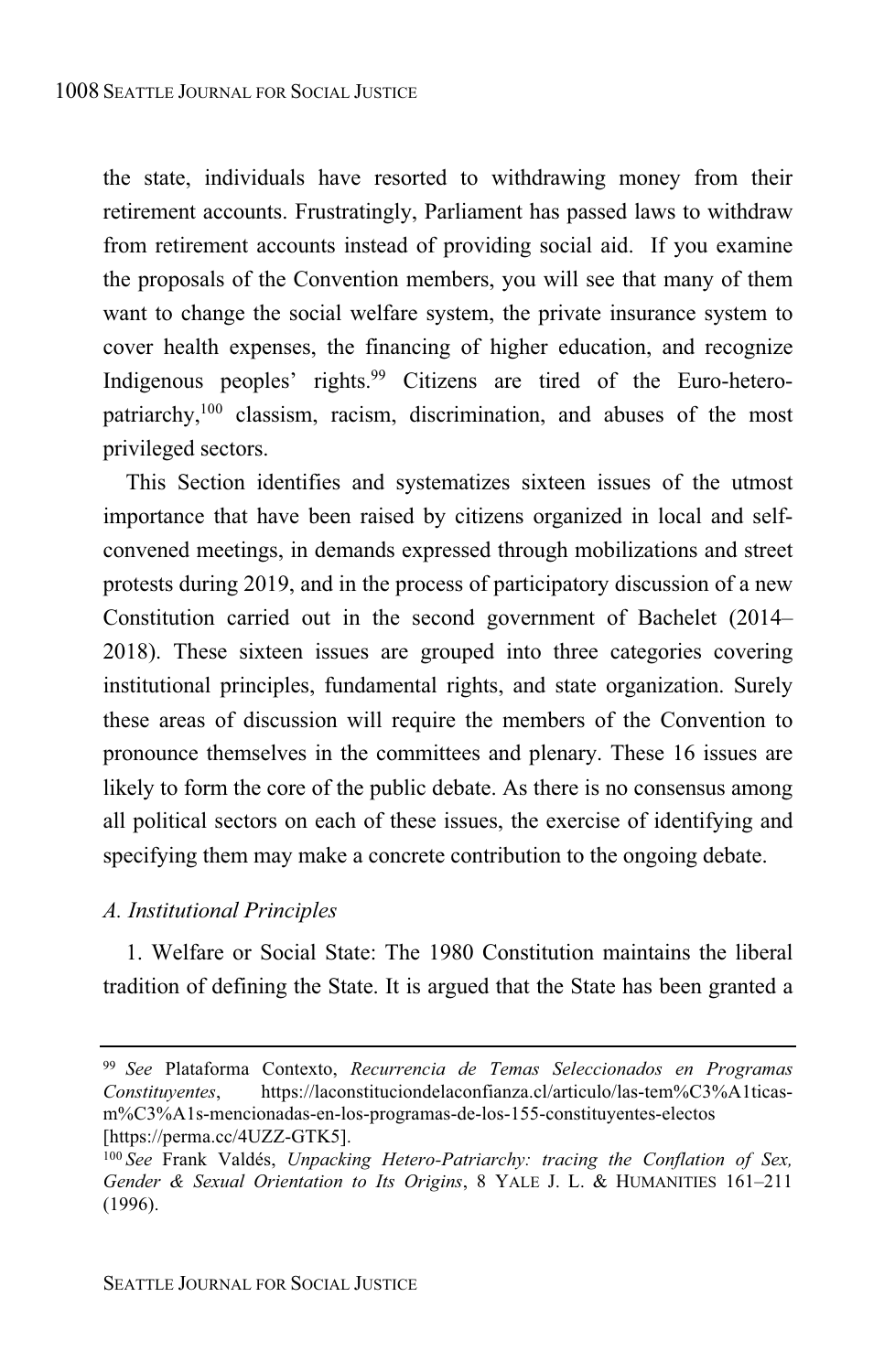"subsidiary" role in the provision of social services, having to intervene when the private sector is not able to solve the social demands of health, education, housing, etc. $101$  Since, to date, the State has not sufficiently guaranteed economic, social, and cultural rights, one of the citizens' demands is that the State's welfare or social role be expressly stated.<sup>102</sup> This means that public agencies should assume the responsibility of offering a set of minimum social guarantees to all citizens, providing the corresponding services to the extent that there are needs that have not been met autonomously by individuals.

2. Plurinational State: Chilean constitutionalism has relied on the figure of the nation state, as if there were only one people or nation in the country. But that vision has meant not only constitutionally ignoring the existence of several Indigenous peoples in the country, but has also implied the lack of recognition of their collective rights. The historical dispossession of their lands, assimilationist, and liberal policies, and the persistent humiliation and aggression by the dominant sectors of Chilean society are the deep roots of the conflicts that have occurred in southern Chile since the mid-1990s.<sup>103</sup> That is why it has been proposed that the new Constitution expressly states that Chile values and promotes cultural diversity, recognizing the collective rights of Indigenous peoples.<sup>104</sup>

<sup>101</sup> *See* Christian Viera, *Estado Social Como Fórmula en la Constitución Que Queremos*, *in* JAIME BASSA, JUAN CARLOS FERRADA & CHRISTIAN VIERA (EDS.), LA CONSTITUCIÓN QUE QUEREMOS: PROPUESTAS PARA UN MOMENTO DE CRISIS CONSTITUYENTE 87–110 (2019).

<sup>102</sup> Christián Viera, *Estado Social como fórmula en la Constitución chilena*, 21(2) REVISTA DE DERECHO (COQUIMBO) 453-82 (2014).

<sup>103</sup> JOSÉ BENGOA, HISTORIA DE UN CONFLICTO: EL ESTADOS Y LOS MAPUCHES EN EL SIGLO XX (1999).

<sup>104</sup> *See* SALVADOR MILLALEO, POR UNA VÍA "CHILENA" A LA PLURINACIONALIDAD. INTERVENCIONES DE UNA DÉCADA (2010–2020), (2021); Gonzalo Aguilar et al., *The Constitutional Recognition of Indigenous Peoples in Latin America*, 2 PACE INT'L L. REV. ONLINE 44 (2010); Hugo Rojas, *Stop Cultural Exclusions (in Chile)! Reflections on the Principle of Multiculturalism*, 55 FLA. L. REV. 121 (2003); HUGO ROJAS, EL PRINCIPIO DE LA MULTICULTURALIDAD: UNA PROPUESTA JURÍDICA PARA PROMOVER Y PROTEGER NUESTRA DIVERSIDAD CULTURAL (2022).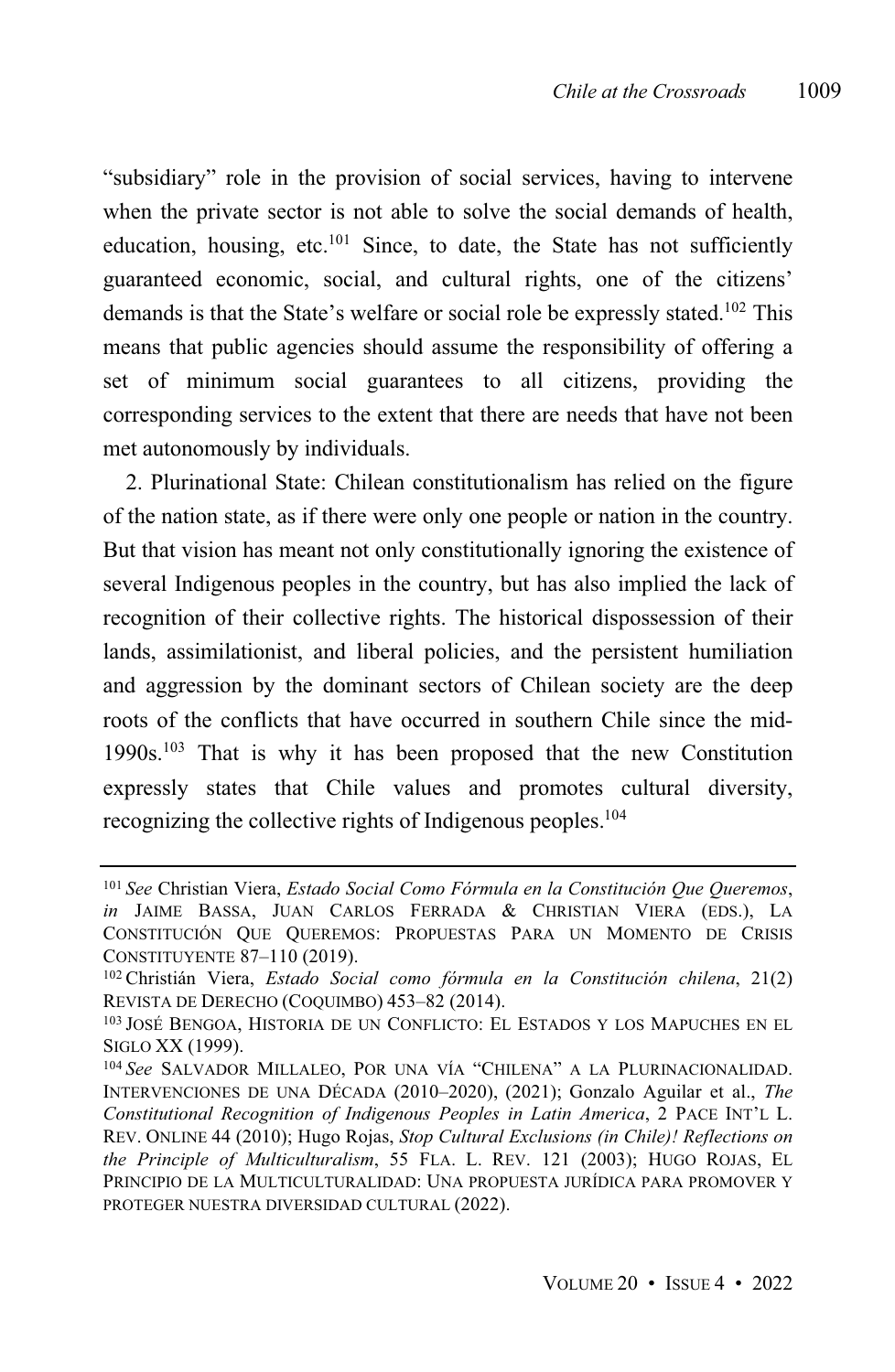3. Democratic State: The 1980 Constitution establishes that sovereignty is exercised periodically through elections and plebiscites, and through the authorities mentioned in the Constitution itself (Article 5.1). This means that a model of representative democracy governs Chile. However, in view of the crisis of representation and distrust of the actions of authorities, the convenience of moving towards a model of democracy that considers various mechanisms of direct participation in public decision-making has been raised. Among such mechanisms could be considered the popular initiative of law, mandatory consultations, direct participation in discussions at the local level, strengthening the powers of neighborhood councils, creating citizen councils, etc.

4. Gender equity: Strong criticisms have been levied against the heteropatriarchy that has historically prevailed in power relations both within households and in social coexistence.<sup>105</sup> The current regulations and public policies implemented by the governments of the political transition to democracy have been insufficient to advance towards greater levels of justice and gender equity. Feminist organizations and sexual minorities, in addition to the most progressive sectors of Chilean society, believe that the Constitution should not be neutral in these matters.<sup>106</sup> One proposal is to include gender quotas in positions of popular representation to ensure equal participation in public bodies.<sup>107</sup>

feminismo/67JQA7YMMNDPXENDLL5VNK5UNY/ [https://perma.cc/W59S-7KVH].

<sup>105</sup> In 2018 there were numerous mobilizations in Chile led by the feminist movement, with the intention of denouncing and preventing acts of violence and discrimination that women and sexual minorities suffer in Chile. *See* MAYO FEMINISTA. LA REBELIÓN CONTRA EL PATRIARCADO (Faride Zerán, ed., 2018).

<sup>106</sup> LA CONSTITUCIÓN FEMINISTA (Bárbara Sepúlveda & Florencia Pinto, coords., 2021). <sup>107</sup> Lieta Vivaldi, *Proceso constituyente y feminismo*, LA TERCERA (Mar. 28, 2021) https://www.latercera.com/opinion/noticia/proceso-constituyente-y-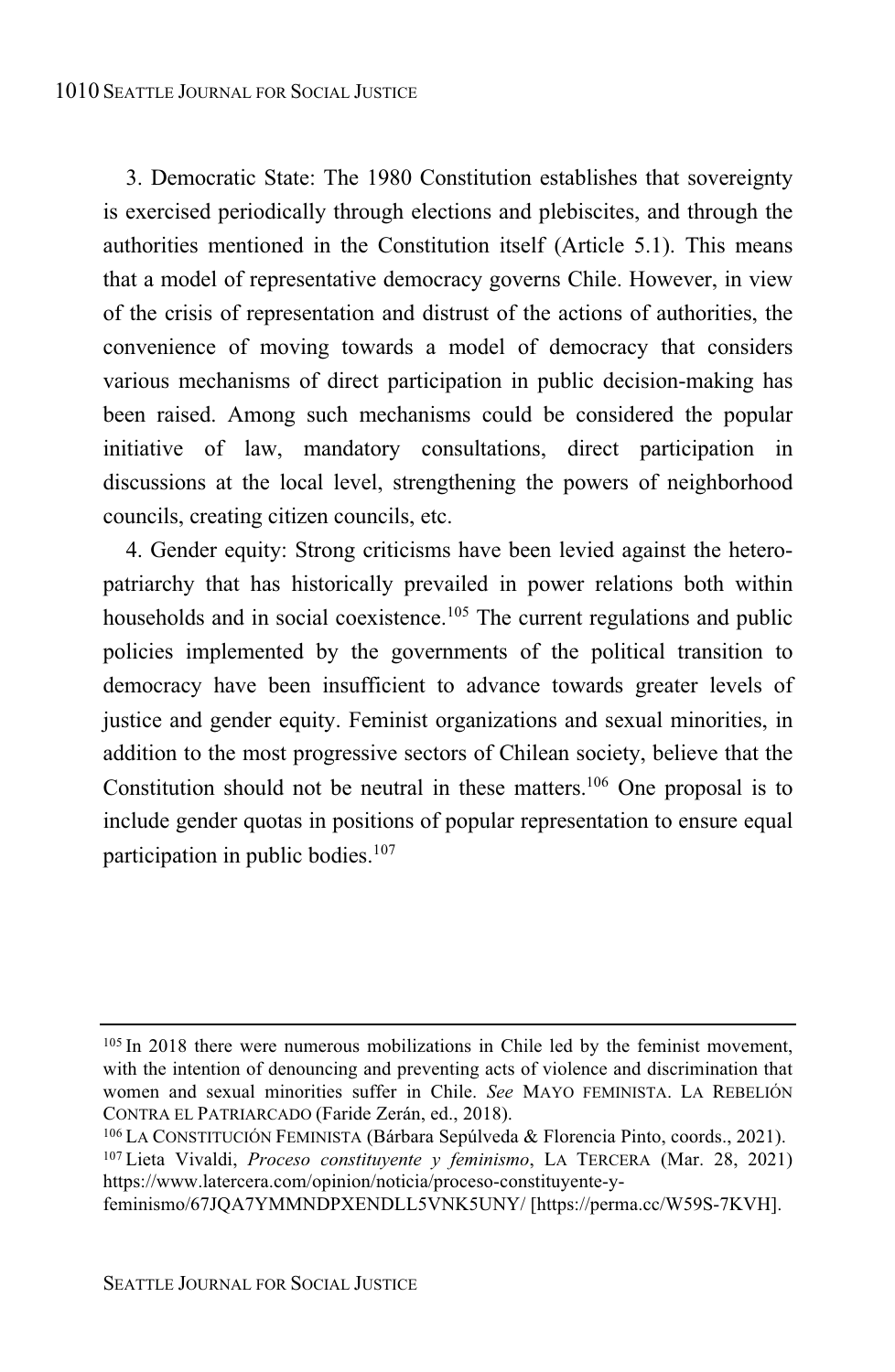#### *B. Fundamental Rights*

5. Right to education: Article 19 No. 10 of the Constitution recognizes the right to education. This article determines that the State must ensure the exercise of this right. It also mentions that the State must finance a free education system. Article 19 No. 11 recognizes the freedom of education and the right of parents to choose the educational establishment for their children. However, nothing is said about the quality of public education. It is well-known that the education received by students is dissimilar, depending mainly on the purchasing power of the parents. Citizens demand quality education for all schoolchildren. 108

6. Right to health: Article 19 No. 9 recognizes the right to health protection, and the State must protect access to healthcare and coordinate actions related to health. It also recognizes the right of each person to choose the health system they wish to join, whether public or private. Those who disagree with how health has been regulated in the Constitution point out that the right to health should be expressly recognized, and a public health model with quality standards should be ensured. As in the case of education, the commercialization of health has been criticized. Suffice it to point out that during 2020, health insurance companies reached 82 billion pesos in profits (equivalent to \$109 million USD).

7. Right to housing: The 1980 Constitution makes no reference to a right to housing. It is worth noting in this regard that Article 11 of the International Covenant on Economic, Social, and Cultural Rights, adopted by the United Nations General Assembly in 1966, recognizes the right of everyone to an adequate standard of living for themselves and their families, as well as the right to continuous improvement of living conditions, which includes the right to adequate housing.

<sup>108</sup> *See* Constanza Salgado, *El derecho a la educación en una nueva Constitución*, *in* LA CONSTITUCIÓN QUE QUEREMOS: PROPUESTAS PARA UN MOMENTO DE CRISIS CONSTITUYENTE 213‒40 (Jaime Bassa, Juan Carlos Ferrada & Christian Viera, eds., 2019).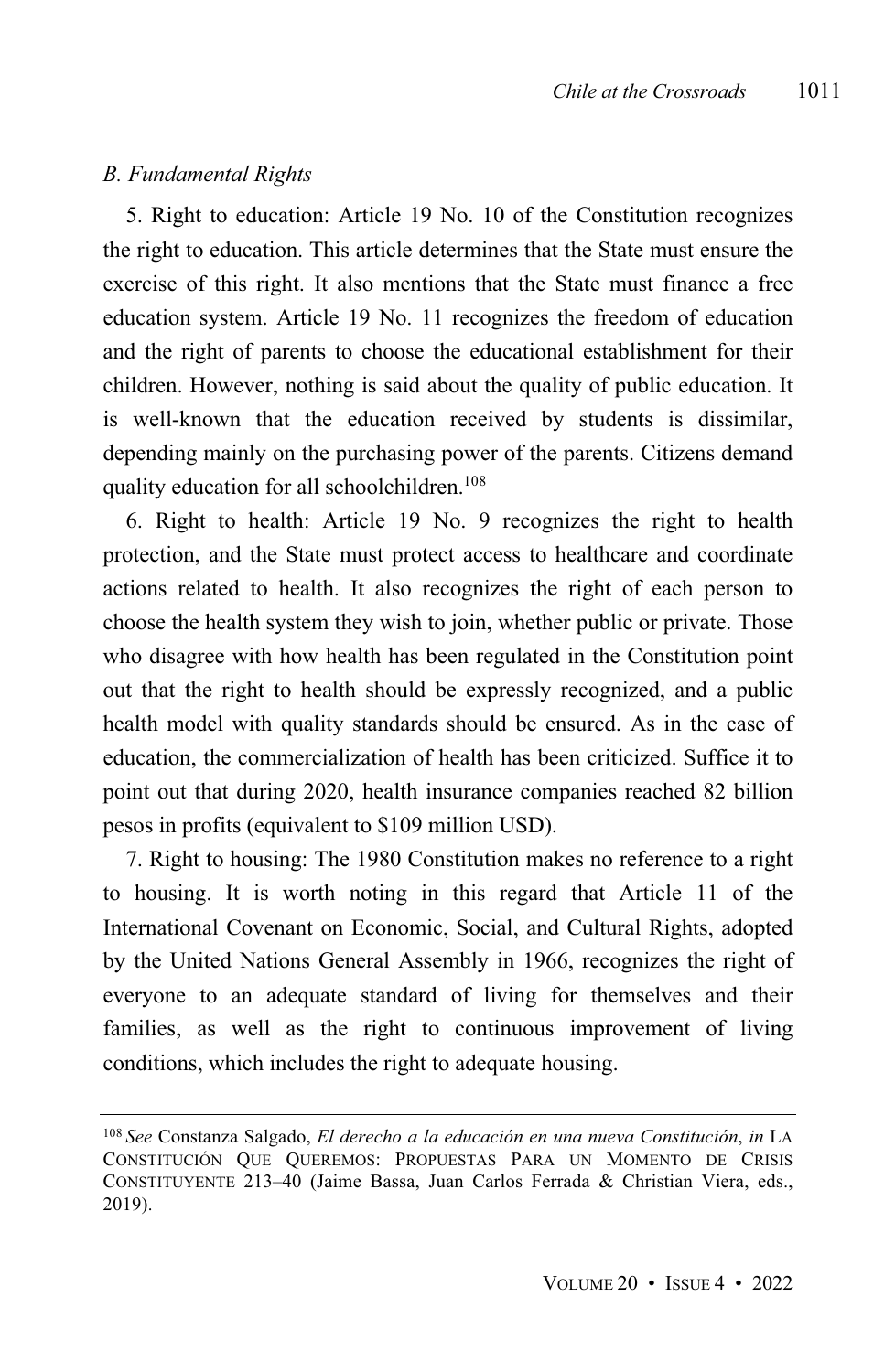8. Right to strike: Article 19 No. 16 of the Constitution does not expressly recognize the right of workers to strike. It only states that State employees and employees of institutions that provide public utility services or whose suspension could affect health, economy, supply, or national security may not go on strike. The standard desired by unions is that the new Constitution should move towards the provisions of Article 8.1.d of the International Covenant on Economic, Social and Cultural Rights, i.e., that the right of workers to strike be expressly recognized. This would strengthen the power of unions in collective bargaining.<sup>109</sup>

9. Water rights: Art. 19 No. 24 of the Constitution states that the rights of individuals over water, recognized or constituted in accordance with the law, grant their owners "property rights" over them. This provision deserves to be discussed because it validates the water rights concession system, i.e., the water mercantilization and privatization model. Farmers, peasants, and Indigenous peoples are currently affected by the commodification of water. But water use should be rational, fair, equitable, and sustainable.

10. Social security: Art. 19 No. 18 enshrines the right to social security. It also establishes the role of the State in this area: to guarantee access to the enjoyment of uniform basic benefits granted by public or private institutions and to supervise the exercise of this right. The criticisms that the pension funds administrators' system (known as AFP) has received in Chile are well known, and it is likely that the principles that should guide social security, establishing higher levels of intergenerational solidarity, will be discussed in the Convention.

<sup>109</sup> *See* Daniela Marzi & José Luis Ugarte, *Trabajo y Constitución*, *in* LA CONSTITUCIÓN QUE QUEREMOS: PROPUESTAS PARA UN MOMENTO DE CRISIS CONSTITUYENTE 277-302 (Jaime Bassa, Juan Carlos Ferrada & Christian Viera, eds., 2019).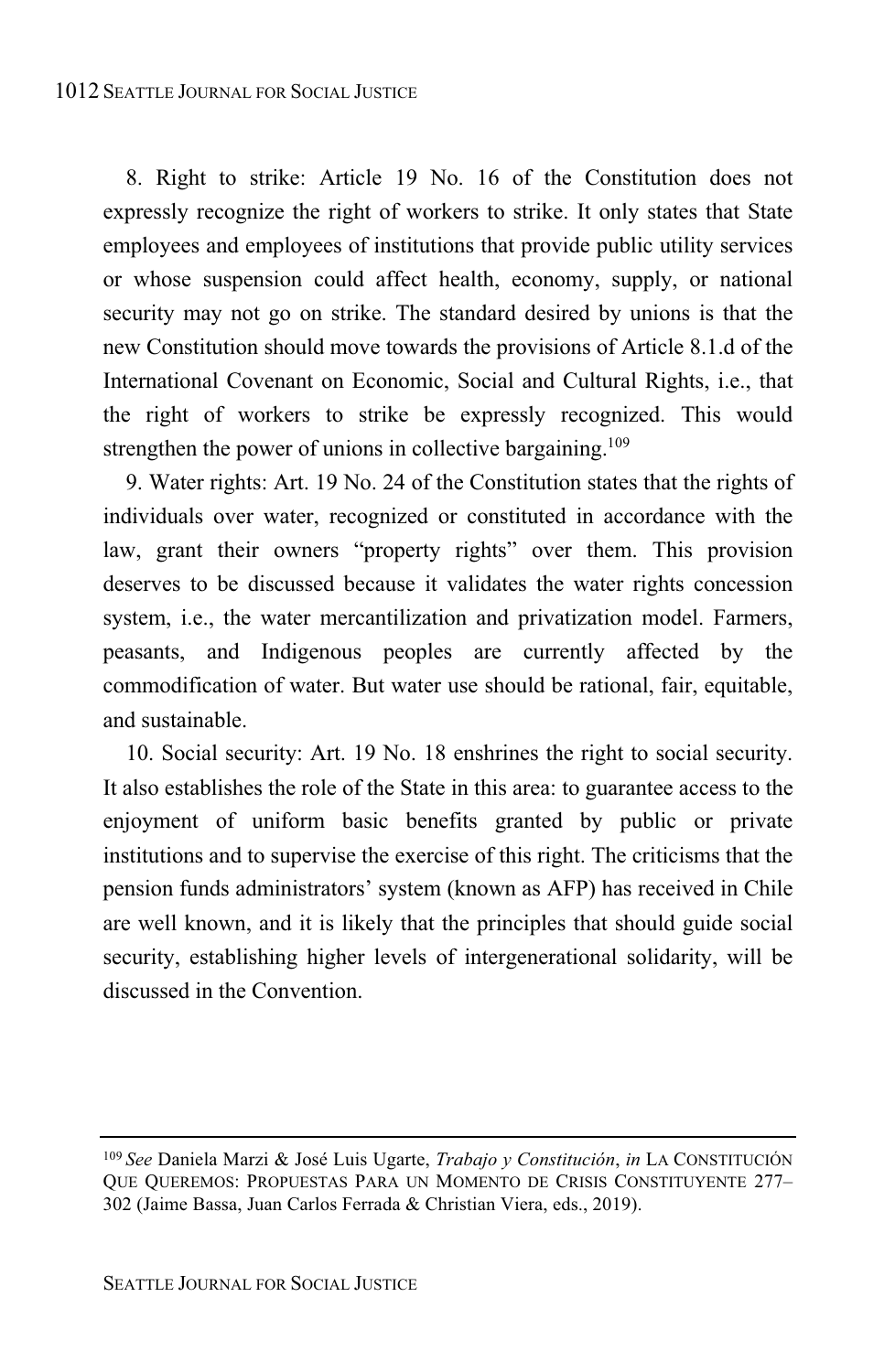#### *C. State Organization*

11. Decentralization: Article 3 of the Constitution states that the administration of the State shall be decentralized or deconcentrated, and that regionalization and equitable and supportive development among regions, provinces, and municipalities shall be promoted. The new Constitution should grant more powers to municipalities and regional governments, since currently the decision making is in the so-called civic neighborhood, in Downtown Santiago. It might even be convenient to discuss the current territorial organization of the State of Chile, reviewing the conformation of regions, provinces, and municipalities.

12. Attenuated Presidential system: The 1980 Constitution maintained the presidential regime as the form of government. The powers of the President are excessive and almost unlimited. For example, the Presidency has broad legislative powers. It has exclusive initiative for a set of matters and can set the pace of the processing of bills in Congress with the system of urgencies, etc. Considering the political pluralism that characterizes Chilean society, and the advantages of the proportional electoral system, it is plausible to discuss the convenience of moving towards a parliamentary regime. This would considerably increase the coordination between the Executive and the Legislative branches. Certainly, it makes no strategic sense for one of these powers to be in Santiago while the other is based in Valparaíso. If the idea of establishing a parliamentary system does not succeed, there should be enough votes in the Convention to at least approve a semi-presidential regime, reducing the attributions of the Presidency of the Republic and the Executive.

13. Unicameral Parliament: Currently the duplication of parliamentary debate is absurd and affects the capacity of Congress to respond in a timely manner. It would be preferable to have a single chamber, composed of a reasonable number of parliamentarians, which, in practice, would allow them to fulfill both their representative duties and the dedication required for their legislative work. Perhaps the Senate could be replaced by a second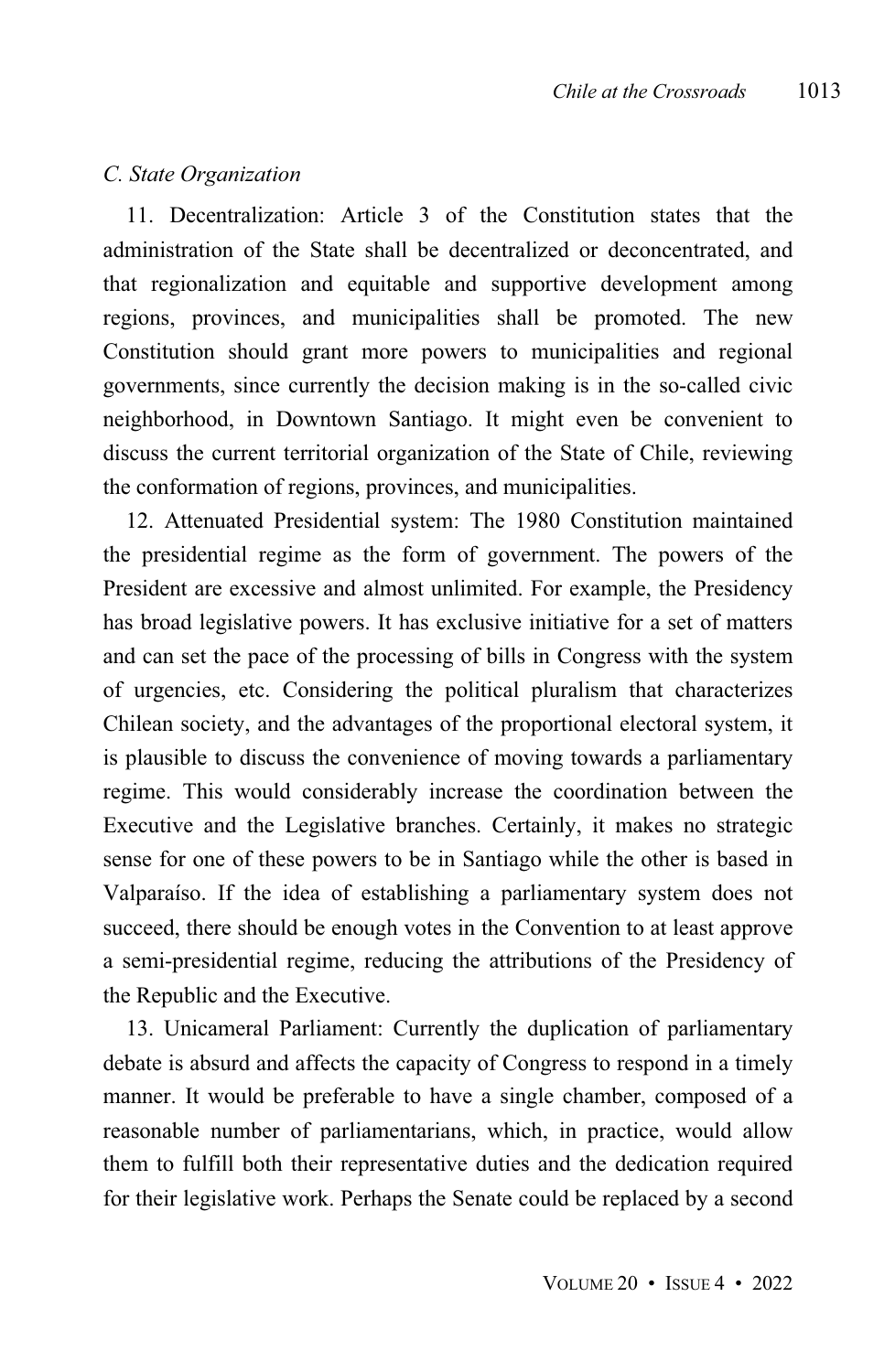chamber that pays attention to regional issues, given the diversity of the problems in the different areas of the country. If this idea succeeds, all the norms that regulate the parliamentary processing of bills would have to be reformed. It should be mentioned that it is essential to establish in Congress a team of staffers to collaborate in the research and legal-political activities that are essential for parliamentary discussion.

14. Legislative quorums: The 1980 Constitution established especially high quorums for the approval of all important laws. In practice, what has happened is that minority sectors have prevented the approval of reforms to organic constitutional laws and laws that require qualified quorums. Eventually, the majority of the representatives in Congress could discuss the types of laws identified in the Constitution and lower their approval quorums.

15. Transformation of the Constitutional Court: After the 2005 constitutional reform, the Constitutional Court has become a de facto third legislative chamber. This means that every time a group of parliamentarians is dissatisfied with the bills being approved, they can appeal to the Constitutional Court and prevent their approval. Article 93 of the Constitution is the norm that has generated the most controversy. The Constitutional Court carries out a mandatory control of organic constitutional laws and resolves questions of constitutionality that arise during the processing of bills or constitutional reform bills and treaties submitted to Congress for approval. It has been argued that the Constitutional Court has acquired excessive power that affects the legislative process.<sup>110</sup> Therefore, it is argued that it would be sufficient to ensure a posteriori control of the constitutionality of laws. Such control could be perfectly well placed in the Supreme Court, as in the United States.

<sup>110</sup> FERNANDO ATRIA, LA CONSTITUCIÓN TRAMPOSA 54 (2013).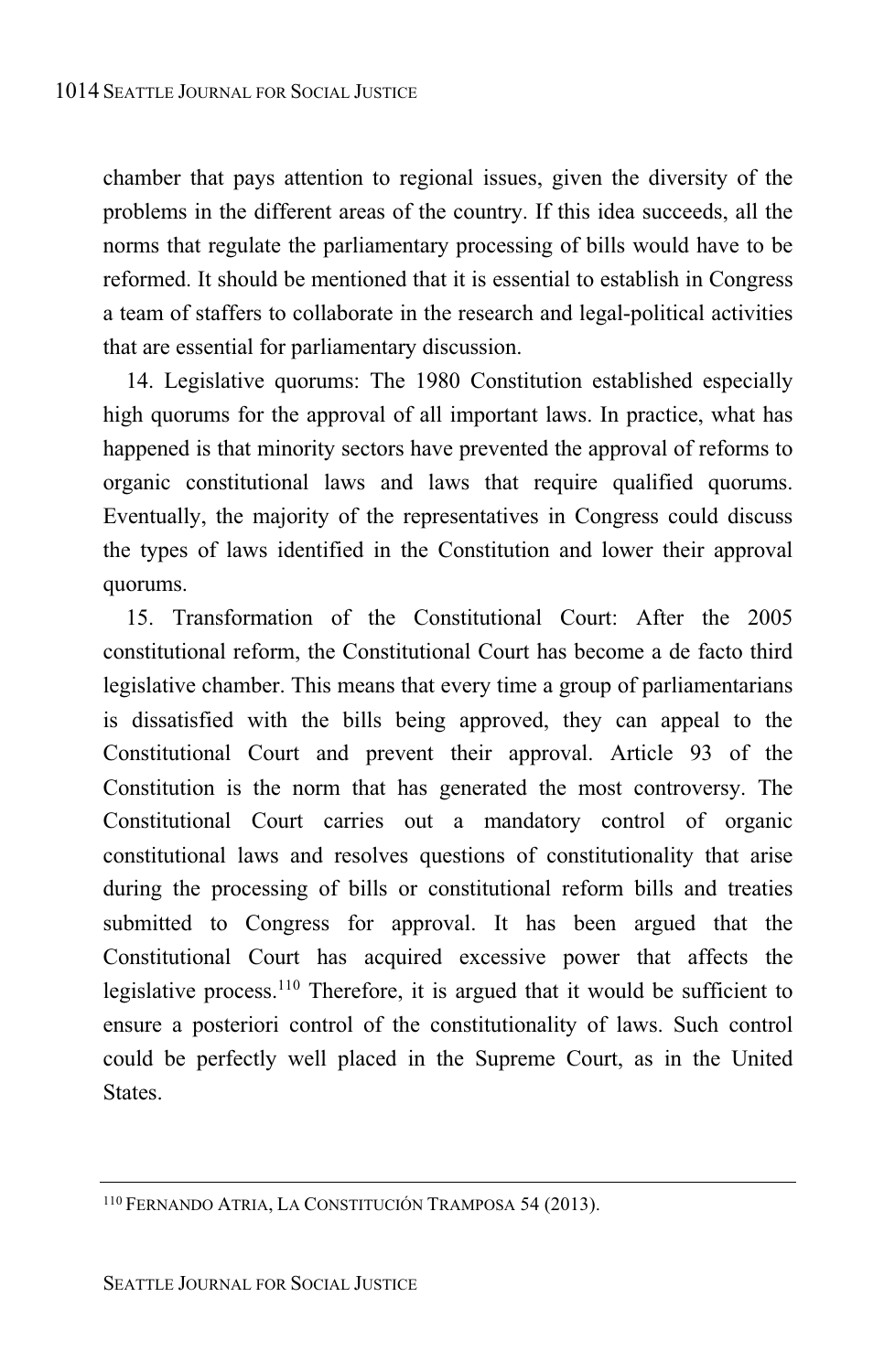16. Economic activity of the State: Article 19 No. 21 of the Constitution allows the State to develop entrepreneurial activities or participate in them only if expressly and specifically authorized by a law of qualified quorum. The general rule is that the private sector carries out entrepreneurial activities. But it happens that in Chile, there are natural resources whose exploitation could benefit the entire population, such as copper or lithium. Therefore, the economic role of the State will surely be discussed in the constituent process.

#### VII. FINAL COMMENTS

Several social phenomena are intertwined in this process of constitutional discussion and need to be better understood. For example, in the May 2021 election, only 41.5% of the people who could exercise their right to vote chose to do so. It is necessary to understand what happens to the 58.5% who chose not to vote. Some hypotheses that would be interesting to test are related to indifference, political apathy, hopelessness, fear of contagion, ignorance, or misinformation.

Just as the big winners of the May 2021 election were the left (Communist Party and *Frente Amplio*) and the independents (The People's List, the List of Non-Neutral Independents, and other independent candidates), the big losers were the parties of the old and worn-out *Concertación* and the right-wing ruling parties. <sup>111</sup> It will be interesting to see what the traditional parties do, what lessons and self-criticisms they propose, and how they reformulate themselves to try to re-enchant an electorate that has preferred not to vote or has opted to support other electoral alternatives. There is no doubt that the electoral results were a surprise for the political establishment, and they have acknowledged that

<sup>111</sup> *Elecciones en Chile: Candidatos Independientes y de la Oposición Dominan la Asamblea que Redactará la Nueva Constitución*, BBC (May 17, 2021), https://www.bbc.com/mundo/noticias-america-latina-57139669 [https://perma.cc/EKN5- EVNY].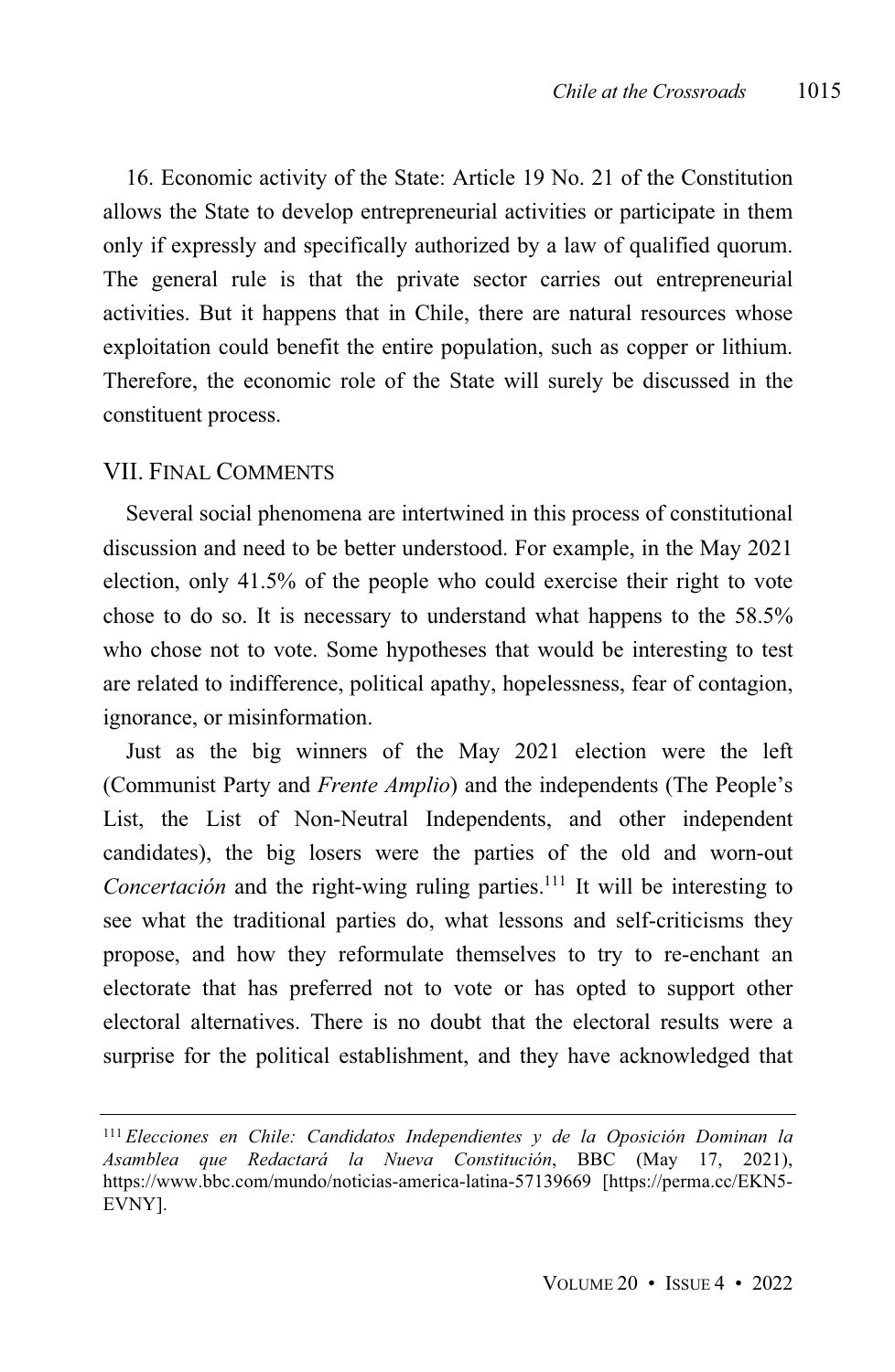the electoral defeat they suffered was tremendous. The political talks and negotiations of these last months have been as dizzying as disorderly, affecting even more the credibility of the political parties. Times are running against the parties that governed during the transition because 2021 has been teeming with elections.<sup>112</sup>

It is also urgent to understand the growing contempt for public institutions. Increasingly frequent citizen criticism of the rule of law and distrust of political authorities and public officials are reflected in public opinion polls. For example, the levels of approval of the government, congress, the judiciary, the police, and political parties are worryingly and dangerously decreasing. Mistrust in public institutions facilitates the appearance of other actors on the scene, as has been happening with an increased presence of organized crime in the country's main cities, and violence between indigenous and non-indigenous people is also rampant.

<sup>112</sup> As noted, on May 15–16, 2021, members of the Constitutional Convention were elected. In addition, on June 13, 2021, the second round of the election of governors took place, and on July 18 and August 21, 2021, the presidential primaries were held. The results of the November 21 parliamentary elections indicate that none of the political conglomerates obtained a majority in the Chamber of Deputies or in the Senate. The next government will not have the majority it needs to pass legislative reforms. This can become a complex issue as the opposition can block the legislative agenda. A great deal of wisdom, prudence and negotiation skills will be required to reach multilateral agreements. In the December 2021 presidential election, the leftist candidate and former student leader, Gabriel Boric, won by a wide margin. The strategies developed by the new government, in parallel with the work of the Constitutional Convention, will be extremely important since the political scenario would become extremely complex in Chile if the rejection option triumphs in the plebiscite to ratify the new Constitution. The failure of the institutional options to repeal Pinochet's Constitution could trigger a new social crisis in the country, even greater than the one of October 2019. I have the impression that the right-wing parties have not anticipated the complex implications that the victory of the rejectionist option could have. It would be reasonable for them to have a more cooperative and constructive attitude now that they will be in the opposition for the next four years.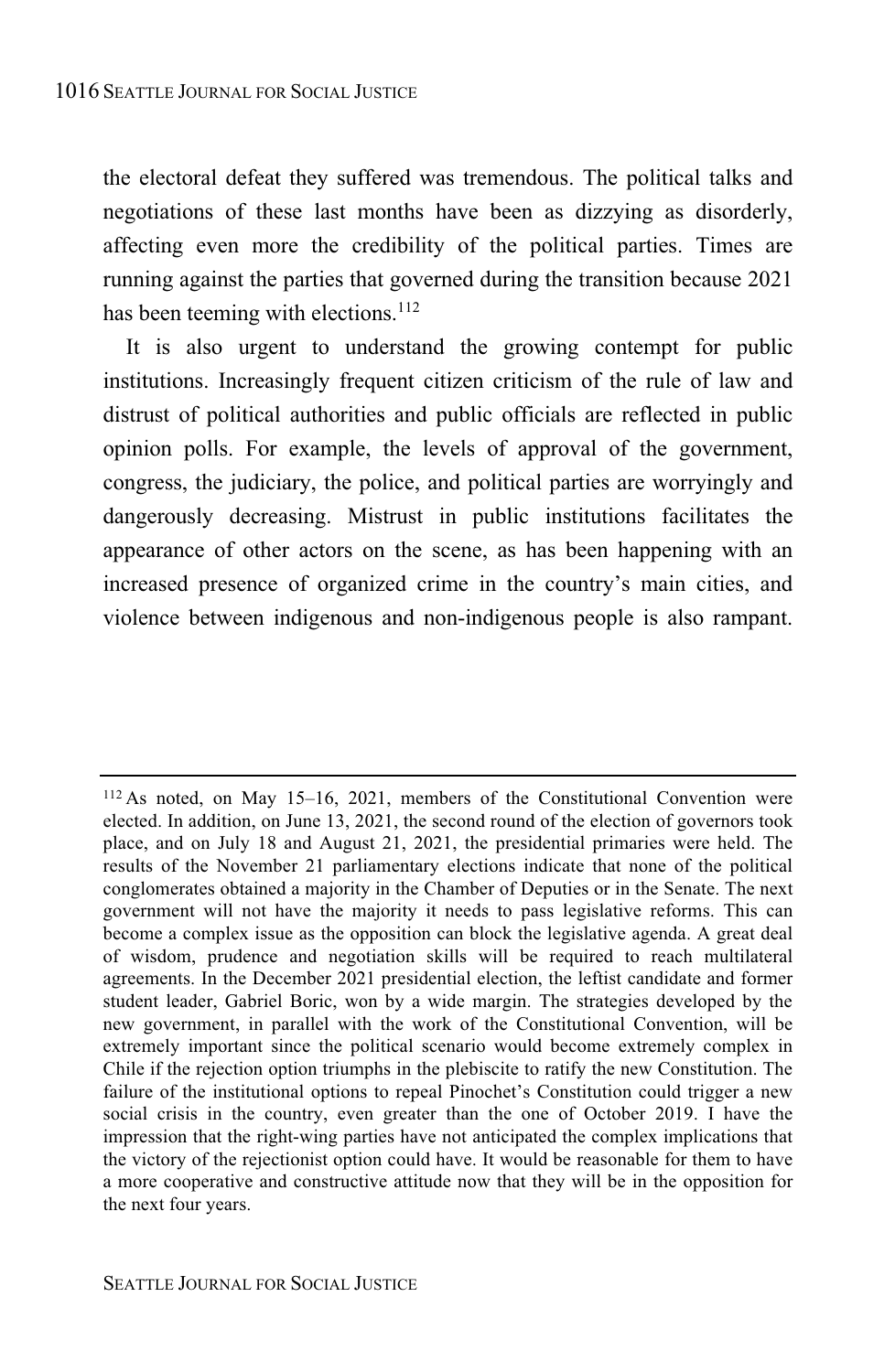According to Gabriel Bocksang, Chile's rule of law "is seriously compromised."<sup>113</sup>

The constituent process should be conceived as an opportunity to discuss in a participatory and democratic manner the principles that orient or guide the way in which Chilean men and women organize themselves politically and enshrine their fundamental rights. As a group of constitutional law professors have said: "If the process is clearly democratic, welcomes social pluralism, exhibits a high-minded discussion and excludes violence, it will demonstrate the value of democracy to channel conflicts and the strength of collective solutions for a life in the community."<sup>114</sup> It is to be hoped that the constitutional discussion is carried out peacefully and democratically, that the approved Constitution will represent the vast majority of Chileans, and that it will last in time. The academy should support this budding constituent process through reflections, diagnosis, and proposals, and thus collaborate to strengthen and promote democracy, the rule of law, and fundamental rights. With the approval of a new Constitution, not only will the transition to democracy come to an end, but it is also likely that the Republic of Chile will be re-founded from its foundations.

Finally, it should be remembered that Article 142 of the Constitution states that if in the ratification plebiscite citizens reject the draft Constitution presented by the Convention, then the 1980 Constitution will remain in force. This scenario would obviously not be advisable because that would mean the failure of the institutional mechanisms to reach basic consensus on the type of country Chileans want for the future. Without such

<sup>113</sup> Gabriel Bocksang, *En defensa del Estado de Derecho*, EL MERCURIO (Apr. 24, 2021), https://derecho.uc.cl/es/noticias/derecho-uc-en-los-medios/28367-decano-gabrielbocksang-en-defensa-del-estado-de-derecho [https://perma.cc/C97W-NYMR].

<sup>114</sup> *See* COMISIÓN UC PROCESO CONSTITUCIONAL, REFLEXIONES EN TORNO AL PROCESO DE ELABORACIÓN DE LA NUEVA CONSTITUCIÓN (2021), https://www.uc.cl/site/assets/files/13232/reflexiones-en-torno-al-proceso-de-elaboracionde-la-nueva-constitucion.pdf?it=site/efs/files/13232/reflexiones-en-torno-al-proceso-deelaboracion-de-la-nueva-constitucion.pdf [https://perma.cc/Q3TG-PSJU].